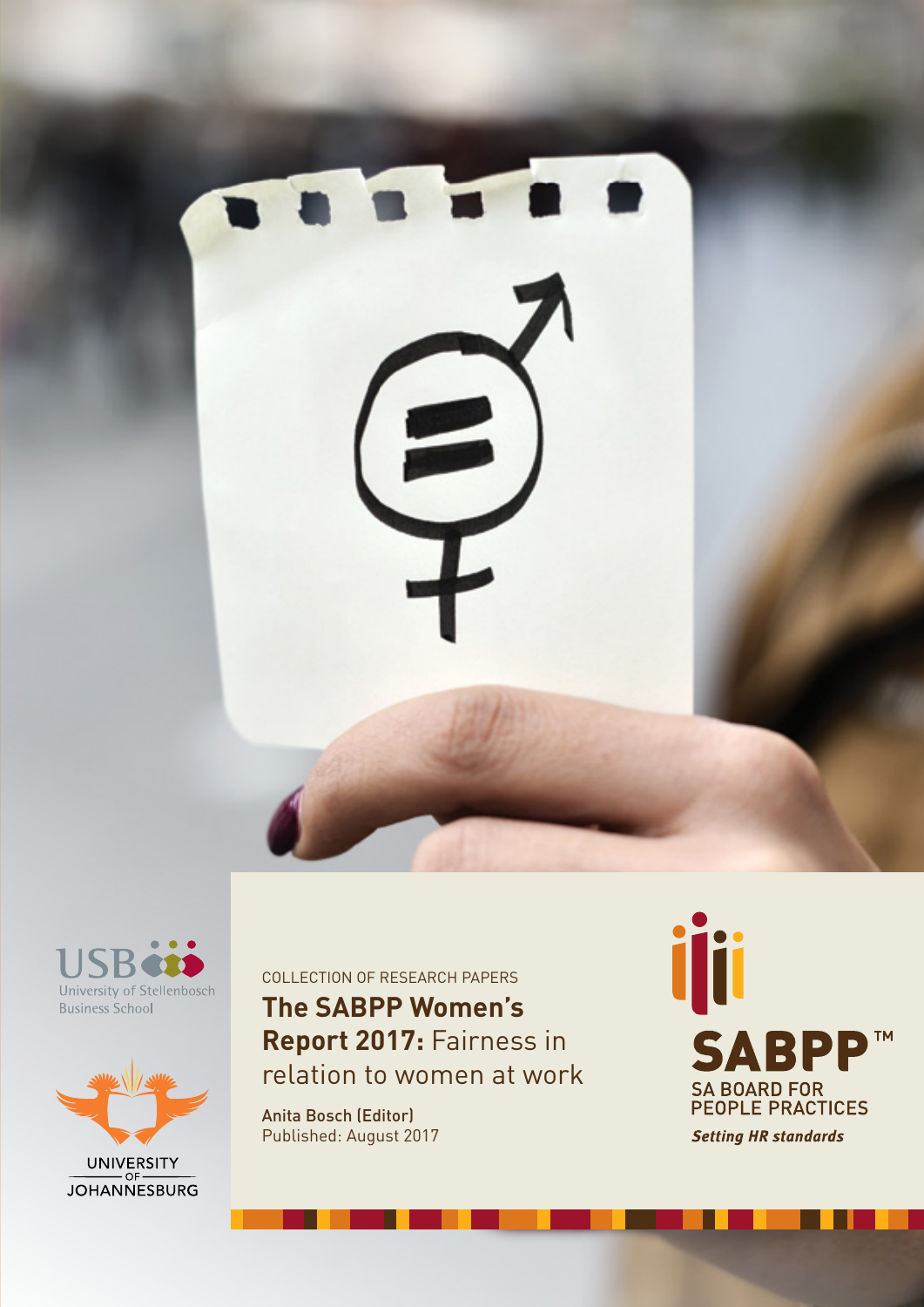## **South African Board for People Practices (SABPP)** Women's Report 2017

Published and distributed by the SABPP 223 Jan Smuts Avenue Rosebank, Gauteng, South Africa Tel: +27 11 045 5400 | Fax: +27 11 482 4830 **www.sabpp.co.za**

Copyright © 2017 SABPP, University of Johannesburg (UJ) and University of Stellenbosch Business School (USB)

## All Rights Reserved.

*SABPP, University of Johannesburg, and the University of Stellenbosch Business School make every effort to ensure the accuracy of all the information (the "Content") contained in its publications. However, the SABPP, University of Johannesburg, University of Stellenbosch Business School, and its agents and licensors make no representation or warranties whatsoever as to the accuracy, completeness, or suitability for any purpose of the Content, and disclaim all such representation and warranties, whether express or implied, to the maximum extent permitted by law. Any views expressed in this publication are the views of the authors, and are not necessarily the views of the Editor, SABPP, the University of Johannesburg, or the University of Stellenbosch Business School.*

Printed in South Africa, August 2017.

**Other publications in the range:** SABPP Women's Reports 2011, 2012, 2013, 2014, 2015, and 2016, available from www.sabpp.co.za

## **How to cite this publication:**

[Insert surname and initials of the chapter author]. (2017). [Insert the title of the chapter]. In A. Bosch (Ed.), South African Board for People Practices Women's Report 2017 (pp. *[insert page numbers of the chapter]*). Rosebank, South Africa: SABPP.

### READ ONLINE



Scan the QR code alongside with your smart phone or device to view the download options for this report.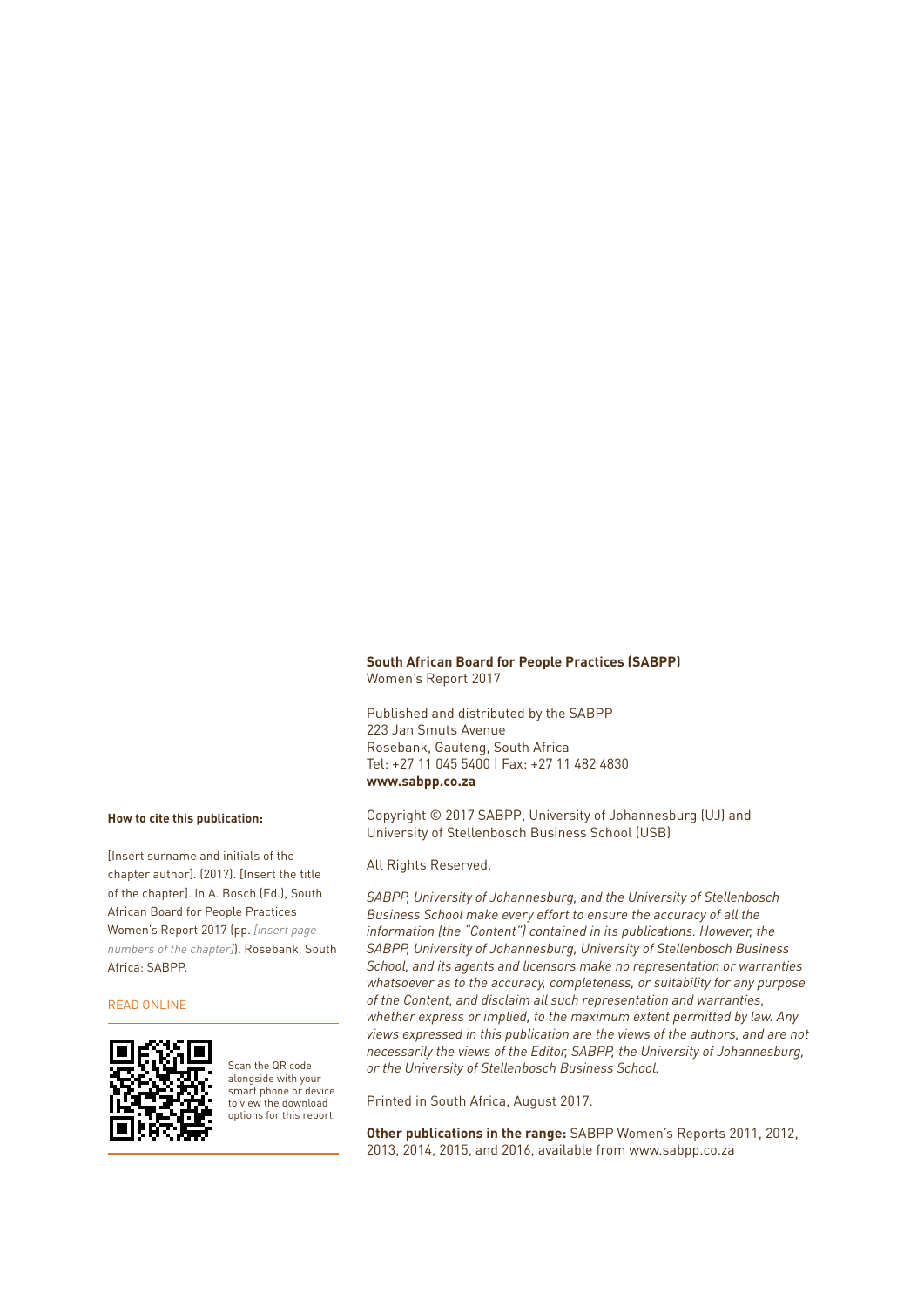# The SABPP Women's Report 2017 **Fairness in relation to women at work**

**The SABPP Women's Report 2017: Fairness in relation to women at work**

*Prof. Anita Bosch (Editor)*

ш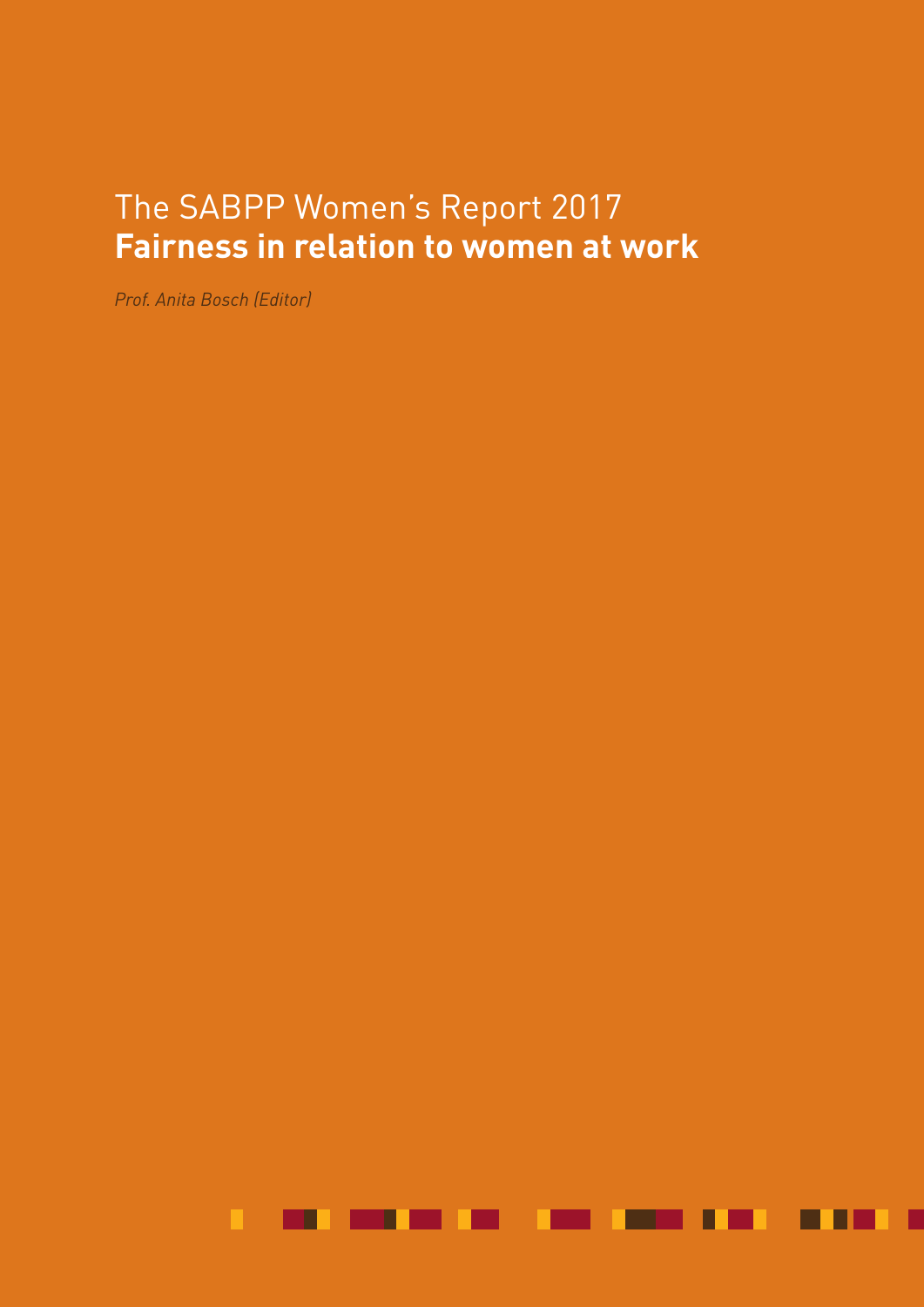| ACKNOWLEDGEMENTS1 |  |
|-------------------|--|
|                   |  |

CHAPTER ONE..................................3 Women in the workplace: *En route* to fairness? *Prof. Piet Naudé*

# CHAPTER TWO .................................8

Fairness in the family *Prof. Amanda Gouws*

## CHAPTER THREE............................13

Rethinking women's workplace outcomes: Structural inequality *Prof. Anita Bosch*

## CHAPTER FOUR..............................18

Paternity leave and the archaic gender roles entrenched in employment law *Prof. Hugo Pienaar and Ms Riola Kok*

## CHAPTER FIVE................................26

Fairness as it relates to employment equity for women *Prof. Mariette Coetzee*

# UNIVERSITY OF STELLENBOSCH BUSINESS SCHOOL ........................32 UNIVERSITY OF JOHANNESBURG............................33 CONTRIBUTORS..............................34 SABPP.............................................36

# Contents | Acknowledgements

This is the first year that the Women's Report is co-sponsored by the University of Stellenbosch Business School and the University of Johannesburg. Without the financial contributions of both these institutions, the report would not reach HR practitioners and line managers, leaving a vacuum in knowledge sharing between higher education and the business world. I wish to express sincere gratitude to Prof. Daneel van Lill and Prof. Piet Naudé for entrusting me with the continuation of this project.

**The annual Women's Report is, furthermore, supported by the South African Board for People Practices (SABPP) through their on-going interest in gender issues in the workplace. The SABPP remains committed to workplace equality and the advancement of evidence-based knowledge that could ultimately lead to improved representivity and increased productivity in South Africa.**

My sincere thanks to Teresa Kapp for her professional language editing of the publication and to Lauren Smith for her artistic skill in the design of the report.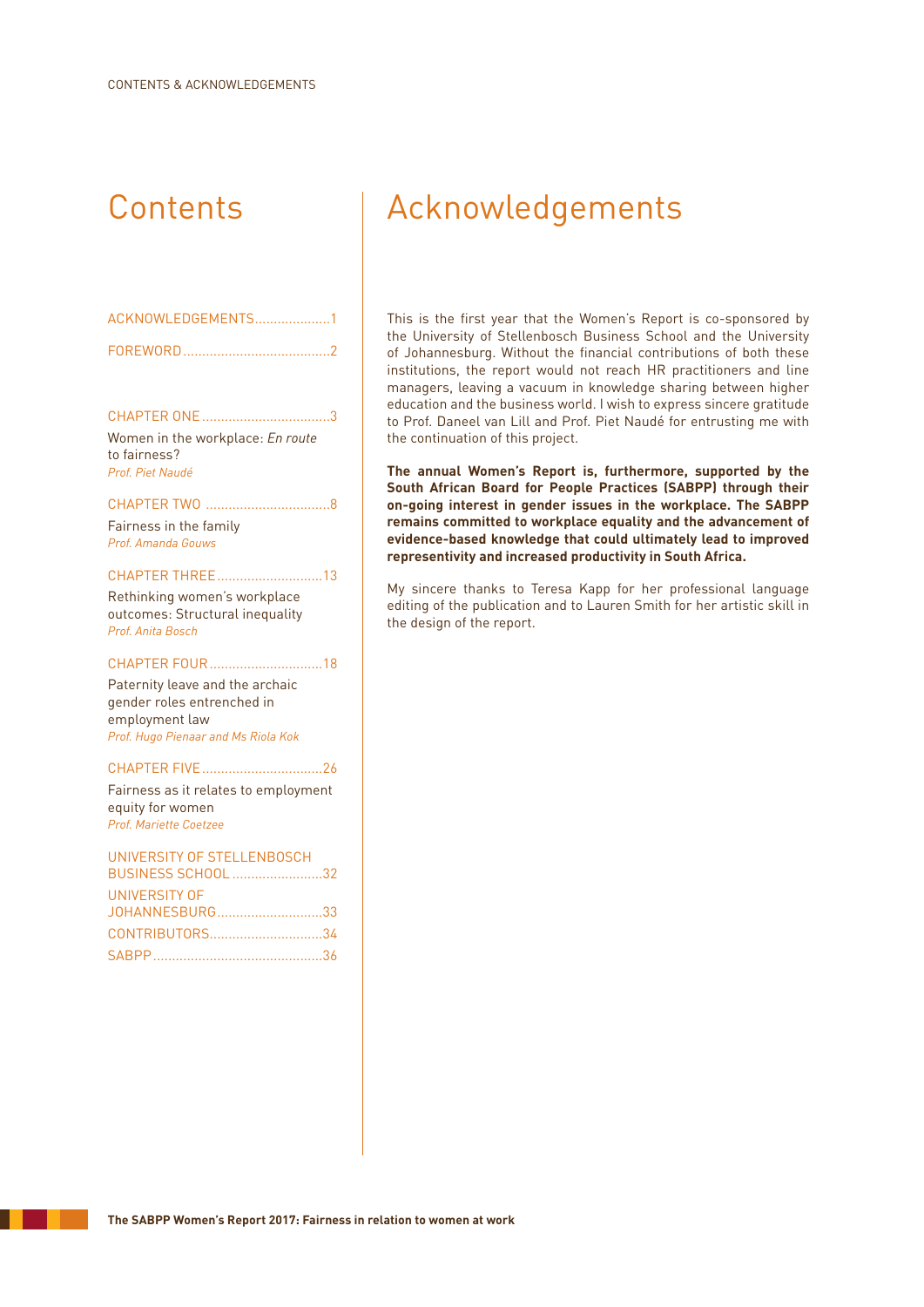# Foreword

It is a privilege to present this year's Women's Report to you. The theme of fairness in relation to women at work seemed like an obvious choice when a student of mine, Ms Masvinge, reported that male participants in her fieldwork commented that they felt that maternity leave was unfair. It struck me as interesting that something most employees would regard as important may not be seen as fair, if fairness is interpreted as treating everybody the same way. With this spark of intrigue, the theme of the 2017 Women's Report was set.

Themes on which previous years' Women's Reports have been based have predominantly focused on the visible and known differences between men and women, such as pregnancy and pay disparity. Fairness, however, is a more nebulous and debatable concept. We often hear children whine, 'But that is not fair!' when they don't get their way, which parents ignore as an attempt at achieving self-gratification. The same reasoning may be attributed to managers when employees make it known that they feel that they are being treated unfairly. It takes a thoughtful manager to stop and listen, for, often, in the perceived whine, is a little piece of truth, uncomfortable as it may be. This year's report explores that alternative truth, in order to influence HR practitioners and line managers to give fairness some consideration.

Chapter 1, written by Piet Naudé, considers how society leads itself to believe that our lived experience of gender relations is a given, and how we may start changing our thinking, so that gender relations in the workplace can improve. Amanda Gouws extends the theme by providing a glimpse of fairness in the private world of families. In Chapter 2, she calls us to consider how gender relations are political, and warns against the consequences of the exclusion of care in society. Chapter 3 considers how women have been included and excluded from paid work, and how power relationships have changed over time. This chapter, authored by me, provides a rationale for justice for women. The Women's Report provides a glimpse of the world of work through the eyes of women, and how this view often leads to improvements for both men and women. In this regard, Chapter 4, co-authored by Hugo Pienaar and Riola Kok, focuses on paternity leave and how employment law may not be fair towards men. Mariette Coetzee wrote the last chapter, presenting a HR management view on fairness towards women at work.

As with previous years, this year's report provides an opportunity for HR practitioners and line managers to stop and reflect on how they conduct themselves as managers and leaders. I thank you for taking the time to read this thought-provoking edition.

# **Professor Anita Bosch**

*Women at Work University of Stellenbosch Business School* **E: anita.bosch@usb.ac.za**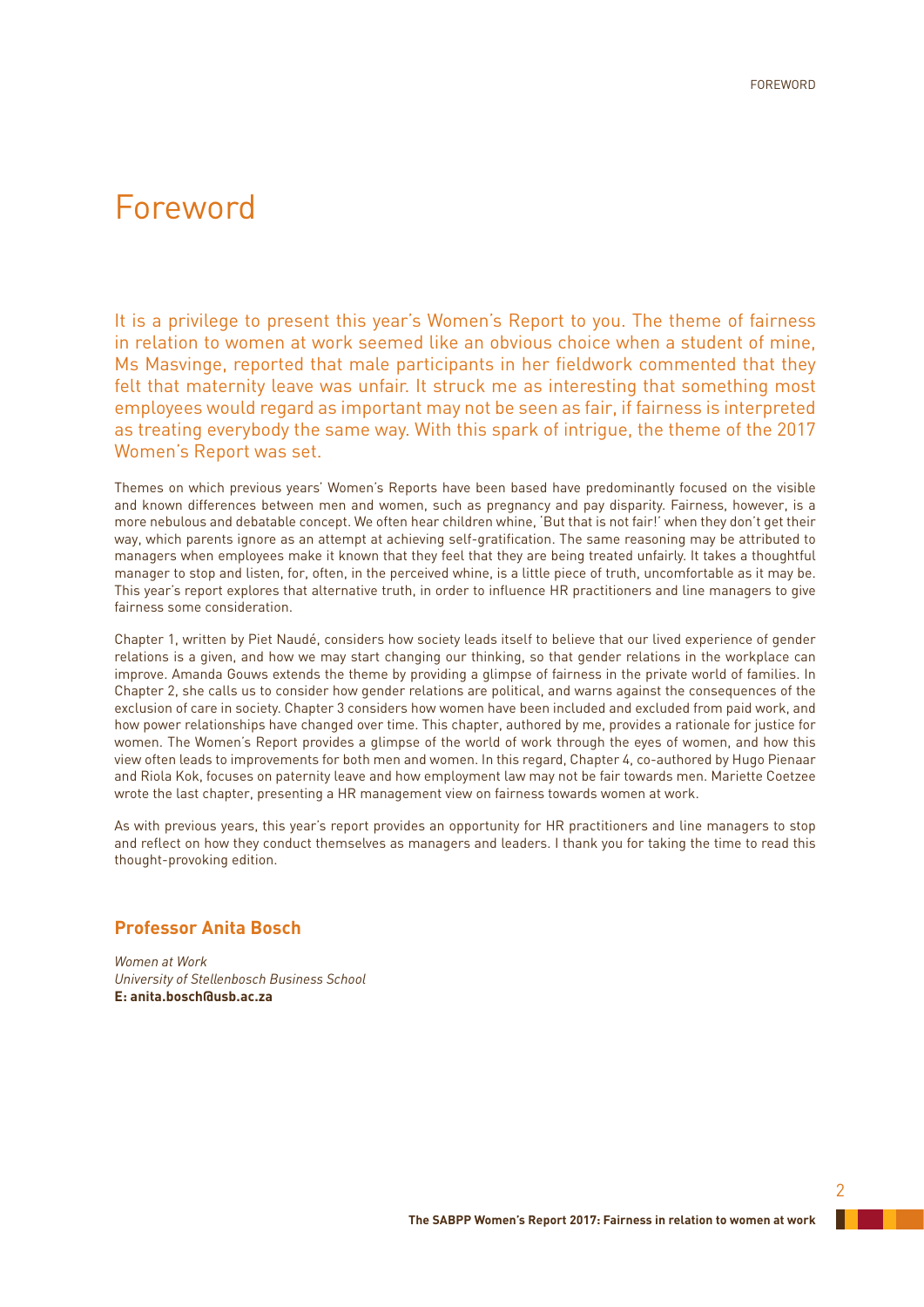# CHAPTER ONE

# Women in the workplace: *en route* to fairness?

*Prof. Piet Naudé*

**Author/s:** Professor Piet Naudé

### **Affiliations:**

Professor, Director, University of Stellenbosch Business School.

## **How to cite this article:**

Naudé, P. (2017). *Women in the workplace: en route to fairness?* In A. Bosch (Ed.), South African Board for People Practices Women's Report 2017, pp. 3 – 7. Rosebank, South Africa: SABPP.

## **Copyright:**

Copyright © 2017 SABPP, University of Johannesburg (UJ) and University of Stellenbosch Business School (USB).

## READ ONLINE



Scan the QR code alongside with your smart phone or device to view the download options for this report.

# **Introduction**

Many of us have a story<sup>1</sup> to tell that goes something like this:

Mary and John both studied accounting. They both passed the qualifying examinations and, after a successful internship, became CAs. Mary is academically stronger than John – her marks were always in the top 5% of her class. She also has superb people skills, and quickly moved up the ladder to become co-leader of the tax division.

She then fell in love, married, and the couple had a first child. At this point, she reached a crossroads. She stepped out of the workplace to become a full-time mother for a while, but continued to read and keep up with CPD requirements.

Five years later, she returned to her old firm. There are no childcare facilities at her workplace, as these are considered an 'out-ofscope' staff benefit with 'complicated insurance risks.' John, in the meantime, had slowly made his way up the corporate ladder. Mary now reports to him. Unfortunately for her, HR cites "lack of upto-date practical experience" as the reason for only offering her a contract position.

Mary starts to wonder whether her decision to have a family was a good one. To catch up, she has to over-perform, whilst juggling her roles as mother to two young children, being a good spouse, and delivering on her role as professional tax expert.

She starts to show signs of burnout. Men, and a few women, look at her and say, "What a pity. If you cannot take the heat of a man's world, stay out of the kitchen."

*Is this fair?*

To address the issue of fairness related to women in the workplace, one first has to understand the strengths of patriarchal thinking – the unseen but powerful spectacles through which we construct workplace realities as androcentric spaces.

*1 The imaginary setting is deliberately white, sexist, and middle class.*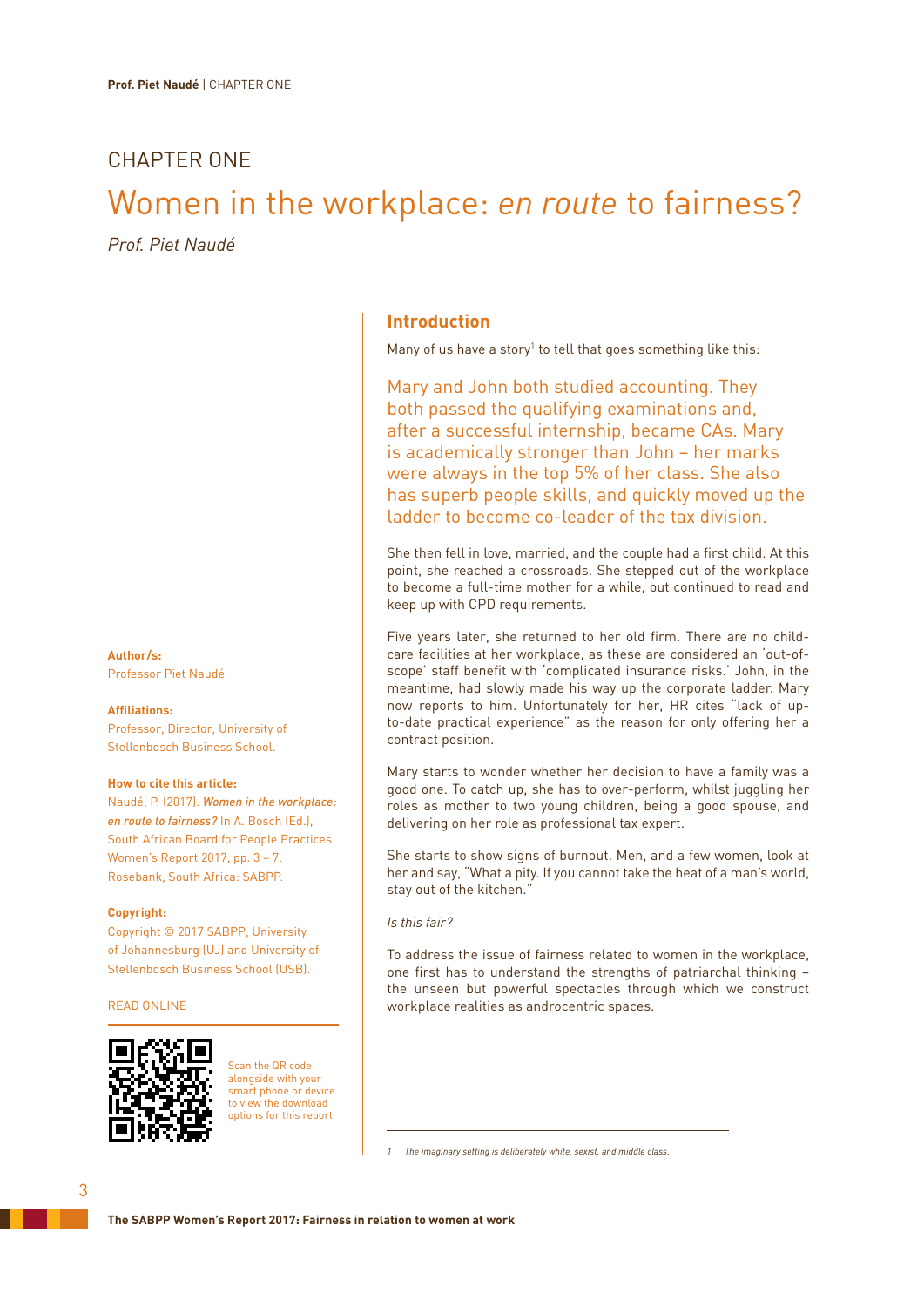# **Socialisation**

Young boys and girls are socialised into specific functional and emotional stereotypes, and they take their cue from parents and other socially significant people to understand themselves as 'cowboys who don't cry' or as 'sensitive, serving girls.' Like racism, sexism – the unequal awarding of power and privilege based on gender – is acquired behaviour. We are not born with -isms.' We are socialised into these being 'normal.' To resist these established constructs meets with social sanction, because asking for equality or restorative action disturbs current privilege and threatens the stability of the socially constructed world where men (and women) have learnt to find stability and comfort.

# **Education**

Our education system sends both implicit and explicit messages to girls and boys about subject- and career choices and what 'suits' better – music, languages, and home economics for girls, and science, maths, and woodwork for boys. This leads to occupations being 'genderised,' where the caring professions like social work, nursing, and primary school teaching are accepted as 'women's spaces.' The 'doing' professions, like engineering, agriculture, and artisanal jobs, are considered 'men's spaces.'

These occupations and the preceding educational path endorse and strengthen social stereotypes as the appropriate organisation of labour.

# **Religion**

All three book religions – Judaism, Christianity, and Islam – are fundamentally patriarchal belief systems. God is a man. Metaphorical religious language describing the God-head in terms of familiar human settings like the family – "God is like a father" – becomes more than imagery. The interpretation changes to "God is a father," understood literally<sup>2</sup>.

The social structure and power distribution of religious institutions are decidedly androcentric: the pope, chief rabbi, and chief imam are, and will always be, men.

The stance of "This is God's will" provides a powerful transcendent source for and endorsement of our social and educational gender ideology, and couches our gender beliefs as religious convictions in line with the nature of God.

Though powerful counter-currents are present in all these religions, and have been sources of gender justice, this paradigm remains entrenched.

# **Workplaces**

The cultural, educational, and religious sentiments mentioned above shape public thinking to such an extent that it is not surprising that the workplace mirrors and indeed strengthens patriarchal beliefs. There is no reason why the workplace as a significant sphere in society would transcend the shadow of gender-biased thinking and practices.

Despite progress on a number of fronts, business is still largely a man's world. If this were not so, this annual HR report on the status of women in the workplace and the inclusion of women in South Africa's equity legislation, for example, would not be necessary.

How can we make the work environment a more gender-equitable place? Six broad strategies are proposed that, cumulatively and simultaneously, may make a difference. They must therefore not be read as sequential steps, but rather as different entry points into the issue of workplace fairness.

## **First strategy: Clarifying 'fairness'**

The minimum requirements for fairness in the workplace are obvious. They are contained in the relevant equity legislation, including affirmative action, sector-based agreements on matters like black economic empowerment<sup>3</sup>, and in conditions of employment that make provision for matters like equal pay for equal work, maternity- and paternity leave benefits, and so forth.

*<sup>2</sup> No wonder feminist theologians' first act is icon destruction: unless frozen metaphors are de- and re-constructed, nothing will change. For an excellent early example, read Sallie McFague's (1987) Models of God. Theology for an ecological, nuclear age. Minneapolis: Fortress Press.*

*<sup>3</sup> In South Africa, there is a link between classism, racism, and sexism, and black women are often subjected to triple structures of oppression.*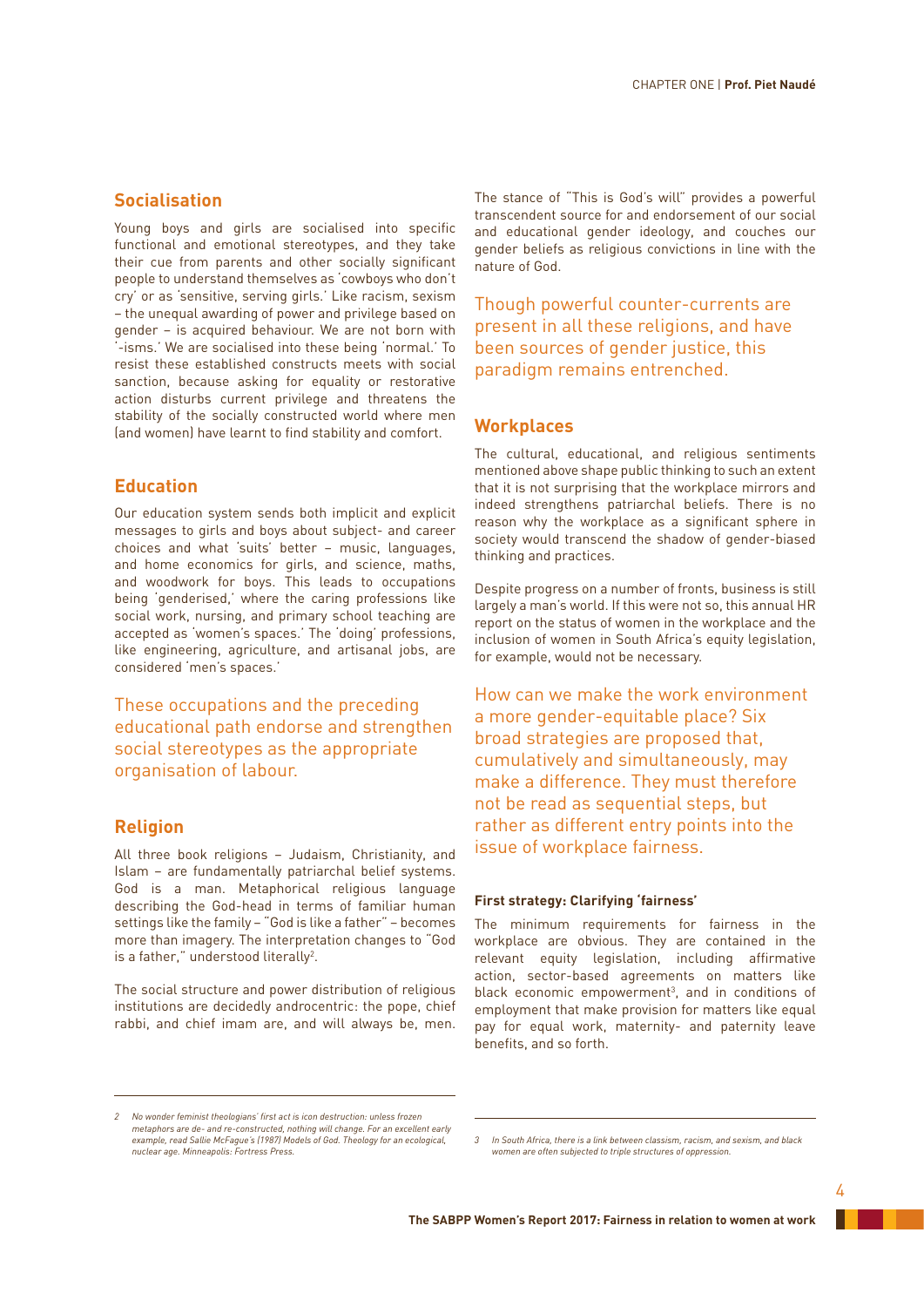These rules in service of greater fairness are important. They do help us to, outwardly at least, conform to minimum standards. But, unless these measures are preceded and accompanied by a shift in values, they remain exercises in compliance that will not change the patriarchal culture of a business. Sexism is not less hurtful if a woman is paid equally to her male counterparts. It is not merely about money, it is about being respected as a person worthy of dignity.

One view of fairness is that those who gain privileges and benefits legally under conditions of open and fair competition (procedural fairness) are entitled to their enjoyment. If 30 athletes start a 5 000m race and run according to the same rules, the winner has the moral right to enjoy the fruits of his or her effort. If men then end up winning more often, they are morally entitled to enjoy the benefits. In fact, it would unfair to men – and to women – to let them compete according to different or special rules<sup>4</sup>.

Another view of fairness is that not everyone stands at the starting blocks from a background equal to that of the other competitors. Some athletes had fantastic exercise facilities and professional support teams. They had already obtained significant advantages before the race even started, and other athletes therefore cannot compete on an equal footing in any way.

This view of fairness takes into account that, in real life, not every person is competing under the same enabling or dis-enabling conditions. The outcome is therefore never really 'fair,' though the rules may seem to treat everyone procedurally the same. According to John Rawls, the principle of social justice that produces fairness holds that social and economic inequalities are to be arranged so that they are to the greatest benefit of the least advantaged. This is known as the Difference Principle, which stipulates that we should strive to maximise the minimum level of welfare.

In this view, fairness in the workplace does not focus on how well off the (mostly male) winners are, but on the question whether the workplace maximises opportunities and benefits for those often relegated to the lower end of the social and economic ladder<sup>5</sup>.

A woman enters the business race with at least two handicaps: whilst running, she has to fight the invisible handicap of gender bias, and she has to assume social and parental caring roles in addition to her daily responsibilities. It is heartbreaking to watch this unequal race where the outcomes are endorsed over and over, as if it were the most normal and fair thing in the world, while the HR manager smiles: "All rules have been applied fairly."

Fairness does not mean equal outcomes. However, where inequalities do exist, the advancement of women over a particular reporting period is the moral yardstick by which the organisation should be measured.

## **Second strategy: Conscientization via open conversations**

The long-term answer to perceived and real unfairness in the workplace lies in re-socializing, re-educating, re-believing, and, ultimately, re-conceptualising our workplaces.

These are no easy tasks, as they, in principle, require alignment among parents/families, educational institutions, religious belief systems (when and where they are held), and, ultimately, the structure of power in the workplace. Part of the problem is conflicting 'messages' that, in most cases, simply give more reason to hold on to sexist ideas and stereotypes: traditional gender-biased role models in the home and traditional religious views might, for example, stand in tension to the promotion of gender equity in an educational or constitutional context.

Men and women will not and cannot respond to a situation of unfairness they themselves cannot see. Conscientization is therefore a key first step. For this, open and courageous conversations are required. These types of conversations will not happen naturally. At the beginning of a culture-change process, safe and open spaces will have to be created and ably facilitated. This will enable people – particularly women – to speak up in a context where the normal gender-power asymmetry is not determining speaking turns, and where the normal business efficiency norms do not operate as principles of validation or non-validation.

One round will not be enough. Over time, all voices must be heard in a culture of trust where vulnerability does not open the potential of misuse, but rather one that engenders more trust. The use of storytelling is to

*<sup>4</sup> In his book, Anarchy, state and utopia (1994, New York: Basic Books), Robert Nozick defends the notion of entitlement (justice in holdings) where an acquisition or transfer was legal and fair.*

*<sup>5</sup> See the well-known A theory of justice (1971 Oxford: OUP) by John Rawls, as well as the proposal about differential treatment of poor nations in a global trade regime by Joseph Stiglitz (2006), Making globalization work (New York: WW Norton). For a historical and conceptual discussion of preferential or prioritarian justice, read Piet Naudé's (2007) In defence of partisan justice. An ethical reflection on "the preferential option for the poor," Verbum et Ecclesia, 28/1, 166-190.*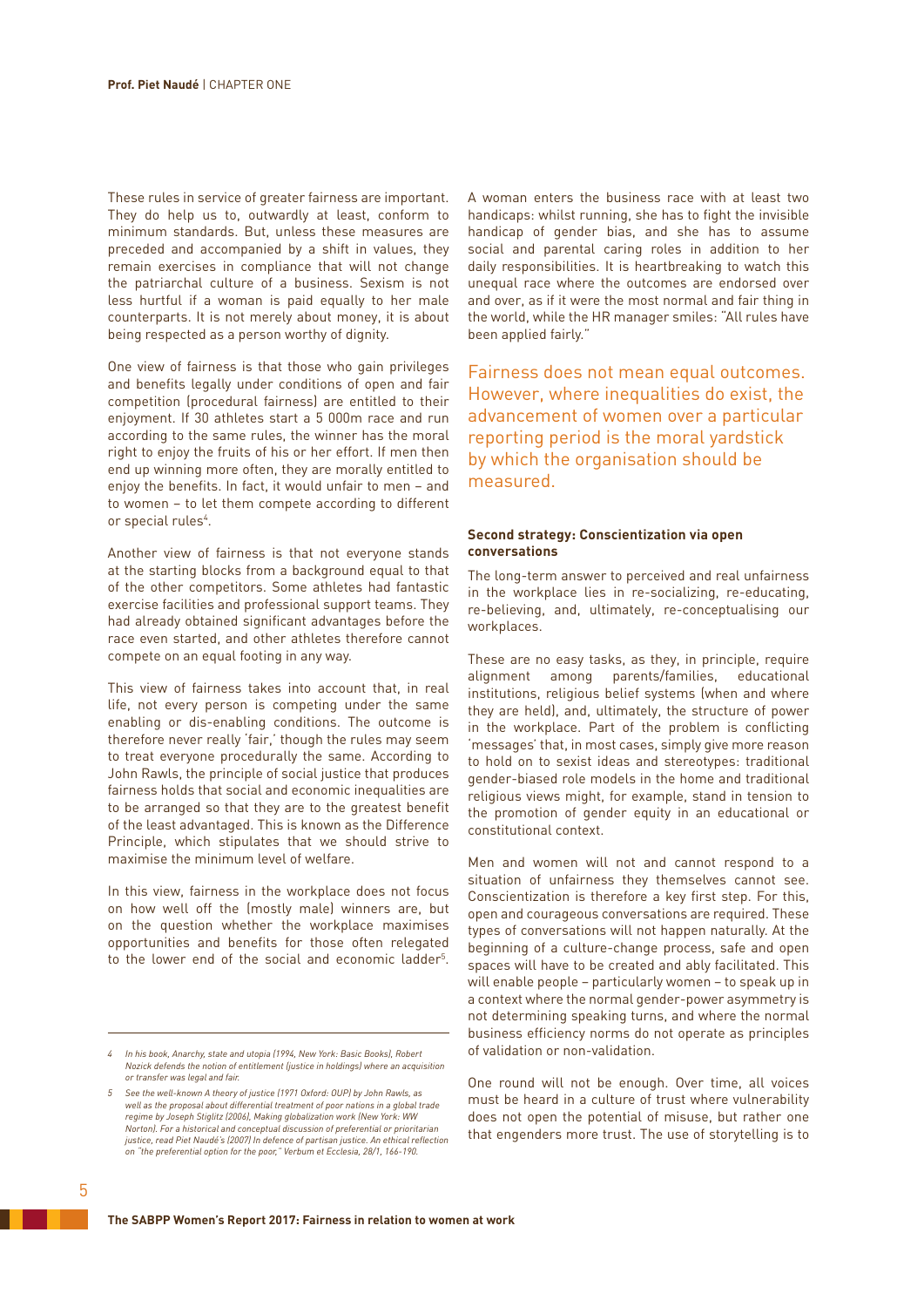be promoted: opening up about deeply held biases and hurtful experiences is not a rational process in the first place. The vehicle of personal or collective narratives is well suited to bringing across what arguments, laws, and HR policies cannot.

Courageous conversations would have limited value if we return to the 'normal' day-to-day workplace reality where bender bias still holds sway. More is required.

## **Third strategy: Defining institutional values and exercising leadership by commitment and example**

Values are aspirational moral ideals that, in theory, shape conduct and direct policy. That is why it is important to articulate, communicate, and live these values in the business context. Unless we collectively commit to values like inclusivity, fairness, and nondiscrimination – and hold one another accountable along the way – we will not change our ways.

We know from experience that leadership plays a key role in setting the tone for institutional values. Here we are talking about top leadership, who should make regular public values-commitments whilst embedding decisions and policies and – above all – personal conduct in the agreed-upon institutional values.

There rests a particular responsibility on men in leadership to display non-sexist attitudes and break the cycle of gender ideology and stereotypes. Further, it must be said: a higher number of women in leadership does not automatically translate into greater gender equality, exactly because women often have to assume patriarchal roles to reach such positions. Some of the worst enemies of fairness to women are women who either become 'like men' or simply play into the stereotype of an 'uniquely feminine leadership style' that, in fact, endorses discrimination whilst purporting to do the opposite.

Values are more caught than taught. There is nothing as powerful as exemplary leadership with a close coherence between 'talk' and 'walk.' There is nothing that erodes values as quickly as leaders paying lip-service and acting contrarily, conveying the impression to their followers that 'this is not serious.'

## **Fourth strategy: Active ethics management and performance reviews**

The management of institutional ethics $6$  has now progressed far enough for us to know that values management can make a huge difference in fostering behavioural change. The process starts with the narrowing down of core moral values appropriate to the business. This happens with wide consultation, followed by values clarification, so that the interpretation of values is crystallised to sufficient clarity and consensus to act as a guide for action.

These values should then be included in a code of conduct, together with action descriptors, and signed off by all staff. As part of a 360-degree evaluation, all staff members should undergo an annual review of their adherence to these values. One does not easily see one's own biases. Others are needed as a mirror in which we can see a more truthful reflection of ourselves.

If sexist attitudes and actions permeate a staff member's work life, corrective action should be proposed. The proof of the values pudding is in the eating. This comes down to positive affirmation for inclusive and fair conduct, and negative consequences and sanctions for persistent non-adherence.

*<sup>6</sup> For a good and accessible discussion on ethics management, read Deon Rossouw and Leon van Vuuren (Eds.): Business Ethics (5th edition, 2013, Cape Town: Oxford University Press), and, for training as an ethics officer, contact The Ethics Institute (TEI): https://www.tei.org.za/*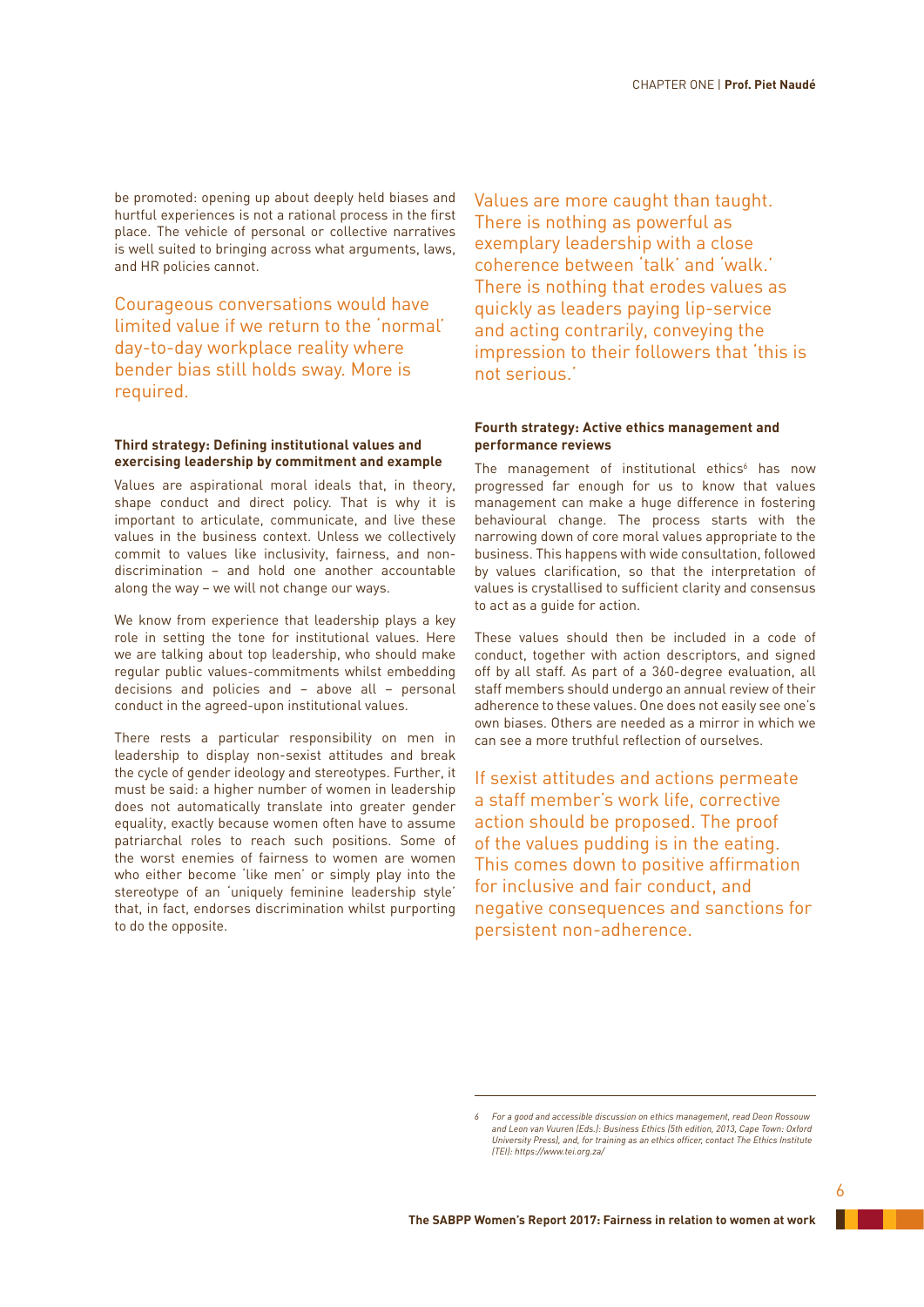## **Fifth strategy: Designing creative HR policies and practices**

Current HR interventions to ensure equality are simply (inadequate) attempts to ensure a sense of a level playing field. Child-care facilities, flexible work hours (where practically possible), and giving lower job grades and contract employees a higher pay increase than permanent staff should be seen as 'normal.' This is where creative thinking and amendments of sometimes very rigid HR rules are required.

To comment on the story with which this essay started, it seems patently unfair (in the second sense of fairness) to 'freeze' a woman's entire career because she does not contribute to the private good (profits) of a company whilst on maternity leave and extended 'motherhood absence' in which she (seen from a traditional perspective) performs a function that directly contributes to the public or common good. While it would be unrealistic to expect companies or the state to keep paying a salary beyond four months of legal maternity leave, nothing stops HR rules from making provision for amended terms of re-employment and promotion based on a reasonably agreed time of absence, coupled with minimum up-skilling requirements if a woman chooses to return to her last place of employment.

## **Sixth strategy: Continued and humble selfexploration**

I am a middle-class, white man. I, too, was socialised into sexist attitudes and views. I later gained insight into my own biases, and could make an intellectual switch in my mind to commit to fairness and inclusivity. I have even written on feminist reinterpretations of society and religion. This, however, does not imply that my default reactions and implicit responses to situations do not often reveal my deeply held beliefs.

I therefore cannot write even this piece from a position of pride. Overcoming gender- and other social biases related to race, class, foreigners, and overweight people (for example) is a life-long project with successes and setbacks along the way.

All of us – specifically men – require constant selfevaluation and honest internal feedback.

In the end, the big question is whether the commitment to gender justice as envisaged in this chapter could remain steadfast. My hope is that it would, as this will enable us to progressively build workplaces marked by fairness and experienced as places of dignity and joy for all, with the organisation's success as the apex.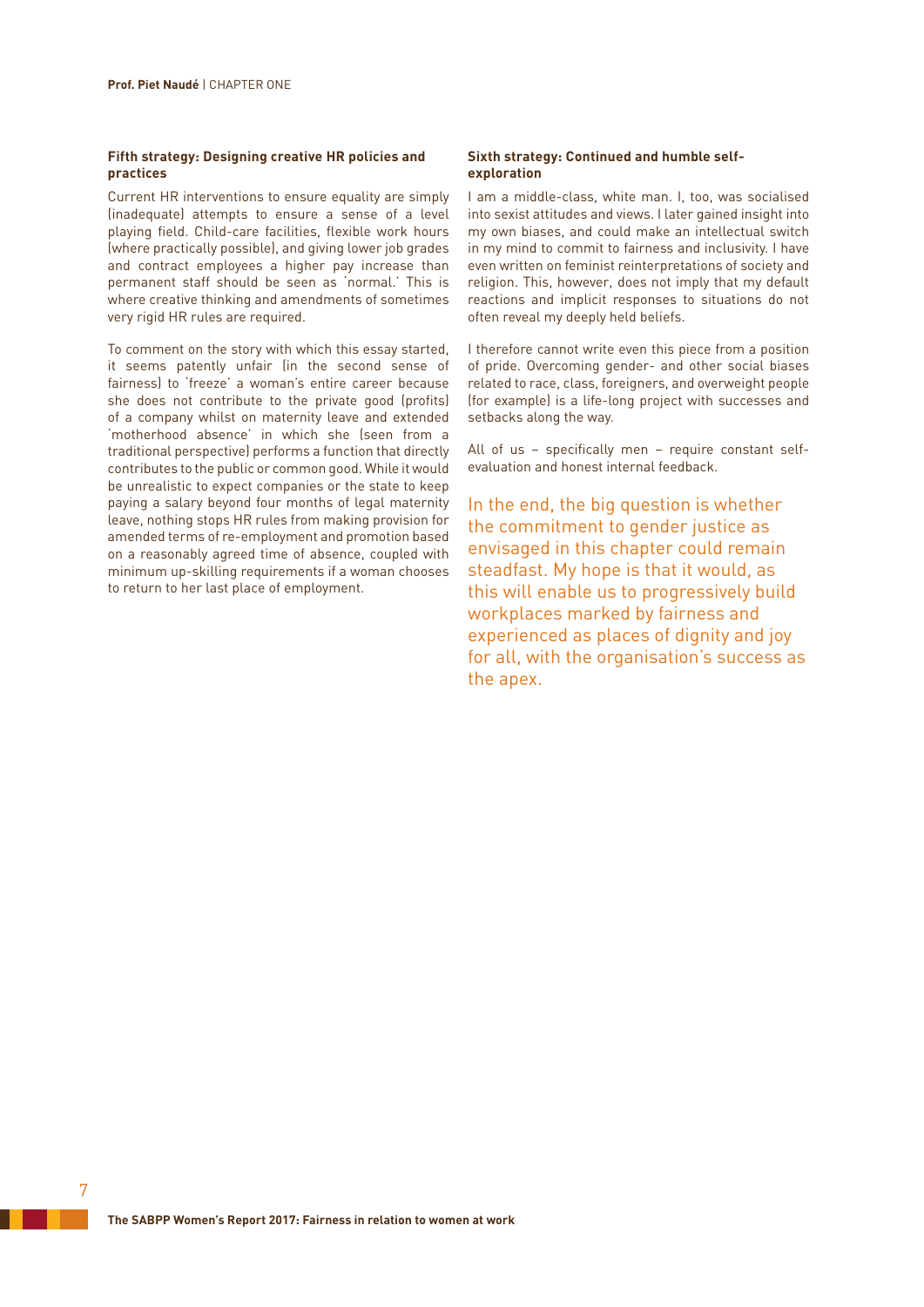# CHAPTER TWO

# Fairness in the family

*Prof. Amanda Gouws*

# **Author/s:**

Professor Amanda Gouws

### **Affiliations:**

Professor, Political Science, Stellenbosch University.

## **How to cite this article:**

Gouws, A. (2017). *Fairness in the family.* In A. Bosch (Ed.), South African Board for People Practices Women's Report 2017, pp. 8 – 12. Rosebank, South Africa: SABPP.

## **Copyright:**

Copyright © 2017 SABPP, University of Johannesburg (UJ) and University of Stellenbosch Business School (USB).

## READ ONLINE



Scan the QR code alongside with your smart phone or device to view the download options for this report.

# **Introduction**

Gender equality in the workplace is regulated through, amongst other labour legislation, the Employment Equity Act (Act 55 of 1998) and the Promotion of Equality and Prevention of Unfair Discrimination Act (PEPUDA) (Act 4 of 2000). It is also Constitutionally protected through provisions preventing discrimination on certain grounds in the equality clause in the Bill of Rights. Of these grounds, five are important for gender equality: sex, gender, sexual orientation, marital status, and pregnancy. These are, however, only considered in the workplace, not in the private sphere of the home.

The divide between the public sphere (sphere of work and politics) and the private sphere (home/household) has always been problematic, because of the exclusion of issues related to discrimination in the private sphere – the state is reluctant to intervene in the private sphere to change conditions of inequality.

This chapter will attempt to show that there is a relationship between gender inequality in the home and gender inequality in the workplace. It will become clear that, unless we start to address issues in the private sphere with regard to the division of labour at home between women and men, the right to reproductive freedom, and freedom from gender-based violence, establishing gender equality in the workplace will be close to impossible.

# **Personal is political**

The slogan 'The personal is political' was coined by feminists of the 'second wave' in the global North $1$  to make the claim that gender inequality in the home contributes to gender inequality in the public sphere, in order to raise consciousness about the detrimental effects of, inter alia, family politics on gender equality.

*<sup>1</sup> http://www.carolhanisch.org/CHwritings/PIP.html*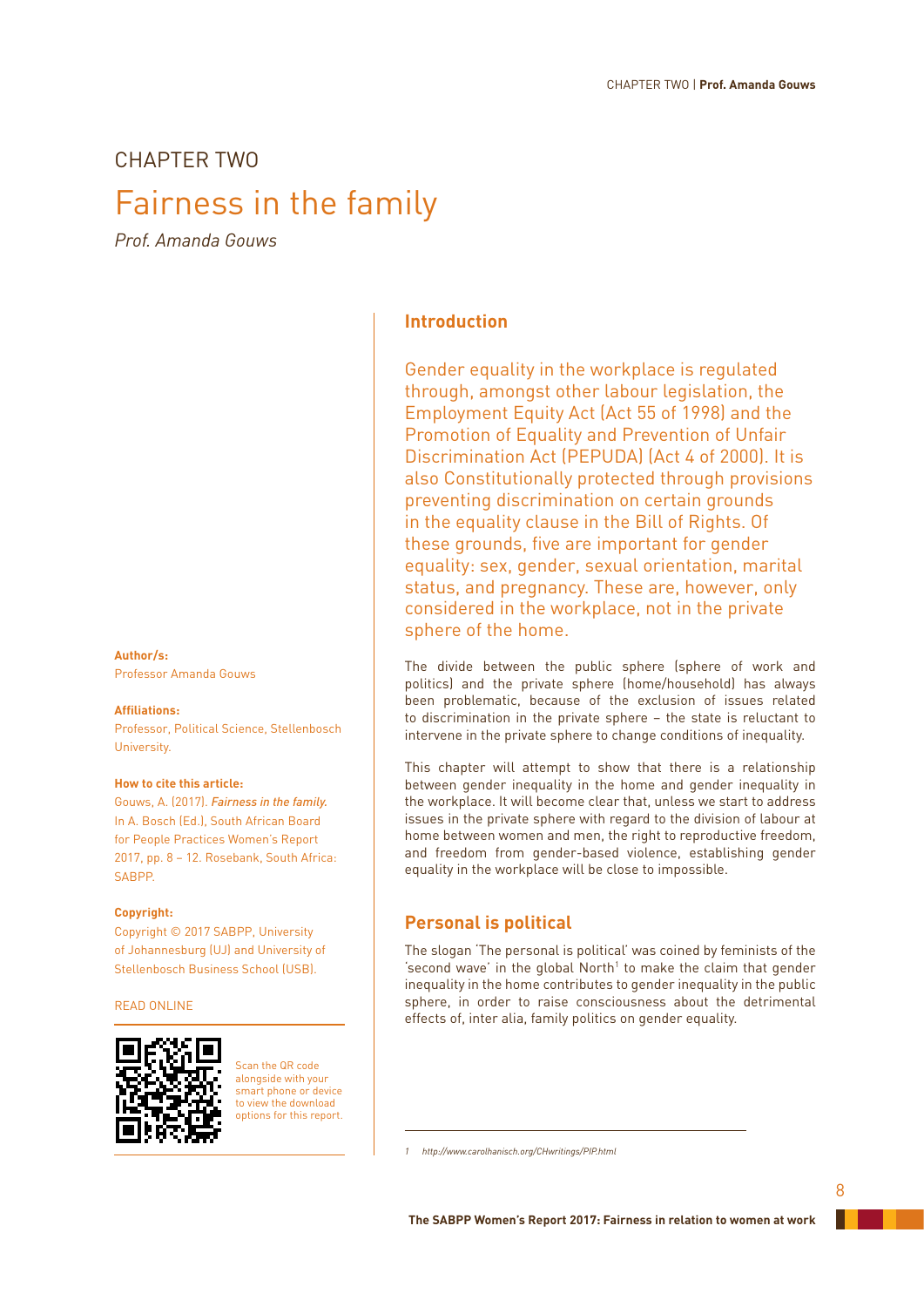While family forms have changed drastically since the end of the Second World War, when women increasingly entered the labour force, the Western understanding of the family remained that of the nuclear unit, consisting of a father, a mother, and children. Family forms, however, now include one-parent families (very often woman-headed households with children) and same-sex parents. Yet, the model of the male breadwinner dominates our understanding of the role division according to gender in the home, as well as the distribution of benefits in the workplace.

Studies have shown that, even when employed full time, wives spend more time doing housework than husbands; they perform the more tedious tasks, and are more likely than men to scale back their careers to make the family a priority2 . Women scaling back their work activities or exiting the workplace for a while leads to lower earnings, with a knock-on effect into midlife. This lack of balance in the division of labour in the household also leads to a negative impact on a woman's health and well-being, which could lead to depression. Resentment about a partner's unequal share in housework leads to marital conflict and lower satisfaction with marital status2 . With the birth of children, household labour division becomes even more inegalitarian.

Even when couples agree to negotiate the division of labour, taking into consideration personal preferences, these decisions are often undermined by relative resources, such as the homemaker's dependence on the breadwinner. Gender inequality in broader society further undermines women's bargaining position<sup>2</sup>. Even when men are not the breadwinners, they can assert their masculinity by not doing housework – this conforms to the construction of masculinity ideals.

Sayer's research<sup>2</sup> shows that men are actually doing more housework in Europe and North America, compared to their counterparts on other continents, but, even so, women continue to do the bulk of the work around the house in all nine countries surveyed. In liberal social welfare states like Scandinavia, marriage, parenthood, and employment have less of an impact on women's housework than in conservative countries with more demarcated gender roles.

A study done in South Africa by Statistics South Africa (Stats SA) in 2000, in all nine provinces, to determine how men and women spend their time showed similar trends3 . The sample included 8 546 households and 14 306 respondents (6 616 men and 7 690 women). The

results showed that men spent 73 minutes and women 173 minutes on household chores per day. On care work, men spent five minutes per day, while women spent 44 minutes. Even in cases where couple had employed a domestic worker, women still spent twice as much time as men on household work, while the domestic work of men decreased – women indicated an average of 148 minutes in relation to men's 47. Couples with children under the age of seven years indicated increased care work, with women spending 87 minutes on care per day, while men spent 12.

This study was repeated in 2010 by Stats SA, and the results again showed that women, on average, perform four hours more home- and care work than men, who, on average, do so for only two hours per day. In 2016, a study by the Organisation for Economic Co-operation and Development (OECD) confirmed that South African women spend, on average, 4.3 hours per day on homeand care work, and men only 1.5 hours<sup>4</sup>. What is clear is that women have to combine productive work with care work at home.

In South Africa, which can be considered a conservative country, given its patriarchal nature and strong adherence to cultural understandings of gender, it is difficult to change perceptions of women's and men's roles. In many sectors, the male-breadwinner role is still strongly adhered to and supported<sup>5</sup>.

For women, pregnancy in the workplace may lead to very serious challenges that act as a drawback in their careers. For example, in South Africa, in the past, married teachers had to resign when they fell pregnant, and many public organisations and private companies refused to give women maternity leave or provide childcare facilities. Labour legislation now provides for maternity leave, but many companies still adhere only to the prescribed minimum paid maternity leave or make it difficult for women to take maternity leave<sup>6</sup>.

Men hardly ever face the choices women have to make around reproduction, unless they are single parents, but they do not face the same problems as women, who can become pregnant. Women contribute to the core business of companies, but when employers do not want to provide childcare facilities, the message they

*<sup>2</sup> Treas, J. 2010. Why study housework? In J. Treas and S. Drobnic (Eds.), Dividing the domestic (p. 4). Stanford: Stanford University Press.*

*<sup>3</sup> Statistics South Africa 2001. A survey of time use: How South African men and women spend their time. Report released by Stats SA.*

*<sup>4</sup> https://www.brandsouthafrica.com/governance/it-is-time-for-parity-in-unpaidhousework*

*<sup>5</sup> ajol.info/index.wwwphp/saje/article/download/24919/20531*

*<sup>6</sup> repository.up.ac.za/bitstream/handle/2263/52482/Motsiri\_Sir\_2015.pdf?...1...y*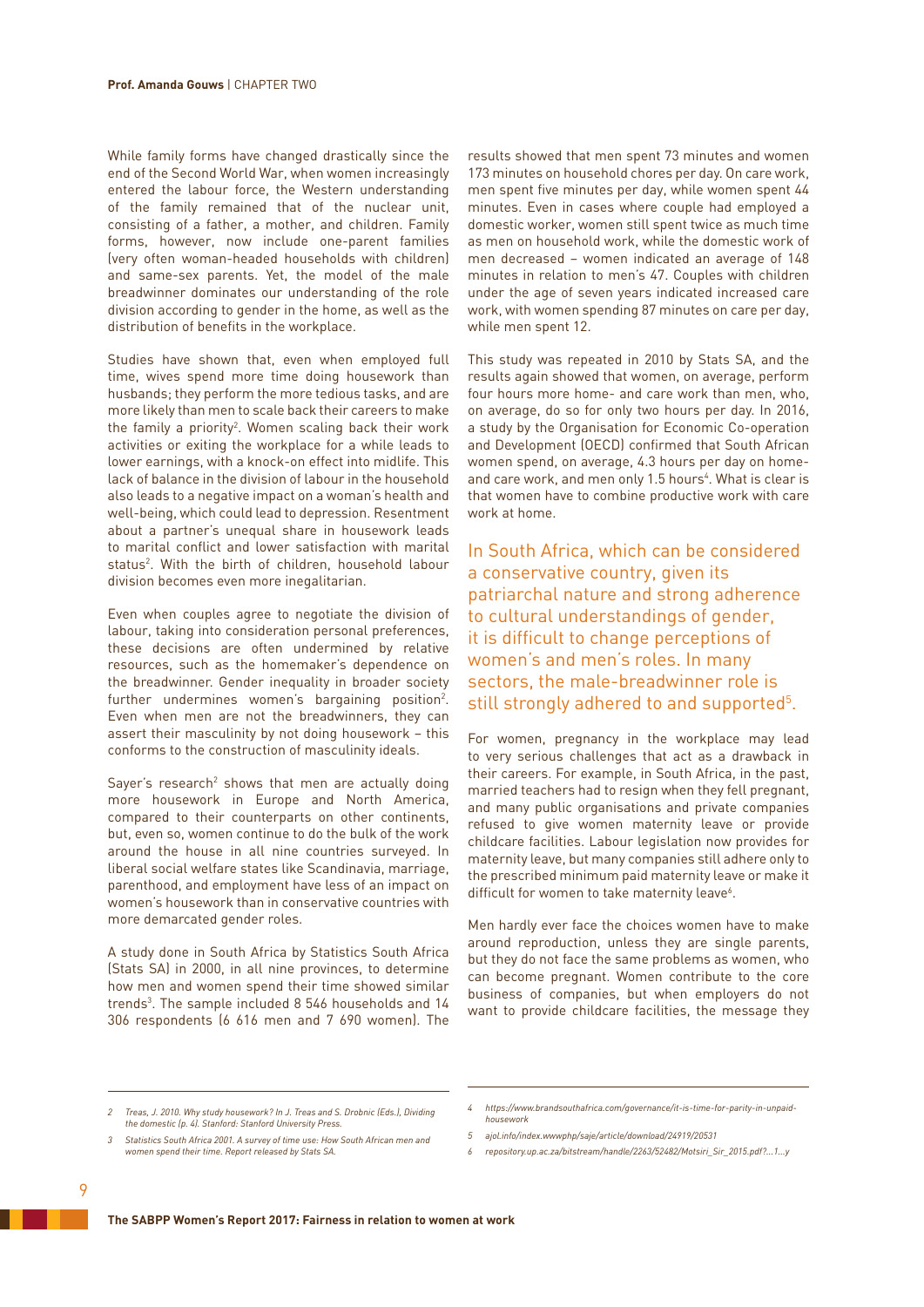send to women is that childcare is not core business and will undermine profitability, yet, for female employees, it provides peace of mind so that they can focus on their work, contributing to their productivity, which is ultimately to the benefit of the organisation.

In the absence of maternity leave and childcare facilities, many South African middle-class women become complicit in systems of exploitation of other women, mostly black women, who care for and raise their children to enable them to return to work, while the black women's children have to forego their mother's care. These childminders help women to circumvent maternity- and childcare obstacles in the workplace, to the benefit of employers<sup>7</sup>.

# **Care in the household**

Susan Moller Okin, in her path-breaking book Justice, gender, and the family (1989), argued that, as long as families are not governed by justice in gender relations, gender inequality will persist<sup>8</sup>. The concept of the double burden/shift has been developed by feminists to indicate that women who work also have to do chores around the home, including childcare. Care work, is, however, not viewed by society as work, because it is unpaid. When institutional care is used (like childcare facilities etc.), families pay for the care, but care done at home is not considered work, and not remunerated.

Exactly how little consideration is given to care work is shown in the 'familialist' approach to care work, as expressed in the South African White Paper on Social Welfare (1996). The White Paper follows a familialist approach to the provision of welfare, assuming that care for children, the aged, and people with disabilities will take place in the family. The familialist approach is inadequate, because it assumes that women will do the caring, and also that women have the time to do it. Furthermore, this strategy does not correspond with the family structure of the majority of same-sex couples<sup>9</sup>. The nuclear family is not currently the norm in South Africa; single-parent and extended families outnumber nuclear families<sup>10</sup>. The White Paper ignores kinship patterns and caring practices of extended families, especially in conditions of migratory labour and economic conditions that demand that women enter the labour force.

The White Paper is silent on the position of men, but assumes the presence of a male breadwinner whose caring duties are limited to financial maintenance of the family, while care-giving is left to women<sup>11</sup>. In the global North, changes in the family structure have preceded changes in policies. Policies lag behind realities in families, yet policies form part of the information that men and women in households use to make choices<sup>12</sup>. Data show that women's behaviour in terms of the contributions they make to households has changed much more than that of men. Research has also shown that, if nothing is done to encourage a reduction in men's work hours so that they can do more care work, women will remain unable to choose to increase their work hours<sup>12</sup>. This is called the 'male veto,' which results in greater stress for women who have to do the bulk of unpaid care work while coping with work demands. Women often have to juggle paid and unpaid work, and often face the problem of 'women in the middle' – caring for children and ageing parents.

In the global North, work-family reconciliation policies have become more prominent in social welfare states. The failure or success of these policies often hinges on the incentives and disincentives they provide men and women to change their behaviour in regard to the amount of paid and unpaid work they do. Policies have to be multi-pronged to provide for fertility decisions of parents, promote educational and social development of children, decrease women's unemployment, eradicate poverty, and facilitate gender equality. It can also be the case that the reconciliation of work- and family responsibilities exacerbates gender inequality when it allows more selective participation for men in household tasks<sup>12</sup>.

Next, we will consider the perspective of the 'ethic of care.'

# **What is an ethic of care?**

Carol Gilligan<sup>13</sup> (1982) was one of the first feminists to distinguish between an ethic of justice and an ethic of care. Gilligan<sup>14</sup> argues that moral reasoning or moral judgments in difficult positions has been focused on thinking about justice that is rule-driven, but that it is also possible to make moral judgements based on relationality (the presence and consideration of relationships) inherent in care. Care is not a one-way

*<sup>7</sup> Cock, J. 1980. Maids and madams. Johannesburg: Ravan Press.*

*<sup>8</sup> Okin, S. M. 1989. Justice, gender and the family. New York: Basic Books.*

*<sup>9</sup> Sevenhuijsen, S., Bozalek, V., Gouws, A., & Minnaar-McDonald, M. 2003. South African social welfare policy: An analysis using the ethic of care. Critical Social Policy, 23(3): 213.*

*<sup>10</sup> https://www.moneyweb.co.za/archive/fractured-families-a-crisis-for-southafrica/*

*<sup>11</sup> Sevenhuijsen, S., Bozalek, V., Gouws, A., Minnaar-McDonald, M. 2003. South African social welfare policy: An analysis using the ethic of care. Critical Social Policy, 23(3): 311.*

*<sup>12</sup> Lewis, J. 2006. Men, women, work, care and policies. Journal of European Social Policy, 16(4): 388-391.*

*<sup>13</sup> Gilligan, C. 1982. In a different voice. Cambridge: Harvard University Press.*

*<sup>14</sup> Gilligan, C. 1995. Moral orientation and moral development. In V. Held (Ed.), Justice and care (p. 32). Boulder: Westview Press.*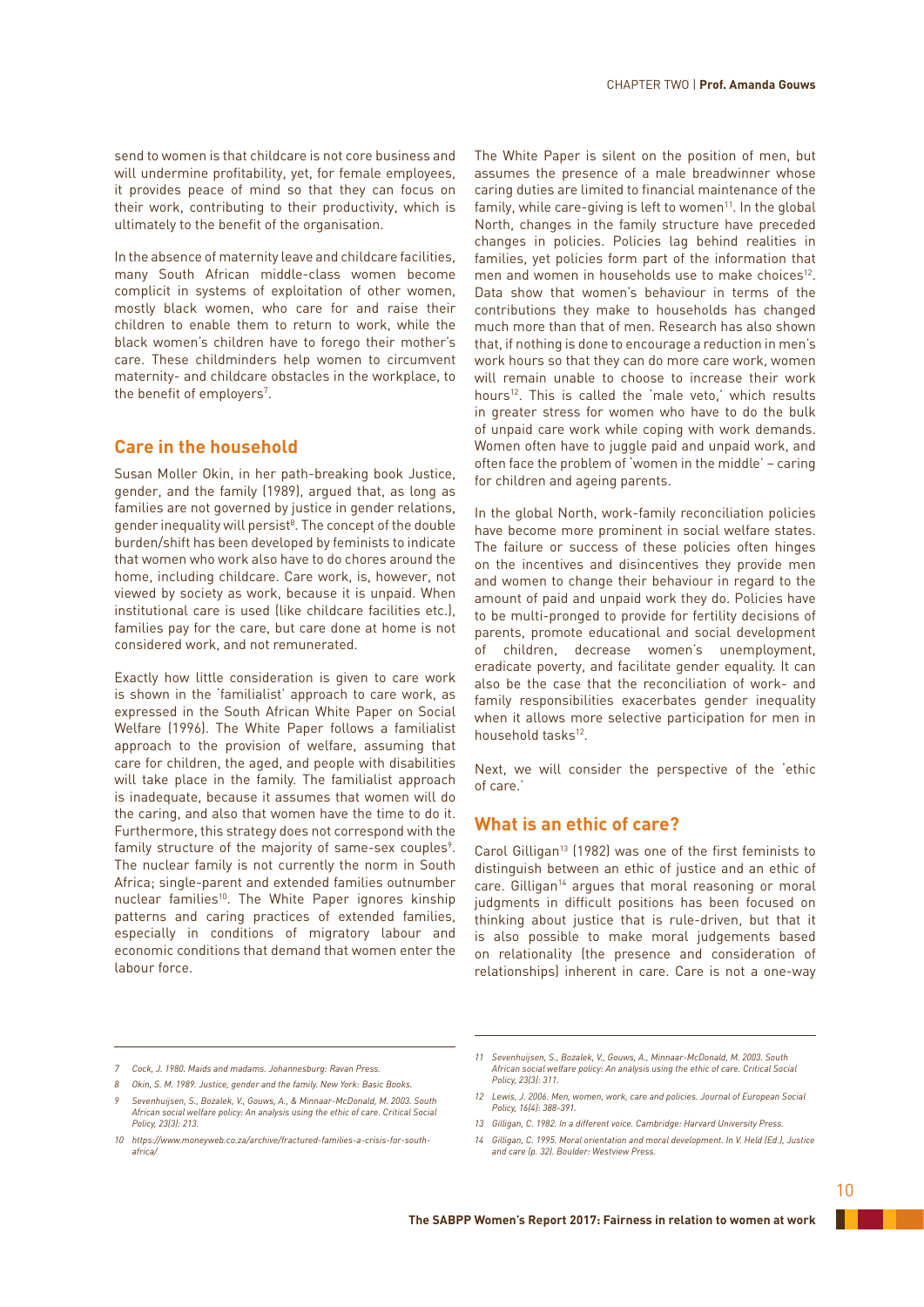engagement, but exists in the relationship between the caregiver and the care receiver(s). According to Gilligan, all human relationships can be viewed as characterised both by equality and attachment, and both inequality and detachment constitute grounds for moral concern.

When we switch to moral concerns based on relationality and how to deal with moral dilemmas from a caring perspective, moral choices often have a different outcome. Gilligan's research<sup>13</sup> showed that women more often reason from a perspective of care. This ethicsof-care perspective has far-reaching implications for how we think of care that needs to take place in the household and how it impacts on the workplace<sup>15 16</sup>.

An ethic of care can be viewed as a continuous social process rooted in relationality, in which we can distinguish four phases:

- *• Caring about which is the ability to recognise that care is necessary, which requires attentiveness to needs;*
- *• The responsibility to meet these needs;*
- *• Taking care of which requires the ability to see what is needed and the competence to perform the care; and*
- *• Care-receiving by those being cared for implying responsiveness to the care that is given17.*

Care can be related to individuals, but should also be part of social relations and political institutions, workplaces, and cultural values. What is important is that a care ethic moves us beyond liberal individualism to a greater focus on relationality, interdependence, and intersubjectivity, which is often lacking in the workplace<sup>18 19</sup>.

- *17 Sevenhuijsen, S., Bozalek, V., Gouws, A., & Minnaar-McDonald, M. 2003. South African social welfare policy: An analysis using the ethic of care. Critical Social Policy, 23(3): 299-321.*
- *18 Sevenhuijsen, S., Bozalek, V., Gouws, A., & Minnaar-McDonald, M. 2003. South African social welfare policy: An analysis using the ethic of care. Critical Social Policy, 23(3): 299-321.*
- *19 Bozalek, V. 2014. Integrating difference and care into social justice: Towards a normative framework for care, welfare and social cohesion. In V. Reddy, S. Meyer, T. Shefer, and T. Meyiwa (Eds.), Care in context. Cape Town: HSRC Press.*

This ideal of justice as an ethic of care therefore means that the privacy of the family is not absolved from justice considerations. On the contrary, it demands that mothers and fathers – and other caregivers – take moral decisions from the perspective of relationality, and that they socialise their children from a justice perspective. As Okin20 observed:

"The fairness of the distribution of labor, the equal respect, and the interdependence of ... parents would surely be a powerful first example to a child in a family with equally shared roles. ...having a sense of justice requires that we be able to empathize, to abstract from our own situations and to think about moral and political issues from the point of view of others."

Relationality requires that decisions about reproduction in the family be taken into account in the workplace – not the other way around, where workplace rules determine reproductive decisions, leading to the decision that to have a baby cannot be accommodated because of a lack of maternity leave or childcare provision. When workplaces start to view reproduction as an integral aspect of family life with two people involved in that decision, they will have to consider the idea that reproduction is not only a woman's choice, and that there is a direct relationship between reproduction and productive labour. Failure to do so places employers and husbands in positions of power over women.

# **Gender-based violence**

Sadly, for many women, the home is not a safe haven. On the contrary, it may be one of the most dangerous places. The impact of violence on women in the workplace cannot be overestimated. Workplace absence due to gender-based violence contributes to women losing their jobs or being viewed as unreliable employees. While the Domestic Violence Act (Act 116 of 1998) makes it possible for women to obtain court interdicts against abusers, this is not always successful, because the interdicts are often not enforced by police, who often view the home as a private place where families should solve their own problems<sup>21</sup>.

*<sup>15</sup> Sevenhuijsen, S. 1998. Citizenship and the ethics of care: Feminist considerations of justice, morality and politics. London and New York: Routledge.*

*<sup>16</sup> Gouws, A. 2005. (Un)Thinking citizenship: Feminist debates in contemporary South Africa. Ashgate/UCT Press.*

*<sup>20</sup> Okin, S. M. 1989. Justice, gender and the family. New York: Basic Books.*

*<sup>21</sup> https://theses.ncl.ac.uk/dspace/bitstream/10443/294/1/Taylor98.pdf*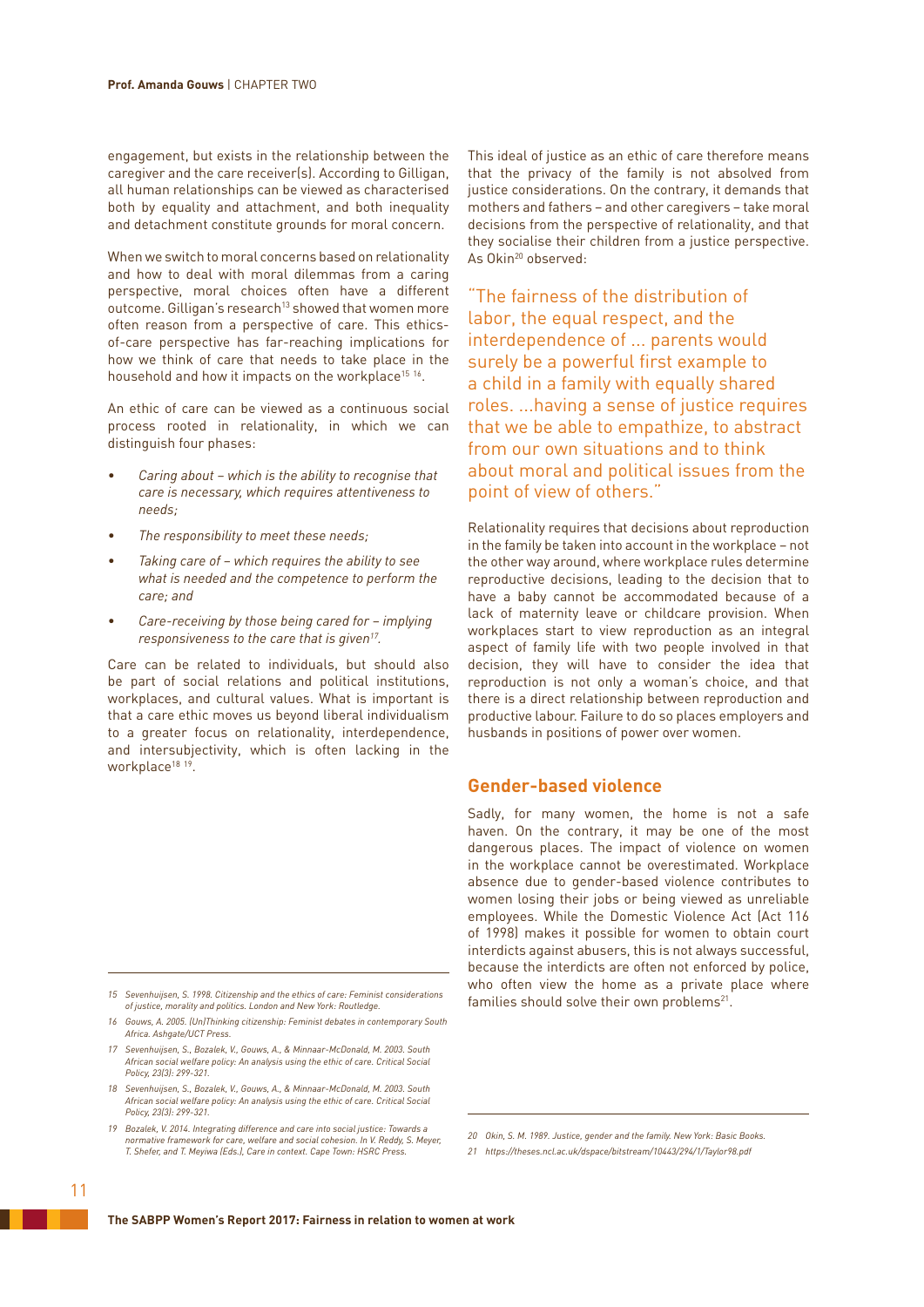A February 2014 unpublished report released by the Research Unit of the South African parliament, titled Financial year estimates for spending on gender based violence by the South African government, calculated the costs for the Department of Justice and Constitutional Development for 2013/14 at R106 855 823.00. Costs of the South African Police Service in this respect were calculated at R40 604 988. The cost of forensic medical services at four hospitals in the Western Cape alone was R14 895 068.00. The estimated cost of issuing protection orders was R70 122 556.0022. If all the costs for all the provinces are calculated, these would add up to more than R1 billion.

In 2014, KPMG, an international financial services consulting firm, calculated the costs of gender-based violence in South Africa. The loss to the state was estimated at between R28.4 billion and R42.2 billion in 2012 – 201323. This, however, did not include the loss of production in the workplace due to genderbased violence.

# **Justice as an issue of citizenship**

Through linking work to citizenship based on the assumption that the citizen and the worker is male and unencumbered by family relationships, liberal democratic citizenship reinforces the public-private divide to the exclusion of care work. This has perpetuated and encouraged what Tronto<sup>24</sup> calls the 'privilege irresponsibility' of those who can afford childminders, making care a 'private service.' It is ironic that equality and freedom are considered integral aspects of democratic citizenship, while care is not. Without care, there cannot be equality or freedom in the home or in the workplace.

# **Conclusion: What employers need to understand**

Employers need to understand that both the workplace and the home are gendered. There is no such a thing as a gender-neutral space (where gender plays no role). Sometimes it is necessary to treat women and men differently to achieve equality.

Employers need to step away from the neo-liberal idea that individual workers take decisions in vacuums, in other words, that their family circumstances do not influence the decisions they take about work and reproduction. Secondly, they need to understand that families have children, not only women. They need to understand that care work is work, and that maternity leave is taken to do care work, not to lounge around the house, and that fathers should also be involved in care work. Therefore, paternity leave should be taken seriously, so that both parents can exercise an ethic of care.

Childcare facilities are not a luxury for women, but contribute to mothers and fathers being more productive, because they have peace of mind about who looks after their children. The investment in childcare facilities to create loyal, productive employees is well worth it. Flexible work arrangements in terms of both time and place to accommodate parents' needs will thus be to the benefit of the company, and will contribute to gender justice in the workplace, as well as in the family. From the above, it is clear that fairness in the family is as important as fairness in the workplace, and that the two are inextricably intertwined.

*<sup>22</sup> http://www.ghjru.uct.ac.za/sites/default/files/image\_tool/images/242/documents/ gender-based-violence-budget.pdf]*

*<sup>23</sup> KPMG Report 2014.*

*<sup>24</sup> Tronto, J. 2006. Vicious circles of privatized caring. In M. Hamington and D. C. Miller (Eds.), Socializing care: Feminist ethics and public issues. Lanham: Rowan and Littlefield.*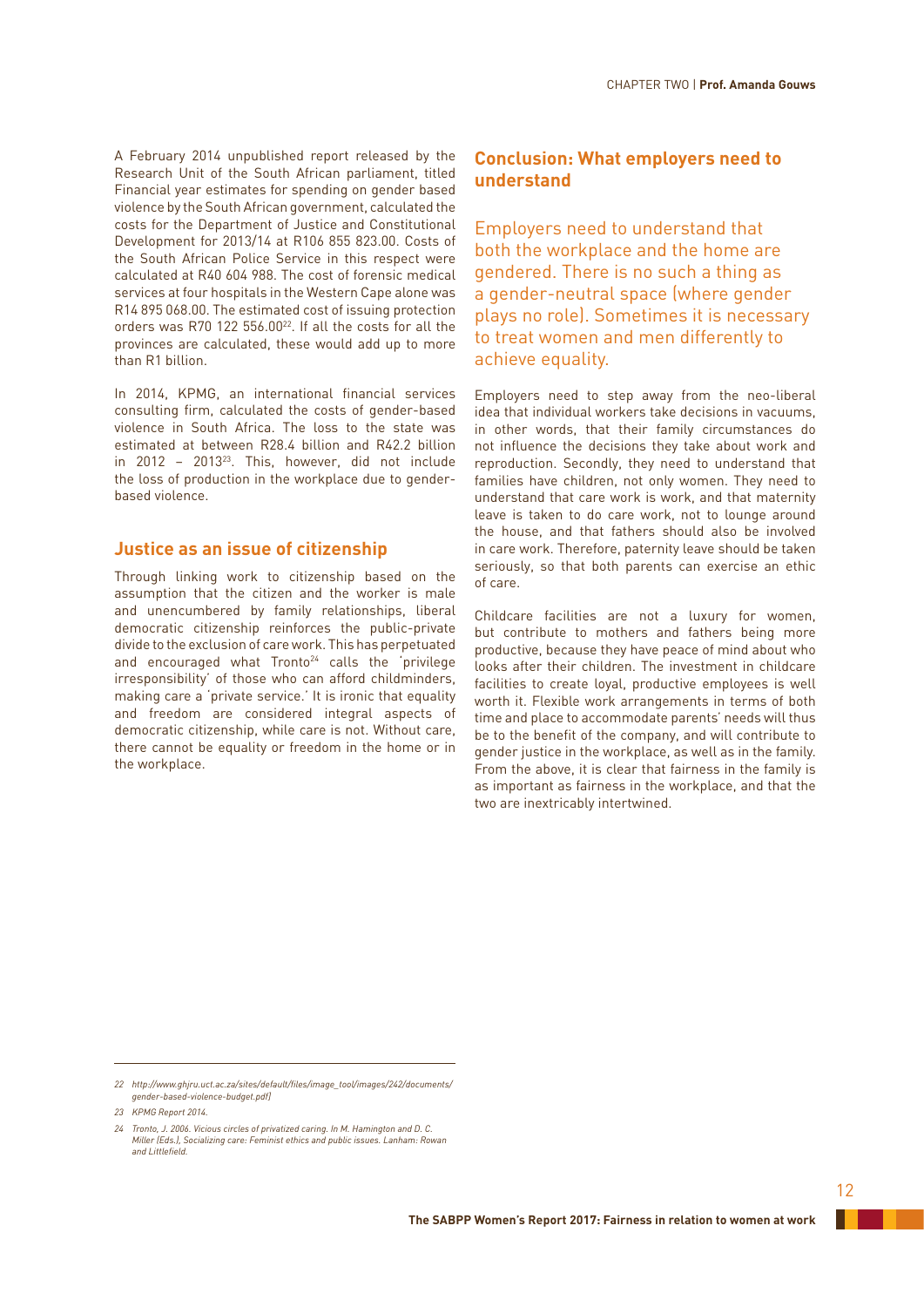# CHAPTER THREE

# Rethinking women's workplace outcomes: Structural inequality

*Prof. Anita Bosch*

**Author/s:**

Professor Anita Bosch

## **Affiliations:**

Women at Work - Associate Professor: Human Capital Management & Leadership, University of Stellenbosch Business School.

## **How to cite this article:**

Bosch,A. (2017). *Rethinking women's workplace outcomes: Structural inequality.* In A. Bosch (Ed.), South African Board for People Practices Women's Report 2017, pp. 13 – 17. Rosebank, South Africa: SABPP.

## **Copyright:**

Copyright © 2017 SABPP, University of Johannesburg (UJ) and University of Stellenbosch Business School (USB).

## READ ONLINE



Scan the QR code alongside with your smart phone or device to view the download options for this report.

Gender fairness in the workplace has been an issue since the advent of formalised paid work<sup>1</sup>, and remains a key feature of leadership-, management-, and employee endeavours. Unfair behaviour is experienced first through a woman's lived experience, and is often played out, identified, and named, when she retreats into herself in order to make sense of the discomfort that accompanies such treatment. Orgad<sup>2</sup> asks how "feminist researchers can help develop strategies to **encourage protest**" to heed Radway's call "in such a way that it will be delivered in the area of actual social relations rather than acted out in the imagination"<sup>3</sup>.

This chapter aims to encourage such protest amongst women and men by highlighting structural factors and their consequences that give rise to unequal treatment of women at work and in relation to paid work in general. I believe that, though these structural factors exist and are experienced mostly by women, the correction of these factors ultimately leads to improved worklife arrangements for both women and men.

Fairness or impartiality and just treatment<sup>4</sup> as perceived by women in the workplace remain elusive. Some may argue that the topic of fairness in relation to women is reaching maturity, but that "behaviour without favouritism or discrimination"<sup>5</sup> is yet to become the norm. Orgad<sup>6</sup> states that "an emphasis on women's professional performance and satisfaction as depending largely on their individual self-confidence and ability to 'lean in,' [is] marginalising the impact of structural issues on women's success and workplace equality." It is therefore important to understand the origins and effect of these structural issues.

- *2 Orgad, S. (2017). The cruel optimism of The Good Wife: The fantastic working mother on the fantastical treadmill. Television & New Media, 18(2): 180.*
- *3 Radway, J. (1984). Reading the romance: Women, patriarchy and popular literature. Chapel Hill: University of North Carolina Press.*
- *4 Google dictionary*
- *5 Google dictionary*
- *6 Orgad, S. (2017). The cruel optimism of The Good Wife: The fantastic working mother on the fantastical treadmill. Television & New Media, 18(2): 165-183.*

*<sup>1</sup> Edgell, S. (2012). The sociology of work: Continuity and change in paid and unpaid work. Los Angeles, USA: Sage.*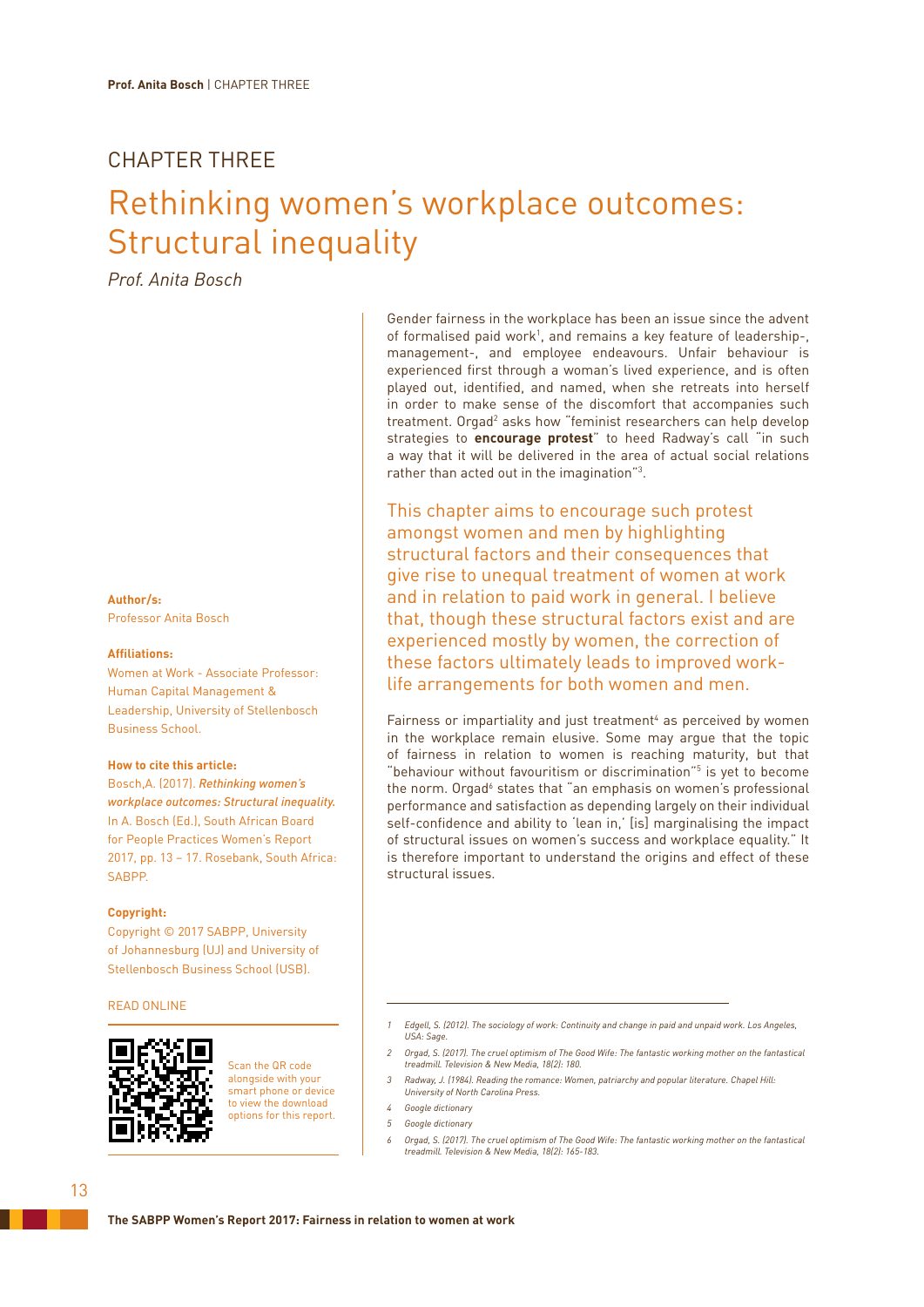# **Social norms and power**

The perception of fairness at work depends on a delicate interplay of religious convictions, socialised norms, cultural values, psychological predisposition, and educational exposure. This interplay is couched in power relations. Power relations are covert and subtle. They manifest in inequitable practices that are passed-off as 'reality' or 'the way things work,' and are defended in terms of religion, culture, and norms. In most instances, power relations are not visible, and, although women might feel their impact and voice dissatisfaction, the status quo remains, as the power-behaviour is either not conscious, or altering the balance may result in a perceived loss of power to those people or institutions that are manifesting the behaviour.

Women are caught up in the power play, as they cannot always articulate a different way of being and acting. It may seem inevitable to them that they are treated in a specific way, and, although a woman may resist the behaviour, she may not be able to articulate an alternative way of acting; she may be stuck in merely voicing her dissatisfaction or bearing it.

Socialised norms are greatly influenced by repeated behaviour that reinforces the expectations of the particular society or group to which one belongs<sup>7</sup>. In line with this thinking, girls and boys are socialised at an early age to act in particular ways that are commensurate with acceptable behaviour for their parents. Parental choices about the reinforcement of specified behaviour for their children are largely based on history and are often coloured by myths, which remain unexamined and remain unchanged over generations.

Women's menses, for instance, was termed "terrible," and it was advocated that "all forms of taboos should be instituted to prevent contact with it"<sup>8</sup>. In as far as Durkheim and other proponents' thoughts remain influential, most men – and many women – in modernday society remain uncomfortable to ask men to procure sanitary products for them. Subtle and often regarded as of no consequence, these social myths penetrate workplace interactions.

For example, male managers may feel uncomfortable to probe sick notes that women present for absences from work, and some women may abuse this situation. Or, women may be asked to remain at home when menstruating, to keep them separate from other

workers - Nepalese women are banished to cow sheds<sup>9</sup> in agricultural settings. Both are examples of differential treatment based on a myth.

## **Good mothers, good wives**

The socialisation of girls to be good mothers and good wives is probably the most influential of all activities that lead to structural impediments for women. Whilst being a good mother is very important in creating wellbalanced children and families that are well-adjusted, resulting in positive societal benefits, it is vital to highlight the significance of good fathers in raising well-balanced children<sup>10</sup>. Morrell et al.<sup>11</sup> state that South African fathers are both "present and absent" for their children. In their study, men who were "heads of household, and who experienced their own mothers as kind" were likely to be involved with their children. However, parenting is often placed solely at the feet of women, as it is an accepted norm that men will be "present and absent."

Therefore, the criteria for being regarded as a good mother are often in conflict with workplace requirements. The good mother norm for South African society is measured by devotion to children's needs, high time availability to address these needs, and providing stability to a family through a clean and well-nourished household. Williams<sup>12</sup> states that, "the 'good mother' norm expects mothers to have all the time and love in the world to devote to their children, and outsourcing childcare allegedly makes one a 'bad' mother." The good mother norm also fuels a sense of urgency amongst women to seek a partner in order to have children. Voluntary and involuntary childless women are often ostracised by other women and men, as they are seen to be leading an 'unnatural' life that is not in line with social conventions13.

The concept of the good wife constitutes a combination of dutifulness and devotion to her husband's needs, including boosting her husband's status, often through

*<sup>7</sup> http://anthro.palomar.edu/social/soc\_1.htm*

*<sup>8</sup> Durkheim, 1963 [1897]: 83 in Power, C., Finnegan, M., & Callan, H. (2016). In: Human origins: Contributions from social anthropology. New York: Berghahn Books.*

*<sup>9</sup> https://www.theguardian.com/global-development/2016/apr/01/nepal-bleedingshame-menstruating-women-banished-cattle-sheds*

*<sup>10</sup> Harris, K. M., Furstenberg, F. F., & Marmer, J. K. (1998). Paternal involvement*  with adolescents in intact families: The influence of fathers over the life *course. Demography, 35(2): 201-206. Cited in Morrell, R., Dunkle, K., Ibragimov, U., & Jewkes, R. (2016), Fathers who care and those that don't: Men and childcare in South Africa. South African Review of Sociology, 47(4): 80-105, doi: 10.1080/21528586.2016.1204240*

*<sup>11</sup> Morrell, R., Dunkle, K., Ibragimov, U., & Jewkes, R. (2016). Fathers who care and those that don't: Men and childcare in South Africa, South African Review of Sociology, 47(4): 80-105, doi: 10.1080/21528586.2016.1204240*

*<sup>12</sup> Williams, J. (2000), on p. 130 in Mikkola, M. (2016). The wrong of injustice: Dehumanization and its role in feminist philosophy. Oxford University Press.*

*<sup>13</sup> De Janasz, S., Forret, M., Haack, D. & Jonsen, K. (2013). Family status and work attitudes: An investigation in a professional services firm. British Journal of Management, 24: 191-210.*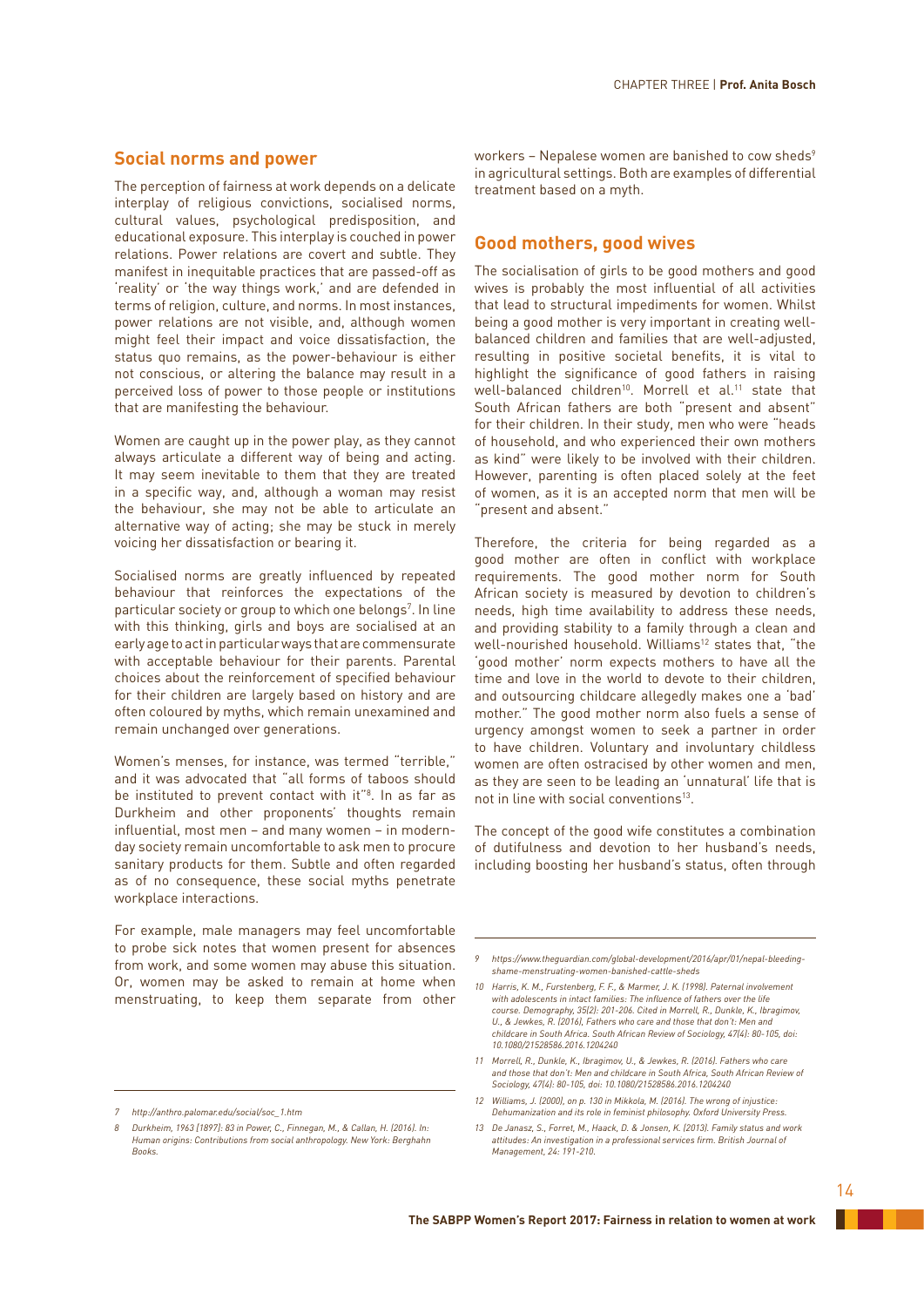her beauty and industriousness at home. Illustrations of being a good wife include that "a good wife brings her husband bath water"14 in Nampula, Mozambique, and in Rwanda she has to "cook, iron, mend and clean"15. While the preceding examples may seem far removed from middle- or upper-class South African experiences, aspects of expectations of Rwandan women as good wives underpin gender relations in current-day South African households.

In contrast to the good mother and/or the good wife, the ideal worker is a person who is available 24/7, disembodied, and without any obligations outside of work<sup>16</sup>. Even though mothers may opt to outsource childcare and homecare, in order to address workplace needs regarding availability, the responsibility of organising and maintaining oversight of outsourced care usually remains with women.

Women may therefore experience cognitive dissonance, where conflicting priorities lead to mental discomfort and, ultimately, increased levels of psychological stress<sup>17</sup>. The spill-over of stress into work- and family domains may create feelings of unfair treatment, as the lived experience of women, specifically in terms of time available to devote to work and family, results in an evaluation against the both the criteria of the workplace and the good mother/good wife norms.

# A woman, with or without children, is therefore measured as either a good mother/ wife or an ideal worker – seldom both.

# **Long work hours and overwork**

Corporate workplaces have come to satisfy both economic and emotional needs, but, in return, workers are spending more and more time doing paid work. Due to "intensive work conditions and a demanding competitive culture,"18 overwork has become virtuous. Corporate employees engage in overwork to achieve exorbitant performance targets or to exceed these targets, in order to qualify for rewards, recognition, and promotion. The computerisation of work, which is said to simplify our lives, has instead resulted in work norms shifting to come in line with machine-like effort.

*17 http://www.simplypsychology.org/cognitive-dissonance.html*

Whilst organisations and their shareholders may reap the financial benefits from overwork cultures, the employees are often caught on a treadmill of everincreasing demands that eventually consume their lives.

As women carry the burden of unequal distribution of home- and child care, keeping up with the overwork culture becomes exhausting, and may eventually lead to them opting out of paid work altogether. The argument that they willingly choose to leave is therefore a halftruth – they are often forced out.

# **Distance between work and home**

Time scarcity and the fact that workplaces are removed from homes where care, including the care of households and elderly family members, takes place may create the false perception that women are not as committed to their work as their male counterparts are, and that they are not as productive either.

Research has found that time spent with children outside of work time has increased the most for working mothers and fathers who are the most educated<sup>19</sup>. Chesley and Flood20 found that, "although breadwinner fathers' involvement in child care is higher on nonworkdays, they do not increase it with the same intensity breadwinner mothers do, particularly in the areas of children's physical care or educational and other tasks."

Although work-from-home arrangements do bring relief to women in dealing with their multiple demands, research has shown that "working solely from home encourages remote workers to overwork and to allow their work to infringe on their family role"21.

In addition, results from a study show that "commuting has an important detrimental effect on the psychological health of women, but not men.<sup>22"</sup> The researchers concluded that the difference is because women are frustrated and often anxious by time 'wasted' on commuting that could have been spent dealing

- *21 Eddleston, K. A., Mulki, J., & Clair, J. (2017). Toward understanding remote workers' management of work-family boundaries: The complexity of workplace embeddedness. Group & Organization Management, 42(3): 346-387.*
- *22 Roberts, J., Hodgson, R., & Dolan, P. (2011). "It's driving her mad": Gender differences in the effects of commuting on psychological health. Journal of Health Economics, 30(5): 1064-1076.*

*<sup>14</sup> Van Houweling, E. (2016) "A good wife brings her husband bath water": Gender roles and water practices in Nampula, Mozambique. Society & Natural Resources, 29(9): 1065-1078, doi: 10.1080/08941920.2015.1095377*

*<sup>15</sup> Buscaglia, I. & Randell, S. (2012). Legacy of colonialism in the empowerment of women in Rwanda. Cosmopolitan Civil Societies Journal, 4(1): 69.* 

*<sup>16</sup> Williams, J. (2000). Unbending gender: Why family and work conflict and what to do about it. Oxford: Oxford University Press.*

*<sup>18</sup> Orgad, S. (2017). The cruel optimism of The Good Wife: The fantastic working mother on the fantastical treadmill. Television & New Media, 18(2): 171.*

*<sup>19</sup> Chesley, N. & Flood, S. (2017). Signs of change? At-home and breadwinner parents' housework and child-care time. Journal of Marriage and Family, 79, doi:10.1111/ jomf.12376; England, P. & Srivastava, A. (2013). Educational differences in US*  parents' time spent in child care: The role of culture and cross-spouse influence.<br>Social Science Research, 42: 971-986; Sullivan, O. (2013). What do we learn about *gender by analyzing housework separately from child care? Some considerations from time use evidence. Journal of Family Theory & Review, 5: 72-84, doi:10.1111/ jftr.12007*

*<sup>20</sup> Chesley, N. & Flood, S. (2017). Signs of change? At-home and breadwinner parents' housework and child-care time. Journal of Marriage and Family, 79, doi:10.1111/ jomf.12376*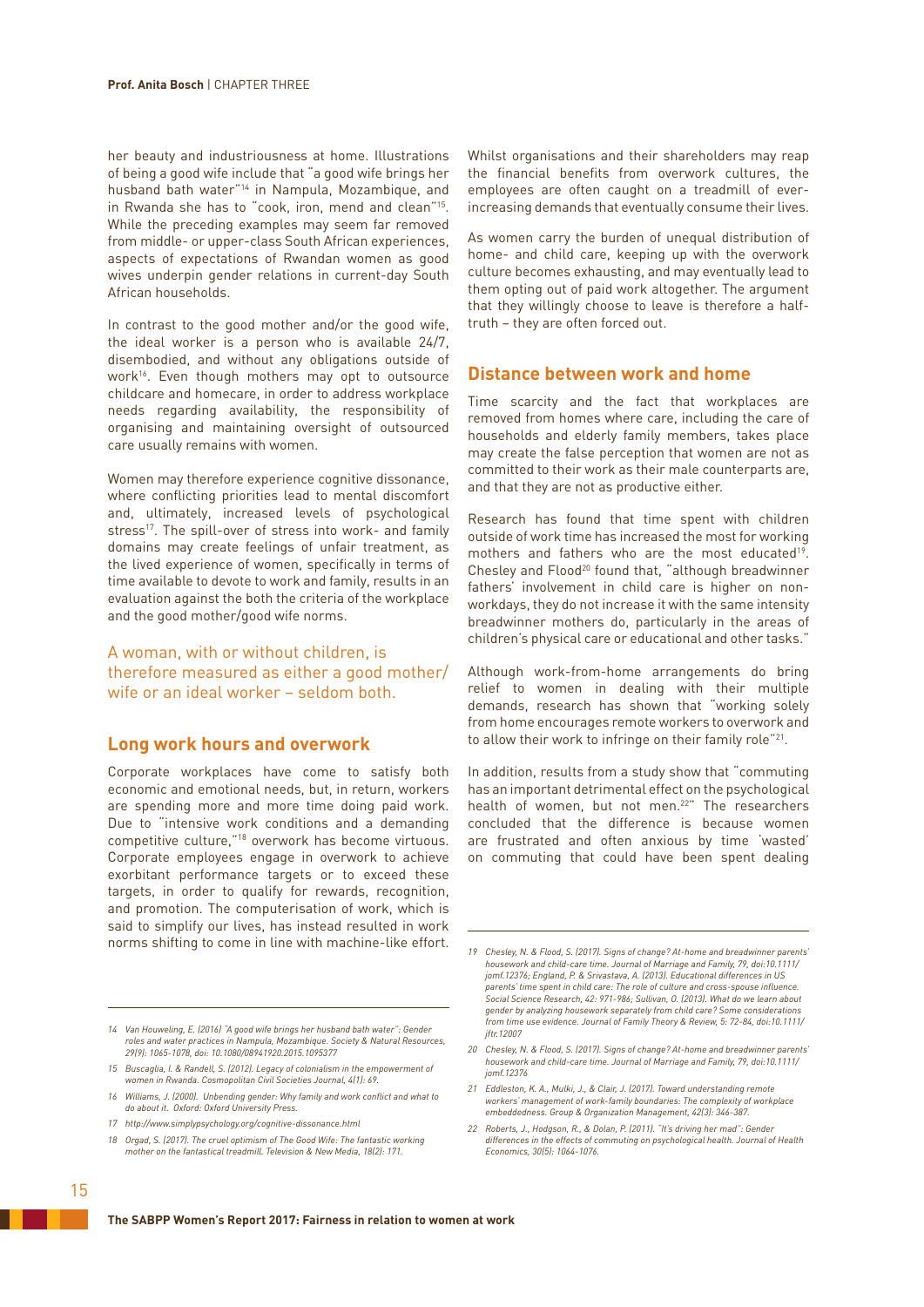with a myriad pressing household tasks and care work, knowing that they will be held responsible for neglect thereof<sup>23</sup>.

Women often turn to parents and other family members to assist in shouldering their care responsibilities. Many South African women migrate from rural areas to seek job opportunities in cities, and children are left with grandmothers in the rural areas to care for them<sup>24</sup>. The psychological effect of this separation has not been well researched yet, but one can infer tremendous distress for all involved.

# **The centrality of a husband's job**

When considering married dual-career couples, the husband's job is often regarded as more important when work relocation decisions are made. In the USA, McKinnish found that, "for couples in which the husband has a college degree (regardless of the wife's educational level), a husband's mobility has a large, significant negative effect on his wife's earnings, whereas a wife's mobility has no effect on her husband's earnings. This negative effect does not exist for collegeeducated wives married to non-college-educated husbands"25. Trailing wives (women who trail men when the men migrate due to work) may therefore become poorer, with lower contributions to their pension funds and, therefore, less income during retirement than when husbands take on the trailing role.

Some women who trail their spouses become stayat-home mothers with no income and no retirement provisioning. Yet, women are asked more often than men to trail and relocate. We have also already established that, when a woman decides or is asked to commute instead of relocating, even though the relocation may not reduce her husband's income, she may experience greater detrimental psychological effects in comparison to that which her husband would experience if he were commuting<sup>26</sup>.

# **Notions of meritocracy**

Castilla and Benard state that "advocates of meritocracy stress that in true meritocratic systems everyone has an equal chance to advance and obtain rewards based on their individual merits and efforts, regardless of their gender, race, class, or other non-merit factors"27. While this definition sounds plausible and useful, the aforementioned structural impediments that women may experience already indicate that their efforts are differently constrained to those of men. Therefore, it could be argued that merit is not neutral, it is gendered<sup>28</sup>. To merely ask women to look deeper into themselves, to negotiate differently with men to get what they want, and to push against an unjust system, seems to overly simplify the dynamics that occur for paid work and careers. Forging ahead by pressing against resistance that is created by age-old norms inevitably leads to conflict, and may even cause relational breakdown.

Since many women do not want to fragment their families or put their personal relationships at risk, they may stop pursuing their careers with the vigour that men do. These 'choices' are hard ones to make, and leave women feeling disillusioned and weak. To add insult to injury, the inequality between men and women with similar credentials, education, and abilities, is attributed to a lack of "talent, education, effort, or desire"29 on the part of women.

To explain the actions that women take without understanding the pressure of societal norms and unequal power relations usually leads to the incorrect conclusion that women prioritise their care role over their work commitments and educational advancement, and therefore do not display a desire to perform as well as men. In other words, it is erroneously believed that women inhibit their own workplace progression by making certain choices.

For women who remain resolute about their careers or have little economic choice, the workplace becomes a place of push-back, and some may decide to limit negative energy by becoming like the system in which they did not automatically feel welcome. Even in meritocratic systems, there are signs that performance

*<sup>23</sup> Roberts, J., Hodgson, R., & Dolan, P. (2011). "It's driving her mad": Gender differences in the effects of commuting on psychological health, Journal of Health Economics, 30(5): 1064-1076.*

*<sup>24</sup> Gladwin Mtshali, M. N. (2016). Role reversal of rural black grandparents in South Africa. Journal of Comparative Family Studies, 47(3): 369-377.*

*<sup>25</sup> McKinnish, T. (2008). Spousal mobility and earnings. Demography, 45(4): 829-849. 26 Roberts, J., Hodgson, R., & Dolan, P. (2011). "It's driving her mad": Gender* 

*differences in the effects of commuting on psychological health. Journal of Health Economics, 30(5): 1064-1076.*

*<sup>27</sup> Castilla, E. J. & Benard, S. (2010). The paradox of meritocracy in organizations. Administrative Science Quarterly, 55: 543-576.*

*<sup>28</sup> Santos, M. H., Amâncio, L., & Alves, H. (2013). Gender and politics: The relevance of gender on judgements about the merit of candidates and the fairness of quotas. Portuguese Journal of Social Science, 12(2).* 

*<sup>29</sup> Harvard Law Association (2008). "Trading action for access": The myth of meritocracy and the failure to remedy structural discrimination. Harvard Law Review, 121(8): 2156-2177.*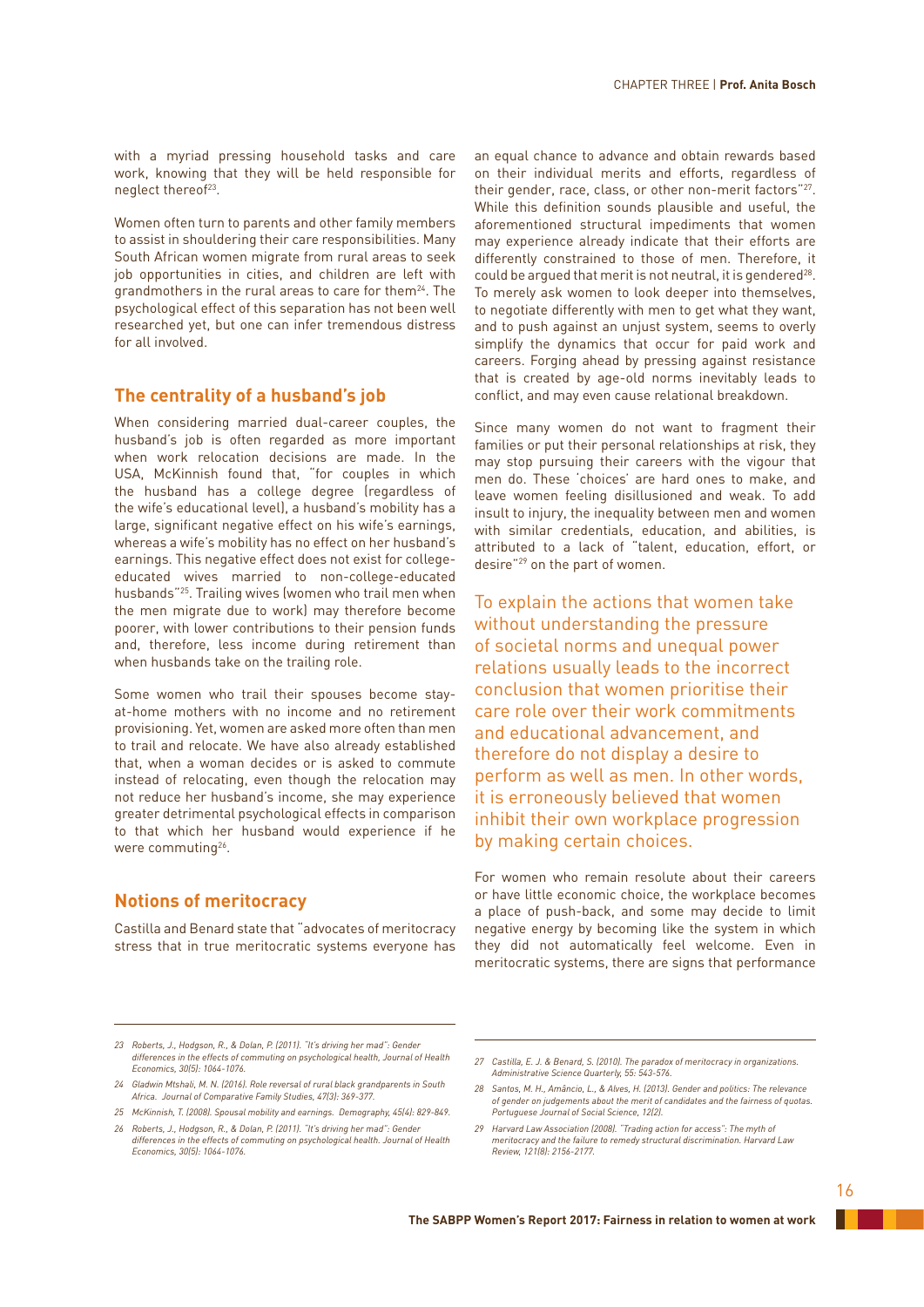management decisions are not without bias. When examining the outcomes of performance management on rewards for women, Castilla and Benard<sup>30</sup> found that "an organizational culture that prides itself on meritocracy may encourage bias by convincing managers that they themselves are unbiased (as they are meritorious), which, in turn, may discourage them from closely examining their own behaviours for signs of prejudice."

Under these conditions, stereotypes about women flourish, and may lead to lower bonus participation and general negative mental models about women at work.

# **What HR is doing and should consider doing**

Organisations have been grappling with ways to manifest fairness, mostly family-friendly arrangements. Studies by Ng and Chiu<sup>31</sup> indicate that flexitime, training, and development for women, sexual discrimination policies, family-friendly benefits, positive equal opportunities (mostly through gender mainstreaming), maternity- and paternity benefits, and formalised HRM are the mechanisms that aid organisations in manifesting fairness.

Organisational culture and climate interventions such as management support of women with family needs, as well as interventions to initiate and cement a culture of inclusion<sup>32</sup>, reflect further initiatives that organisations utilise to foster change. What is evident, though, is that social norms prevail, and these norms penetrate workplace logic.

- *• The manner in which workplaces structure and execute recruitment, selection, performance management, and promotion should be re-examined to exclude covert forms of bias.*
- *• Women should be coached on how to negotiate improved sharing of house- and childcare with their partners.*
- *• Women should continue to voice their concerns about fairness, and should perhaps be invited to be brave, to openly discuss their lived experiences with their managers. These discussions may lead to altered notions of work and performance.*

*• Managers should understand the full life context of their employees, and be realistic about performance targets and workplace outputs. Overworking has become the norm for star performers in corporate South Africa. These performance standards should be investigated in light of inequitable gender practices, burnout, and general health concerns.*

Places of work may need to be located in areas with low levels of traffic congestion, and commuting and arrangements to work from home should be carefully monitored to uncover overwork and eliminate psychological distress.

When employees are requested to relocate, equal consideration should be given to both partners' work arrangements. Specialist support, including psychological and relationship counselling and financial planning should be provided during relocation. Financial planning should not only focus on the person taking on the new position, but also be given to the person who may take a reduction in income or who may become a stay-at-home parent.

It is very important to note that women are eager to work, they take their education as seriously as men do, and have as much aspiration as men to advance at work. Women are as talented, diligent, hardworking, and committed as men. It therefore seems strange that organisations are so stubborn to adapt in order to recognise the patterns of unequal power relations and to acknowledge the societal impediments that women face. Once organisations take the realities of women seriously, women and men will be able to participate differently at work, bringing their full selves and talents to bear.

Note: a very interesting read about gendered structural inequality is the following article:

*Orgad, S. (2017). The cruel optimism of The Good Wife: The fantastic working mother on the fantastical treadmill. Television & New Media, 18(2): 165-183.*

*<sup>30</sup> Castilla, E. J. & Benard, S. (2010). The paradox of meritocracy in organizations. Administrative Science Quarterly, 55: 543-576.*

*<sup>31</sup> Ng, C. W. & Chiu, W. C. K. (2001). Managing equal opportunities for women: Sorting the friends from the foes. Human Resource Management Journal, 11(1): 75-88.*

*<sup>32</sup> Mor Barak, M. (2015). Inclusion is the key to diversity management, but what is Inclusion? Human Service Organizations Management, Leadership & Governance, 39(2): 83-88.*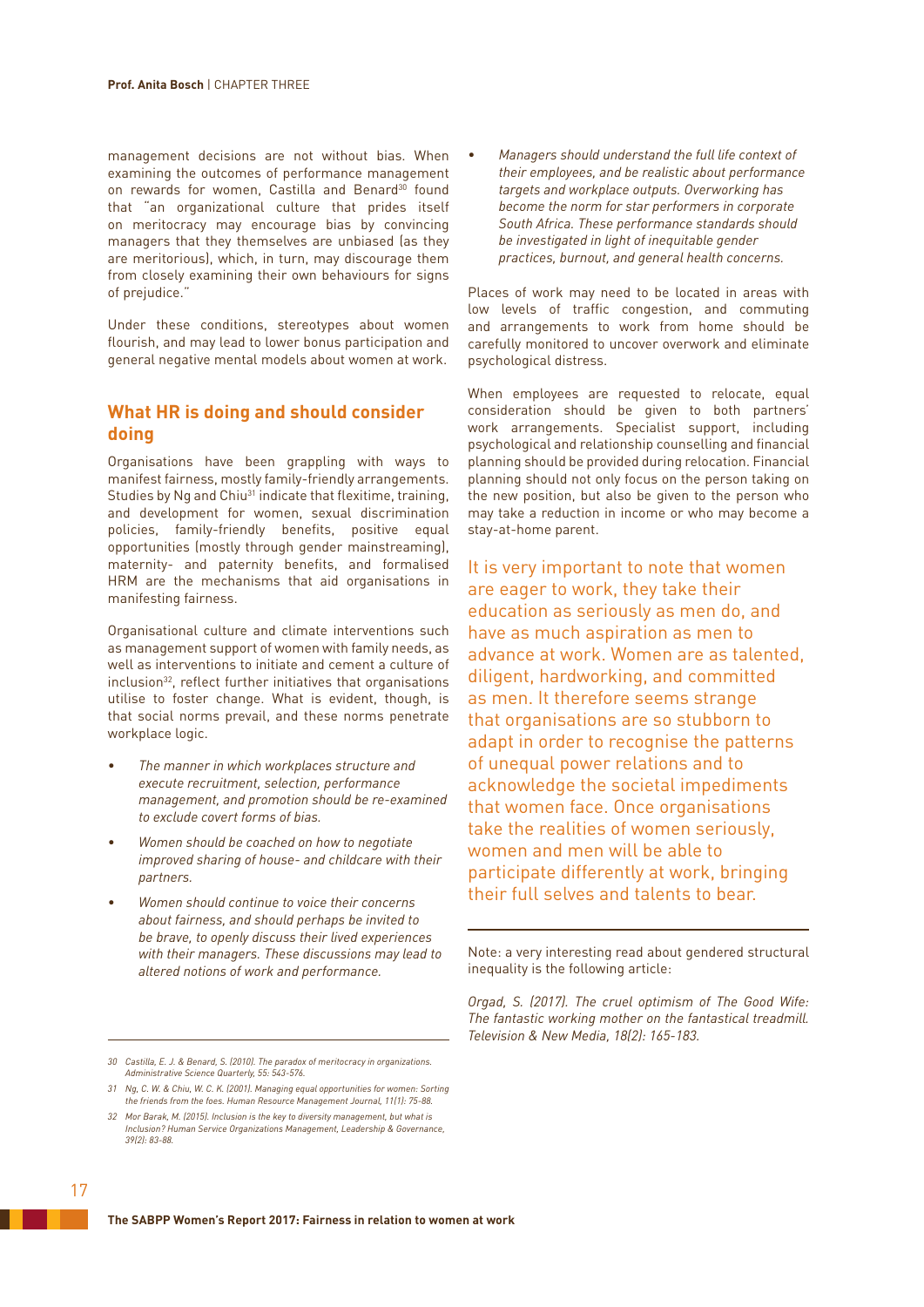# CHAPTER FOUR

# Paternity leave and the archaic gender roles entrenched in employment law

*Prof. Hugo Pienaar and Ms. Riola Kok*

### **Author/s:**

Professor Hugo Pienaar1 Ms Riola Kok2

## **Affiliations:**

1 Director, Employment Law, Cliffe Dekker Hofmeyr Inc. 2 Candidate Attorney, Employment Law, Cliffe Dekker Hofmeyr Inc.

## **How to cite this article:**

Pienaar, H. & Kok, R. (2017). *Paternity leave and the archaic gender roles entrenched in employment law .* In A. Bosch (Ed.), South African Board for People Practices Women's Report 2017, pp. 18 – 25. Rosebank, South Africa: SABPP.

### **Copyright:**

Copyright © 2017 SABPP, University of Johannesburg (UJ) and University of Stellenbosch Business School (USB).

## READ ONLINE



Scan the QR code alongside with your smart phone or device to view the download options for this report. Patriarchy and historical disadvantages faced by women remain a barrier to creating gender equality in the workplace, and labour law is no exception when it comes to assumptions regarding gender roles.

The purpose of this chapter is to investigate the discriminatory effects of the failure of labour law and, in particular, the Basic Conditions of Employment Act (BCEA)<sup>1</sup> to properly provide for paternity or parental leave. Historical reasons for maternity leave remain based on a number of gendered assumptions that are problematic and have the effect of discriminating against both men and women, as well as those who are transgender.

# **Historical reasons for maternity leave**

Employee leave benefits for the purposes of childcare are provided for in Sections 25 and 27 of the BCEA, which are provisions for maternity leave and family responsibility leave respectively $^2$ .

Maternity leave refers to the period before and after childbirth, and was implemented to help women cope with the physiological and psychological demands of childbirth, to ensure the safety of the child<sup>3</sup> and to allow for breastfeeding and postnatal recovery<sup>4</sup>. Maternity leave has proven to have a positive effect on the health of both women and children, decreasing infant mortality and encouraging women's participation in the labour force<sup>5</sup>.

Despite international conventions, such as the Maternity Protection Convention<sup>6</sup>, which recommends a period of at least 14 weeks' maternity leave, studies have shown that approximately 830 million women around the world do not have access to adequate maternity leave protection, and that 80% of these women live in Africa and Asia<sup>7</sup>.

- *3 Rider G. (2004). Maternity and paternity at work: Law and practice around the world. International Labour Organisation Policy Brief: 2.*
- *4 Rider G. (2004). Maternity and paternity at work: Law and practice around the world. International Labour Organisation Policy Brief: 2.*
- *5 Rider G. (2004). Maternity and paternity at work: Law and practice around the world. International Labour Organisation Policy Brief: 2.*
- *6 183 of 2000.*
- *7 Rider G. (2004). Maternity and paternity at work: Law and practice around the world. International Labour Organisation Policy Brief: 5.*

*<sup>1</sup> Act 75 of 1997.*

*<sup>2</sup> Act 75 of 1997, Sections 25 and 27.*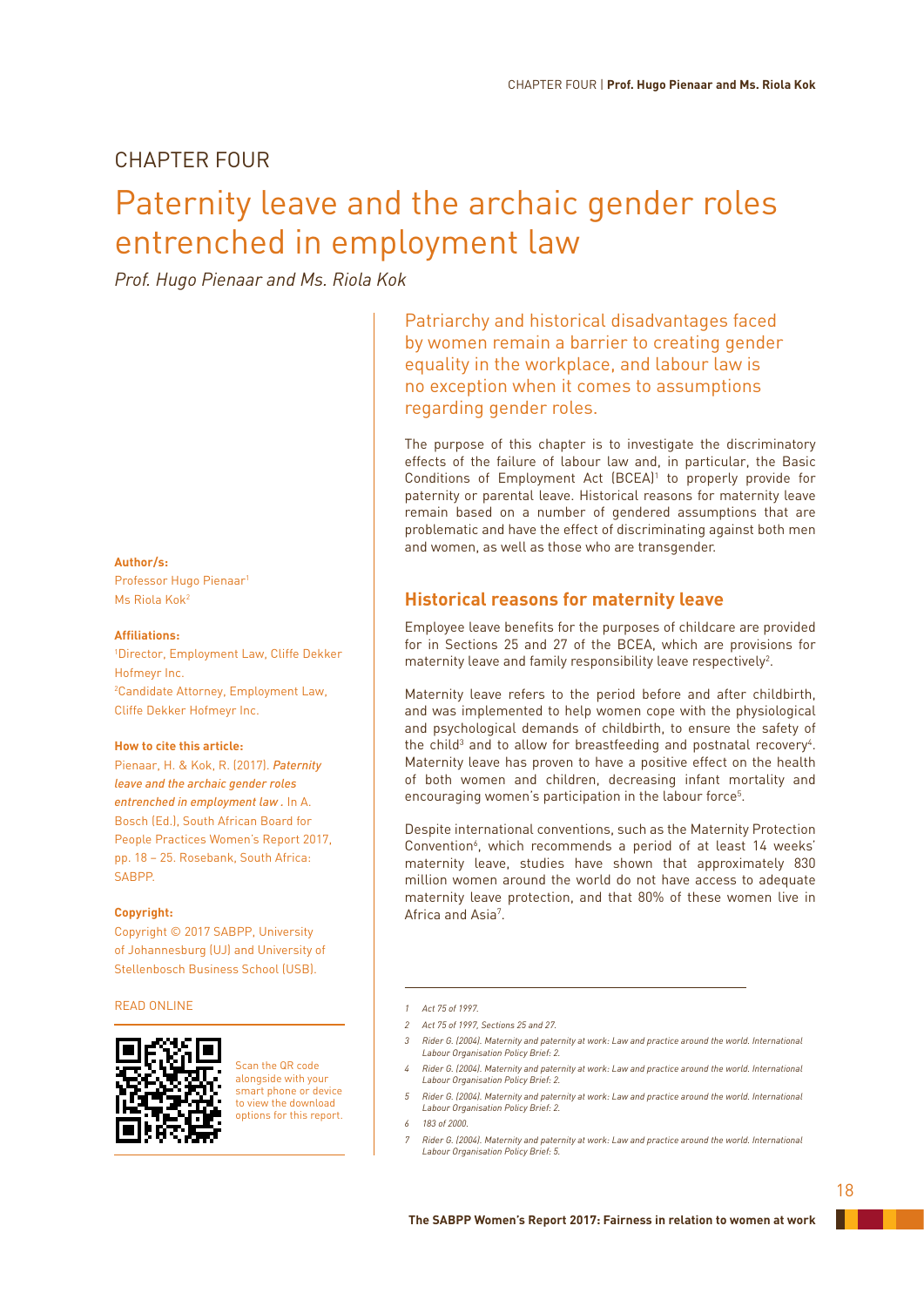Some of the reasons behind inadequate maternity leave in Africa and Asia are that, by and large, maternity leave benefits rely on employer-funded schemes, and that women in these regions are more often than not engaged in informal employment. This, in turn, contributes to higher infant and child mortality rates in Africa and Asia, and less participation by women in the formal economy8 .

Restricting maternity leave benefits and childcare policies to the physiological and psychological effects of pregnancy and childbirth assumes that a child is born to the same woman who will be responsible for the care of that child. Secondly, there is an underlying assumption in such policies that the child is born to a couple where the one partner is a woman who will require postnatal recovery, implicitly excluding homosexual and transgender men from such leave benefits. Lastly, the assumption is that the primary responsibility of childcare rests with women. Such policies do not cater for children born through surrogacy or to male samesex couples, who will neither breastfeed nor require a period for postnatal recovery.

This rationale directly and indirectly discriminates against individuals who do not form part of the heteronormative family structure, and relies on patriarchal conceptions of gender roles and childrearing. Further, it does not cater for a rotation system in female same-sex couples, neither does it cater for children born to people who are transgender.

# **Paternity- and parental leave**

**Paternity leave** refers to a leave entitlement granted to fathers after the birth of a child<sup>9</sup>. The purpose of paternity leave is to allow a father an opportunity to bond with the child and to assist the mother<sup>10</sup>.

More than a third of SADC countries offer no paternity leave, and only 20% offer limited paid paternity leave<sup>11</sup>. Sweden, in 1974, was the first to enact paternity leave legislation. Fathers were given ten days paid paternity leave within the first month following the birth of their child<sup>12</sup>

In the lead-up to the adoption of laws that made provision for paternity leave, the Swedish government, in 1968, stated:

*A policy which attempts to give women an equal place with men in economic life while at the same time confirming women's traditional gender responsibility for the care of the home and children has no prospects of fulfilling the first of these aims. This can only be realised if the man is also educated and encouraged to take an active part in parenthood and is given the same rights and duties as the women in his parental capacity13.*

**Parental leave** is a form of leave available to both men and women following the end of the maternityor paternity leave period, and is a longer leave entitlement<sup>14</sup>. The purpose of such leave is to focus on the early development of a child and to encourage parental involvement<sup>15</sup>. However, parental leave remains largely inaccessible and impractical, because it is often unpaid, and, where paid, is unsustainable.

Parental leave is only provided in a few countries, most of which are developed countries, predominantly in Europe and Central Asia<sup>16</sup>. In Africa, only Burkina Faso, Chad, Egypt, Guinea, and Morocco have provisions for long-term parental leave, which is unpaid<sup>17</sup>. Of the 66 countries included in a study on leave policies conducted by the International Labour Organisation (ILO), only half of the countries who made provision for parental leave provide monetary compensation. Where parental leave is paid, it is generally funded as a social security grant by the government<sup>18</sup>.

Studies have shown that women remain the most likely to make use of parental leave<sup>19</sup>. Where parental leave is unpaid, men are not likely to make use of it, which may be due to the societal notion that the man's role is to provide20. Therefore, parental leave does little to address the gender stereotypes associated with childcare.

- *13 Dancaster, L. & Cohen, T. (2015). Leave for working fathers in the SADC region. International Labour Journal, 36: 2476.*
- *14 Dancaster, L. & Cohen, T. (2015). Leave for working fathers in the SADC region. International Labour Journal, 36: 2476.*
- *15 Dancaster, L. & Cohen, T. (2015). Leave for working fathers in the SADC region. International Labour Journal, 36: 2476.*
- *16 Rider, G. (2004). Maternity and paternity at work: Law and practice around the world. International Labour Organisation Policy Brief: 7.*
- *17 Rider, G. (2004). Maternity and paternity at work: Law and practice around the world. International Labour Organisation Policy Brief: 8.*
- *18 Rider, G. (2004). Maternity and paternity at work: Law and practice around the world. International Labour Organisation Policy Brief: 8.*
- *19 Dancaster, L. & Cohen, T. (2015). Leave for working fathers in the SADC region. International Labour Journal, 36: 2489.*
- *20 Dancaster, L. & Cohen, T. (2015). Leave for working fathers in the SADC region. International Labour Journal, 36: 2489.*

### *8 Rider G. (2004). Maternity and paternity at work: Law and practice around the world. International Labour Organisation Policy Brief: 5.*

- *9 Dancaster, L. & Cohen, T. (2015). Leave for working fathers in the SADC region. International Labour Journal, 36: 2474-2476.*
- *10 Dancaster, L. & Cohen, T. (2015). Leave for working fathers in the SADC region. International Labour Journal, 36: 2474-2476.*
- *11 Dancaster, L. & Cohen, T. (2015). Leave for working fathers in the SADC region. International Labour Journal, 36: 2487.*
- *12 Dancaster, L. & Cohen, T. (2015). Leave for working fathers in the SADC region. International Labour Journal, 36: 2476.*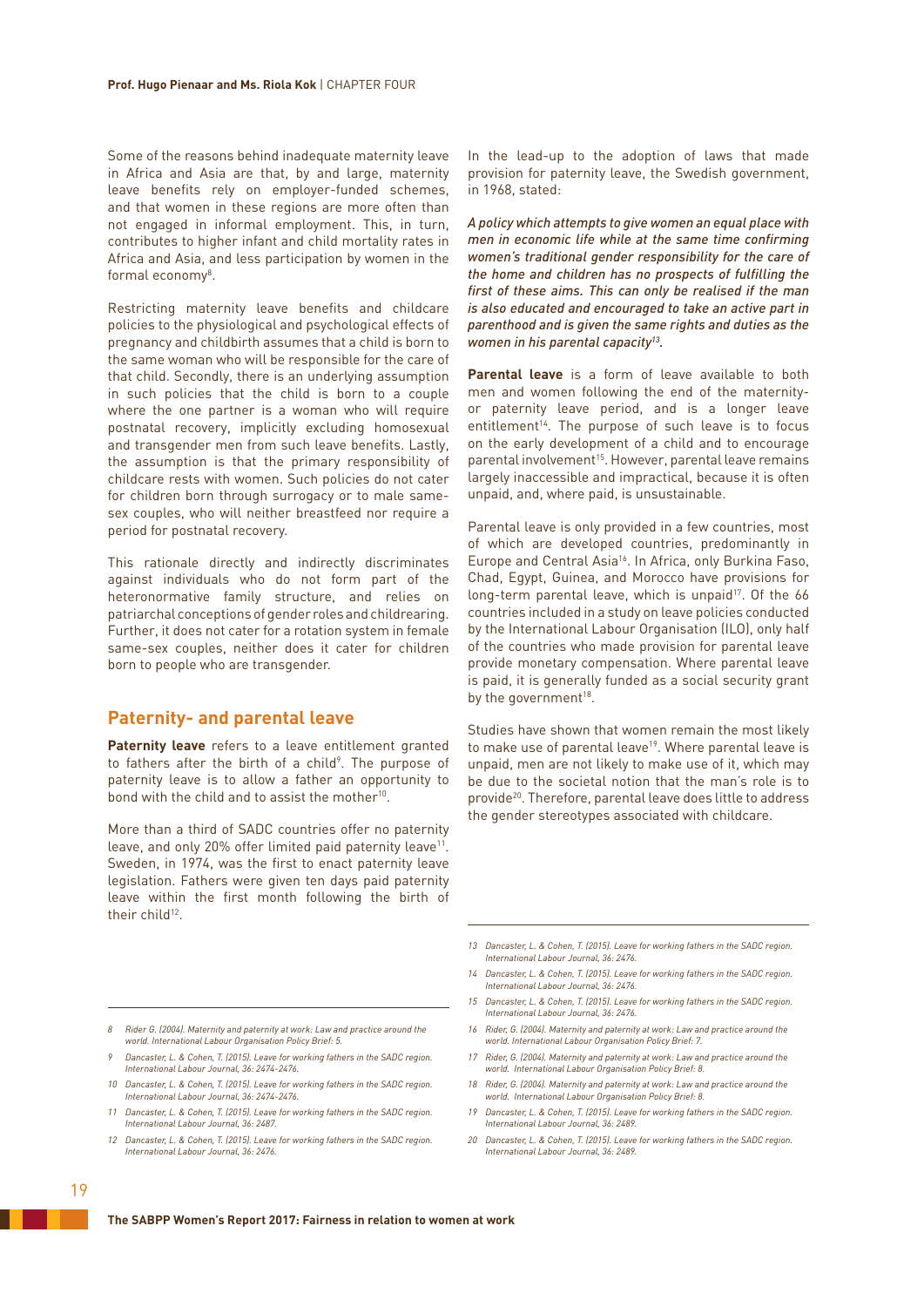# **The current South African legal framework**

Section 25 (1) of the BCEA states that employees are entitled to a minimum period of four consecutive months' maternity leave<sup>21</sup>. Maternity leave may commence any time from four weeks before the expected date of birth, or on the date prescribed by a medical practitioner or a midwife on the basis that it is necessary for the employee's or her unborn child's health.<sup>22</sup> The BCEA makes no provision for maternity leave for parents of children who are adopted or born through surrogacy, neither does it make provision for leave benefits for same-sex parents<sup>23</sup>.

The Act is equally silent on paternity leave. Per Section 27, a male employee is only entitled to family responsibility leave of three days per annum<sup>24</sup>. This discourages men from taking a long period of leave at the time of the birth of a child, and places the responsibility of childcare solely on women.

# **Equality before the law and children's rights**

Section 9 (1) of the Constitution states that everyone is equal before the law and has an equal right to its protection. In terms of Section 9 (3), no person may be unfairly discriminated against, directly or indirectly, on one or more grounds, which include gender and sexual orientation. This must be read together with Section 23 (1) of the Constitution, which states that all employees have a right to fair labour practices. Section 6 of the Employment Equity Act (EEA) has a similar prohibition on unfair discrimination.

The Labour Relations Act (LRA)<sup>25</sup>, in Section 186 (1) (c), provides that, where an employer refuses to allow an employee to resume work after she has taken maternity leave in terms of any law, collective agreement, or her contract of employment, such a refusal will be regarded as a dismissal. Further, in terms of Section 187 (1) (e), a dismissal is automatically unfair if the reason for the dismissal is the employee's pregnancy, intended pregnancy, or any reason related to her pregnancy<sup>26</sup>.

The Children's Act places the best interests of the child as the overarching and paramount consideration when making decisions regarding children<sup>27</sup>. Furthermore, the Children's Act recognises both adoption and surrogacy agreements entered into in line with the provisions of said Act<sup>28</sup>. In terms of the Children's Act, Section 242 (3), adoptive children have the same rights as biological children, and, accordingly, they too have a right to childcare.

# **The discriminatory effects of legislation**

The failure to provide for paternity- or parental leave discriminates against men, women, and children, especially in those families who do not to conform to the heteronormative structure.

## **Heterosexual couples**

Studies have shown that paid maternity leave discourages the hiring of women of a child-bearing age<sup>29</sup>. Secondly, the absence of paternity leave implies that childrearing is 'women's work,' further entrenching archaic gender stereotypes, both in the workplace and at home. The absence of paid paternity leave and the framing of maternity leave in terms of childbirth discriminates against women who cannot conceive, as it is unclear whether maternity leave as set out in Section 25 of the BCEA applies to them.

Professor Tamara Cohen noted that 50 000 women in the UK who take maternity leave every year are unable to return to their former jobs, or are forced into jobs that have less responsibility<sup>30</sup>. A study conducted in the UK found that 14% of all women who took maternity leave said they were either discriminated against when they returned to work, or constructively dismissed<sup>31</sup>.

Part-time and informal employment is predominantly occupied by women, as a result of their primary role in childcare and household responsibilities<sup>32</sup>. Pascall, Gillian, and Lewis argue that women remaining the primary caregivers while having to work<sup>33</sup> is attributable

- *29 Rider G. (2004). Maternity and paternity at work: Law and practice around the world. International Labour Organisation Policy Brief: 4.*
- *30 Cohen, T. (2008). 50 000 forced out of their jobs after maternity leave. Daily Mail https://www.pressreader.com/uk/daily-mail/20130827/281775626817017*
- *31 Pascall, G. & Lewis, J. (2004). Emerging gender regimes and policies for gender equality in wider Europe. Journal of Social Policy, 373: 383.*
- *32 Miller, K. C. (2014). An evaluation of 'work-life' legislation in South Africa. MPhil Labour Law Dissertation. https://open.uct.ac.za/bitstream/item/4378/thesis\_ law\_2012\_miller\_k.pdf?sequence=1https://open.uct.ac.za/bitstream/item/4378/ thesis\_law\_2012\_miller\_k.pdf?sequence=1*
- *33 Pascall, G. & Lewis, J. (2004). Emerging gender regimes and policies for gender equality in wider Europe. Journal of Social Policy, 373: 378.*

*<sup>27</sup> Act 66 of 1995.*

*<sup>28</sup> Act 66 of 1995.*

*<sup>21</sup> Act 75 of 1997, Section 25 (1).*

*<sup>22</sup> Act 75 of 1997, Section 25 (2).*

*<sup>23</sup> Act 75 of 1997.*

*<sup>24</sup> Rider G. (2004). Maternity and paternity at work: Law and practice around the world. International Labour Organisation Policy Brief: 4.*

*<sup>25</sup> Act 66 of 1995.*

*<sup>26</sup> Act 66 of 1995.*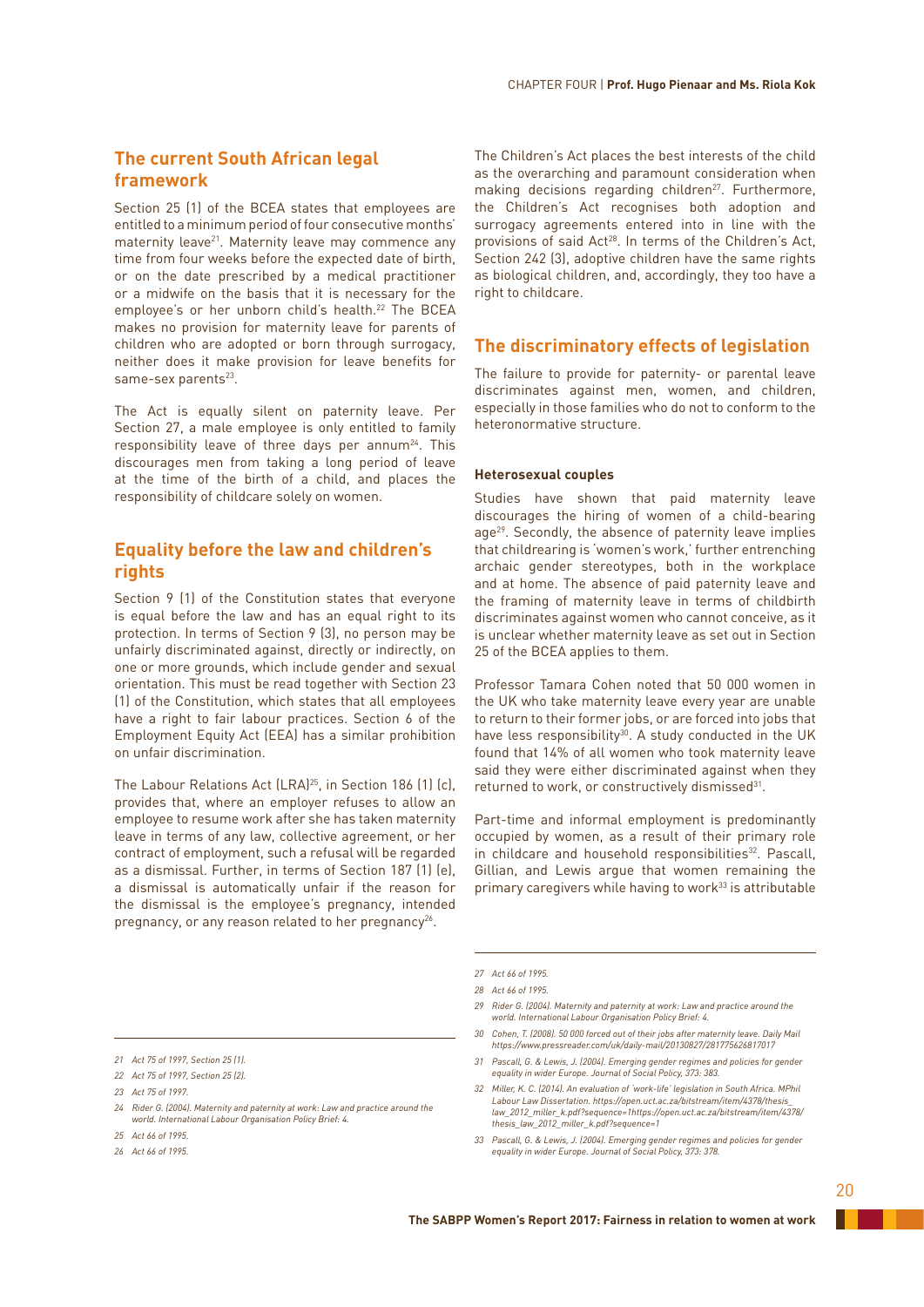to the failure of the state to support women and the untransformed nature of the domestic division of labour34.

The absence of legislative measures in South Africa to provide for paternity leave also discriminates against men who would like to spend longer than three days with their newborn in the absence of remaining annual leave. It implicitly dictates to men that their role is not childrearing. Men who wish to take an active role in the earlier years of their children's lives are potentially also financially disadvantaged for doing so.

This is contrary to the best interests of the child, as studies have shown that the involvement of both parents has a positive effect on the development of children<sup>35</sup>. The failure by government to provide financial assistance to allow parents time off for childcare makes shared parenting financially impossible, and is contrary to constitutional obligations on the state to promote the right of children to parental or alternative care.

The extent to which women have joined the labour market has not been matched by men's sharing of responsibilities within the home<sup>36</sup>, and a failure to provide for paternity leave only exacerbates the pressure on women to play a dominant role in childcare, further isolating them from the formal economy.

The White Paper on Families in South Africa lists encouraging fathers to play an active role in the raising of their children as one of its key objectives, and acknowledges the problem of absent fathers – only 35% of children under the age of 17 live with their biological parents, and a disproportionate number of children grow up without fathers<sup>37</sup>.

In order to encourage the active participation of men in the lives of their children, it is essential that policy measures be taken to ensure that paid paternity leave and, later, parental leave is provided to men. This is vital to engendering joint parenthood, without placing financial pressure on either parent<sup>38</sup>.

### **Same-sex couples**

In the case of male same-sex couples, neither employee would be the birthmother of the child, and both would therefore be excluded from maternity leave benefits. The only recourse is the three days' family responsibility leave provided by the BCEA. Further, female same-sex couples should be allowed to implement some form of rotation of parental leave, in order for both parents to play an active role in the childcare process. There is no provision in the BCEA for this.

The failure to provide paternity- or maternity leave for these couples creates the perception that same-sex relationships are of lesser value, and are not deserving of the full protection of the law. This implication is contrary to Section 9 of the Constitution and Section 6 of the EEA.

## **Adoption and surrogacy**

The case of couples who have children through surrogacy or adoption highlights the fact that the historic reasons underlying maternity leave – postnatal recovery and breastfeeding – are myopic.

Employers, through policies, must be sensitive to the changes in the nuclear family structure and the reality that children are not always born to heterosexual couples. As Advocate Kaiel Grober writes, "the legislature must reform maternity leave policies to adapt to changing social norms and to place the decision of who will be responsible for primary childcare in the hands of parents, in light of the best interests of the child"39.

The decision of the Labour Court in MIA v State Information Technology Agency (Pty) Ltd LC (26 March 2015) D 312/2012 (unreported) is a progressive step by the Court to recognise both the best interests of the child and the rights of same-sex parents<sup>40</sup>.

In this case, a male employee had entered into a civil union with his male spouse, under the auspices of the Civil Union Act<sup>41</sup>. The couple also entered into a surrogacy agreement, in line with Section 292 of the Children's Act<sup>42</sup>. Per said agreement, the commissioning parents would be the legal parents of the child, and the child had to be handed over to the commissioning parents at birth.

- *35 Sin-Sze Cheung, C. & Pomerantz, Eva. (2012). Why does parents' involvement enhance children's achievement? The role of parentoriented motivation. Journal of Educational Psychology, 104(3), 820: 832.*
- *36 Pascall, G. & Lewis, J. (2004). Emerging gender regimes and policies for gender equality in wider Europe. Journal of Social Policy, 373: 383.*
- *37 Dancaster, L. & Cohen, T. (2015). Leave for working fathers in the SADC region. International Labour Journal, 36: 2488.*
- *38 MIA v State Information Technology Agency (Pty) Ltd LC (26 March 2015), case no. D 312/2012 (unreported), par. 2.*

*<sup>34</sup> Act 17 of 2006, as amended.*

*<sup>39</sup> Grober, K. (2015). A dad can mother too: Are South African employment laws discriminatory to the core? https://www.lawforall.co.za/tag/paternity-leave/*

*<sup>40</sup> MIA v State Information Technology Agency (Pty) Ltd LC (26 March 2015), case no. D 312/2012 (unreported).*

*<sup>41</sup> Act 17 of 2006, as amended.*

*<sup>42</sup> Act 38 of 2005, as amended.*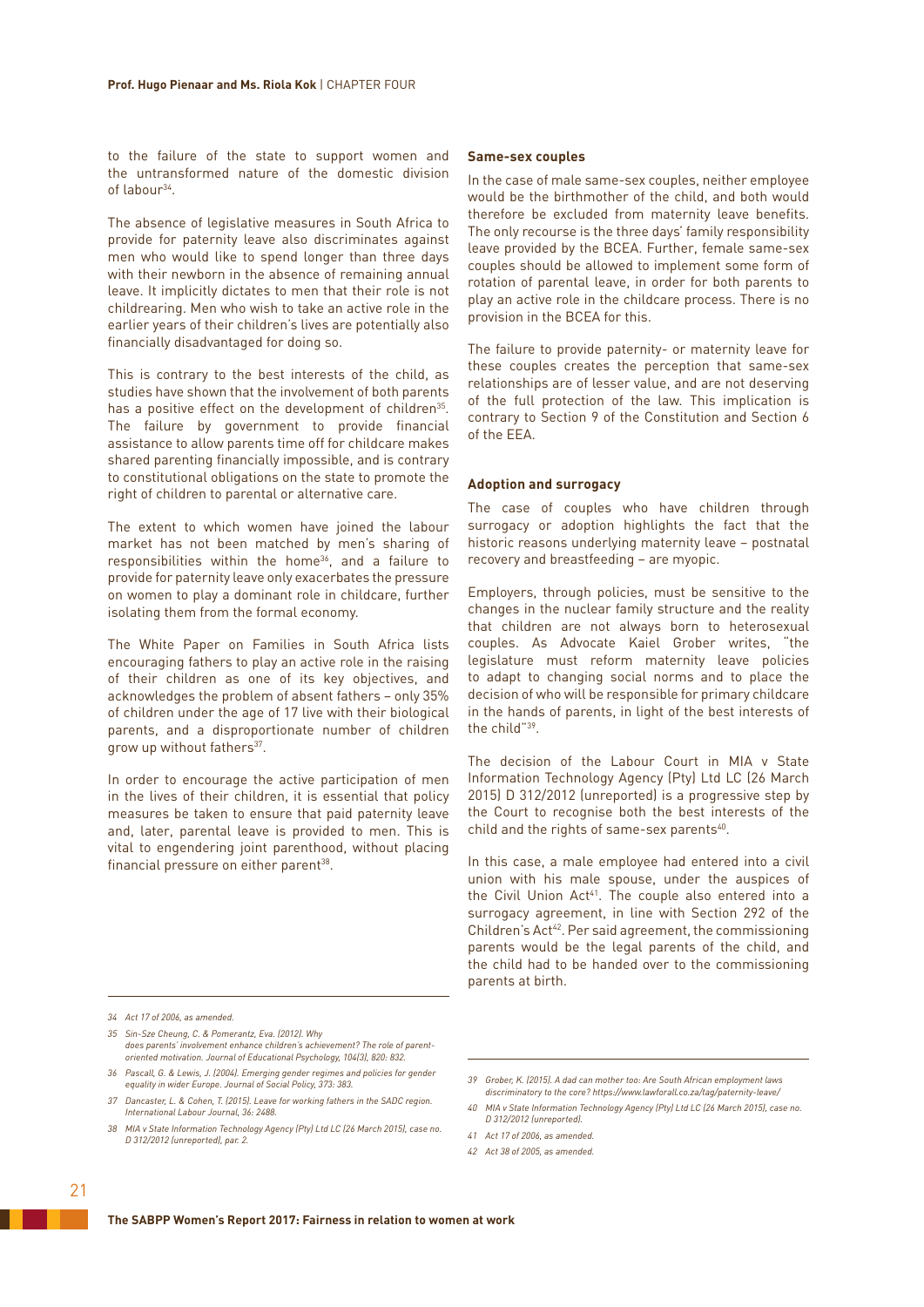The employee in question was to perform the role historically performed by the birth mother. Prior to the birth of the child, the employee made an application for paid maternity leave for a period of four months, in line with the employer's maternity leave policy. The employer denied the employee's application on the basis that its policies and the BCEA cater only for female employees, and that there is no express provision, either in its policy or the Act, for surrogate parents<sup>43</sup>.

The employer relied on historic reasons for maternity leave, arguing that maternity leave only applied to women by virtue of their childbearing capacity<sup>44</sup>.

The employee approached the Labour Court, claiming that the policies of his employer unfairly discriminated against him on the basis of gender and sexual orientation<sup>45</sup>. The court held that the right to maternity leave as set out in the BCEA is not only based on the welfare of the birth mother, but also encompasses the best interests of the child<sup>46</sup>. On the employer's argument, Honourable Justice Gush held the following:

*This approach ignores the fact that the right to maternity leave as created in the Basic Conditions of Employment Act in the current circumstances is an entitlement not linked solely to the welfare and health of the child's mother, but must of necessity be interpreted to and take into account the best interests of the child. Not to do so would be to ignore the Bill of Rights in the Constitution of*  the Republic of South Africa and the Children's Act<sup>47</sup>.

On whether the employee was entitled to maternity leave, the court held as follows $48$ :

*Given these circumstances, there is no reason why an employee in the position of the applicant should not be entitled to 'maternity' leave, and equally no reason why such maternity leave should not be for the same duration as the maternity leave to which a natural mother is entitled.*

The Court further re-iterated that our law recognises same-sex marriages and surrogacy agreements, and, thus, employers' policies must be amended or interpreted to give effect to such rights<sup>49</sup>. The Court found that the employer had unfairly discriminated against the employee, and ordered that the employee be granted maternity leave for a period of four months<sup>50</sup>.

The court, however, failed to go further to highlight the policy gap in making specific provision for men to participate in childcare. The extension of maternity leave benefits to men does not take into account that, while exclusive reliance on historical reasons for maternity leave that isolate men and some women is outdated, it remains important to recognise the physiological effects of childbirth that remain true for many women<sup>51</sup>.

Maternity leave is still recognised internationally as a leave provision exclusively for female employees, and continues to rely on the physiological demands of childbirth to justify the exclusion of non-birth parents. The ILO's Maternity Leave Convention<sup>52</sup> expressly states that maternity leave applies to all "employed women," and that the objective of such leave is to promote gender equality and to promote the health and safety of women and children<sup>53</sup>.

International case law holds that maternity leave policies that are based on the historic reasons for maternity leave and, by implication, exclude men and individuals who have children through surrogacy agreements, are not discriminatory. The European Court of Justice, in the cases of CD v ST [2014] EUECJ C-167/12 and Z v A Governing Department and Board of Management of a Community School [2014] EUECJ, held that it was not discriminatory to exclude primary caregivers, male or female, from maternity leave where the individuals are not the birth parent<sup>54</sup>.

In Australia, the court dismissed the claim of a male employee who alleged discrimination on the basis that he was excluded from maternity leave<sup>55</sup>. The court held that maternity leave was not for childcare, but to "protect female employees and to allow for the realities of advanced pregnancies and childbirth"56.

In Cahill v State of Tasmania [2004] TASADT, the Court found that giving leave to a biological mother on the basis of the trauma associated with childbirth is a valid

*49 MIA v State Information Technology Agency (Pty) Ltd LC (26 March 2015), case no. D 312/2012 (unreported), par. 10.*

- *51 Dancaster, L. & Cohen, T. (2015). Leave for working fathers in the SADC region. International Labour Journal, 36: 2491.*
- *52 183 of 2000.*
- *53 Labour Law Amendment Bill, PMB 5 2015.*
- *54 C-363/12.*
- *55 MIA v State Information Technology Agency (Pty) Ltd LC (26 March 2015), case no. D 312/2012 (unreported)*
- *56 Cahill v State of Tasmania [2004] TASADT.*

*<sup>43</sup> MIA v State Information Technology Agency (Pty) Ltd LC (26 March 2015), case no. D 312/2012 (unreported), par. 2.*

*<sup>44</sup> Dancaster, L. & Cohen, T. (2015). Leave for working fathers in the SADC region. International Labour Journal, 36: 2492.*

*<sup>45</sup> MIA v State Information Technology Agency (Pty) Ltd LC (26 March 2015), case no. D 312/2012 (unreported), par. 10.*

*<sup>46</sup> 183 of 2000.*

*<sup>47</sup> MIA v State Information Technology Agency (Pty) Ltd LC (26 March 2015), case no. D 312/2012 (unreported), par. 13.*

*<sup>48</sup> MIA v State Information Technology Agency (Pty) Ltd LC (26 March 2015), case no. D 312/2012 (unreported), par. 17.*

*<sup>50</sup> Supra Note 48, par. 20.*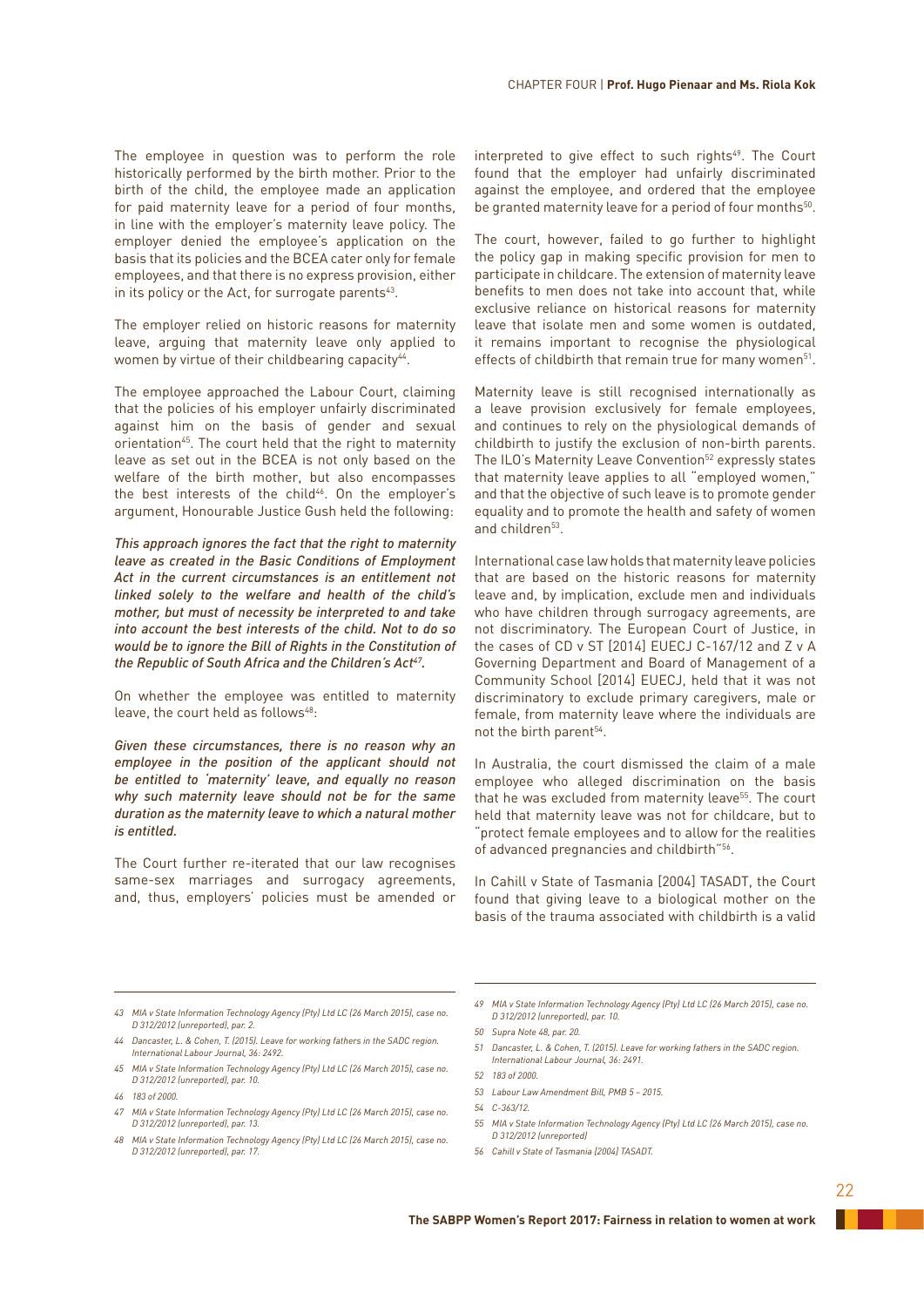reason separate from gender, and is therefore not discriminatory<sup>57</sup>. The Court stated, however, that, where maternity leave is provided to enable a mother to bond with the new-born child, there is no reason why men should be excluded from this benefit<sup>58</sup>.

While there is a need to recognise that historic reasons for maternity leave remain applicable, it is important to ensure that there are reforms to cater for wider circumstances where a child is born. We are of the opinion that, while the physiological and psychological needs of a woman after childbirth are important, it remains discriminatory to structure childcare leave benefits exclusively on this basis. Childcare leave policies must be structured wide enough to cater for historic reasons and other circumstances of childbirth.

The problematic nature of structuring maternity leave policies around women on the basis of their childbearing capacity is further emphasised by transgender individuals. Lisa Dancaster and Tamara Cohen argue that the Court in MIA v State Information Technology Agency (Pty) Ltd LC<sup>59</sup> failed to adequately distinguish between a gender-specific type of leave catering for the protection of women before and after childbirth and gender-neutral leave designed for joint parenting and childcare<sup>60</sup>. They further argue that it is important to distinguish between leave benefits that cater for the physiological effects of pregnancy and childbirth and leave benefits aimed at childcare and nurturing, which should be shared by men and women,  $irrespective of gender re-assignment<sup>61</sup>. They propose$ that a gender-neutral childcare policy will cater for varying circumstances of childbirth and for same-sex and transgender couples in the workplace.

# **The Labour Law Amendment Bill**

The legislature has also begun to recognise the deficiency of the maternity leave provisions of the BCEA. The Labour Law Amendment Bill<sup>62</sup> seeks to provide leave benefits that encompass the varying circumstances in which a child may be born. In terms of the proposed amendments to Section 25 of the BCEA, Sub-sections 25 A-C will make allowance for parental leave, adoption leave, as well as commissioning parent leave.

In terms of the proposed Subsection 25 A (1), any employee, male or female, who is a parent of a child will be entitled to ten consecutive days' leave from birth of the child or the day on which the adoption order is granted $63$ .

In terms of the proposed Sub-section 25 B (1), an adoptive parent of a child under the age of two will be entitled to at least ten consecutive weeks' parental leave in terms Subsection 25 A. This is subject to the provisions of Subsection 6, which caters for an adoption order made with respect to two adoptive parents<sup>64</sup>.

The proposed Section 25 C (1) states that an employee who is a commissioning parent in terms of a surrogacy agreement is entitled to at least ten consecutive weeks' parental leave in terms Subsection 25 A. This is subject to Subsection 6, which provides for a surrogacy agreement that recognises two commissioning parents<sup>65</sup>.

In terms of the proposed Sections 25 A (5), 25 B (5), and 25 C (5), financial assistance during such leave will be determined by the Minister, subject to the provisions of the Unemployment Insurance Act<sup>66</sup>.

The legislature recognising that childcare is not only a woman's responsibility and that the modern family does not always conform to the traditional heteronormative structure is a welcome step. However, whether separate leave categories should be provided for specific circumstances of childbirth is unclear. Lisa Dancaster and Tamara Cohen propose the removal of the maternity leave provision in the BCEA. They propose the enactment of a gender-neutral parental leave benefit that specifies a period of leave for recovery from childbirth, while still catering for leave for either parent in the case of adoption or surrogacy. They argue that this would eliminate unfair discrimination, and would allow men the opportunity to participate fully in childcare<sup>67</sup>.

*62 Labour Law Amendment Bill, PMB 5 – 2015.*

- *63 Labour Law Amendment Bill, PMB 5 2015, Section 25A.*
- *64 Labour Law Amendment Bill, PMB 5 2015, Section 25B.*
- *65 Labour Law Amendment Bill, PMB 5 2015, Section 25C.*

*<sup>57</sup> Act 63 of 2001.*

*<sup>58</sup> Act 63 of 2001.*

*<sup>59</sup> MIA v State Information Technology Agency (Pty) Ltd LC (26 March 2015), case no. D 312/2012 (unreported)*

*<sup>60</sup> Dancaster, L. & Cohen, T. (2015). Leave for working fathers in the SADC region. International Labour Journal, 36: 2492.*

*<sup>61</sup> Pascall, G. & Lewis, J. (2004). Emerging gender regimes and policies for gender equality in wider Europe. Journal of Social Policy, 373: 378.*

*<sup>66</sup> Act 63 of 2001.*

*<sup>67</sup> Dancaster, L. & Cohen, T. (2015). Leave for working fathers in the SADC region. International Labour Journal, 36: 2492-2493.*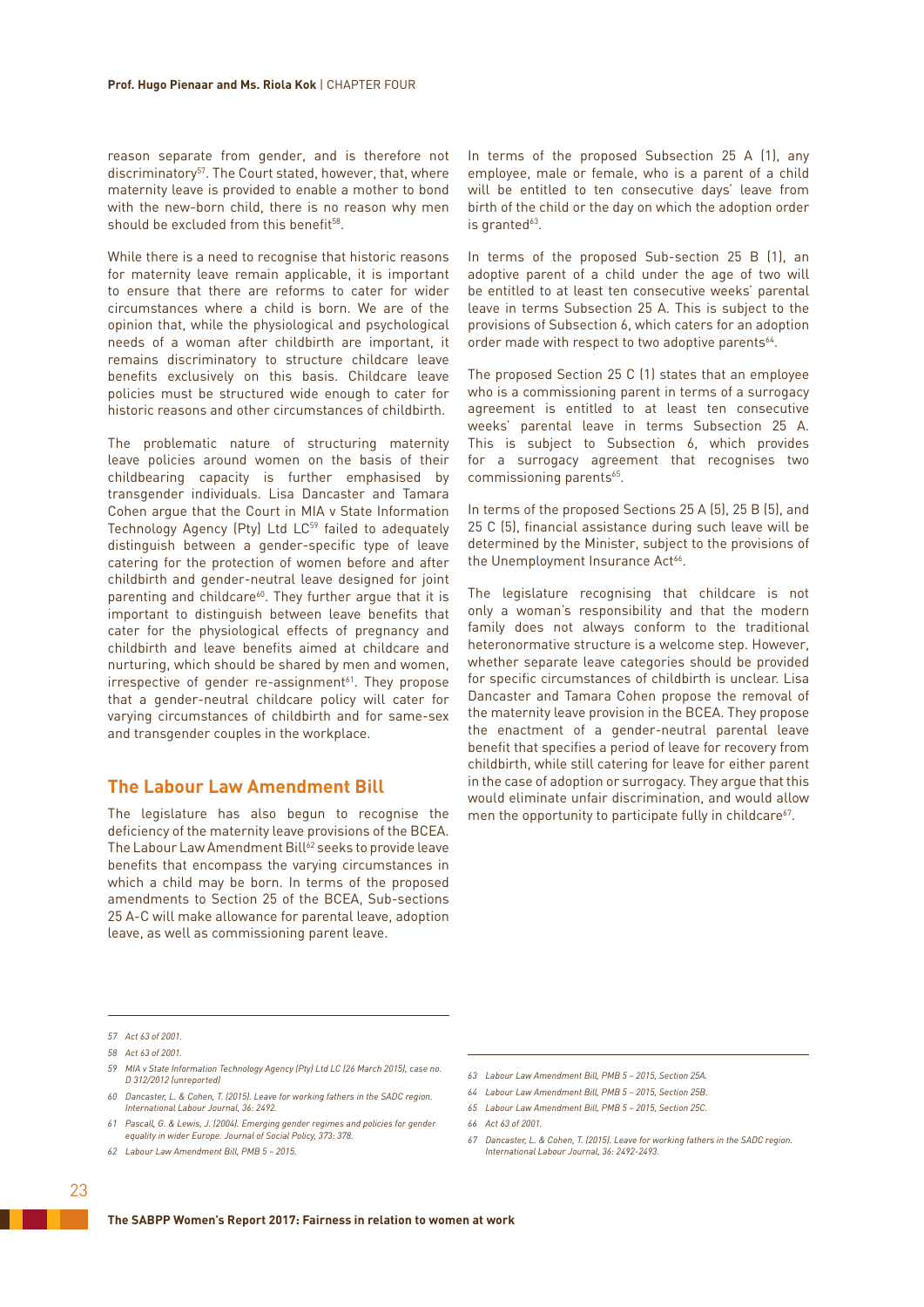Employer policies and practices must lean towards what is called the 'universal caregiver' approach, which assumes that all employees, regardless of gender, have childcare responsibilities<sup>68</sup>. Fatherhood cannot be assumed to be a role of financial provision only, and childcare must be more negotiated than it has historically been. Gornich and Meyers argue that children ought to be seen as a social good that needs to be supported through systems of parental leave policies, the structuring of working hours, and quality social care<sup>69</sup>.

# **Funding maternity and paternity leave**

One of the major concerns with the implementation of parental leave is funding, as well as the impact that such leave benefits may have on an employer's business.

In the aforementioned study conducted by the ILO, in the countries that were studied, only 25% of the cash benefits paid out in terms of maternity leave policies were funded by employers<sup>70</sup>. National social schemes accounted for 58% of the funding for maternity leave benefits, while 16% of the countries studied had a mixed system, where cash benefits were funded by both employers and government<sup>71</sup>.

In developed nations, specifically Eastern Europe and Central Asia, social security grants funded by government account for most, if not all, of the funding of maternity leave benefits. This is in contrast to Africa, Asia, and the Middle East, who rely heavily on employerfunded schemes<sup>72</sup>. Parental leave is found mostly in developed countries, and the funding for paternity leave follows much the same pattern as that of maternity leave73. While African countries rank the lowest in the provision of parental leave benefits, 86% use state

funds, compared to developed countries, where only 17% of all paternity leave benefits are state-funded<sup>74</sup>.

In order to effectively implement paternity- and parental leave policies, political will and government intervention are of paramount importance. In the absence of state support, paternity leave will remain a 'paper right' available only to men of means.

# **The benefit of paid paternity and parental leave**

The introduction of paternity leave has multiple benefits for both the employer and the economy at large. As explained below, paternity leave and other family leave provisions not only contribute to productivity in the workplace, they also increase the quality of a country's human capital, which ultimately benefits every business, and have a positive effect regarding gender stereotypes and outdated gender roles that dictate that childcare is to be exclusively performed by women.

A study conducted in 2012 by the Rutgers Centre for Women and Work found that 93% of women who took maternity leave were more likely to return to work after the maternity leave period than women who did not. Further, 99% of employers studied in the survey found that there was an increase in employee morale, and some employers even reported that they experienced a cost saving due to high levels of morale as employees did not make use of sick leave or vacation days for the purposes of child care<sup>75</sup>.

A study conducted in 2001 showed that firms who offered paid parental leave had 2.5% higher profits than firms who did not, and that parental leave had an overall positive result on productivity and the profitability of the businesses<sup>76</sup>. The study also found that provisions for paid parental leave meant that women worked two to three hours more per week than in instances where such family leave was absent<sup>77</sup>. An increase in women's participation in the formal economy is found to have a substantial increase in a country's GDP where parental leave is expressly provided. Parental leave policies are found to correlate with a higher employment-topopulation ratio and decreased unemployment.

- *70 Rider, G. (2004). Maternity and paternity at work: Law and practice around the world. International Labour Organisation Policy Brief: 3.*
- *71 Dancaster, L. & Cohen, T. (2015). Leave for working fathers in the SADC region. International Labour Journal, 36: 2474.*
- *72 Rider, G. (2004). Maternity and paternity at work: Law and practice around the world. International Labour Organisation Policy Brief: 4.*
- *73 Rider, G. (2004). Maternity and paternity at work: Law and practice around the world. International Labour Organisation Policy Brief: 7-8.*

*74 Dancaster, L. & Cohen, T. (2015). Leave for working fathers in the SADC region. International Labour Journal, 36: 2487.*

- *75 Houser, L. & Vartanian, T. P. (2012). Pay matters: The positive economic impacts of paid family leave for families, businesses and the public. New: Brunswick: The Centre for Women and Work.*
- *76 Burud, S. & Tumulo, M. (2004). Leveraging the new human capital: Adaptive strategies, results achieved and stories of transformation. Boston: Nicholas Brealey America.*
- *77 Rossin-Slater, M., Ruhm, C. J., & Waldfogel, J. (2011). The effects of California's*  paid family leave programme on mothers' leave-taking and subsequent labour *market outcomes. National Bureau of Economic Research.*

*<sup>68</sup> Pascall, G. & Lewis, J. (2004). Emerging gender regimes and policies for gender equality in wider Europe. Journal of Social Policy, 373: 378.*

*<sup>69</sup> Rossin-Slater, M., Ruhm, C. J., & Waldfogel, J. (2011). The effects of California's paid family leave programme on mothers' leave-taking and subsequent labour market outcomes. National Bureau of Economic Research.*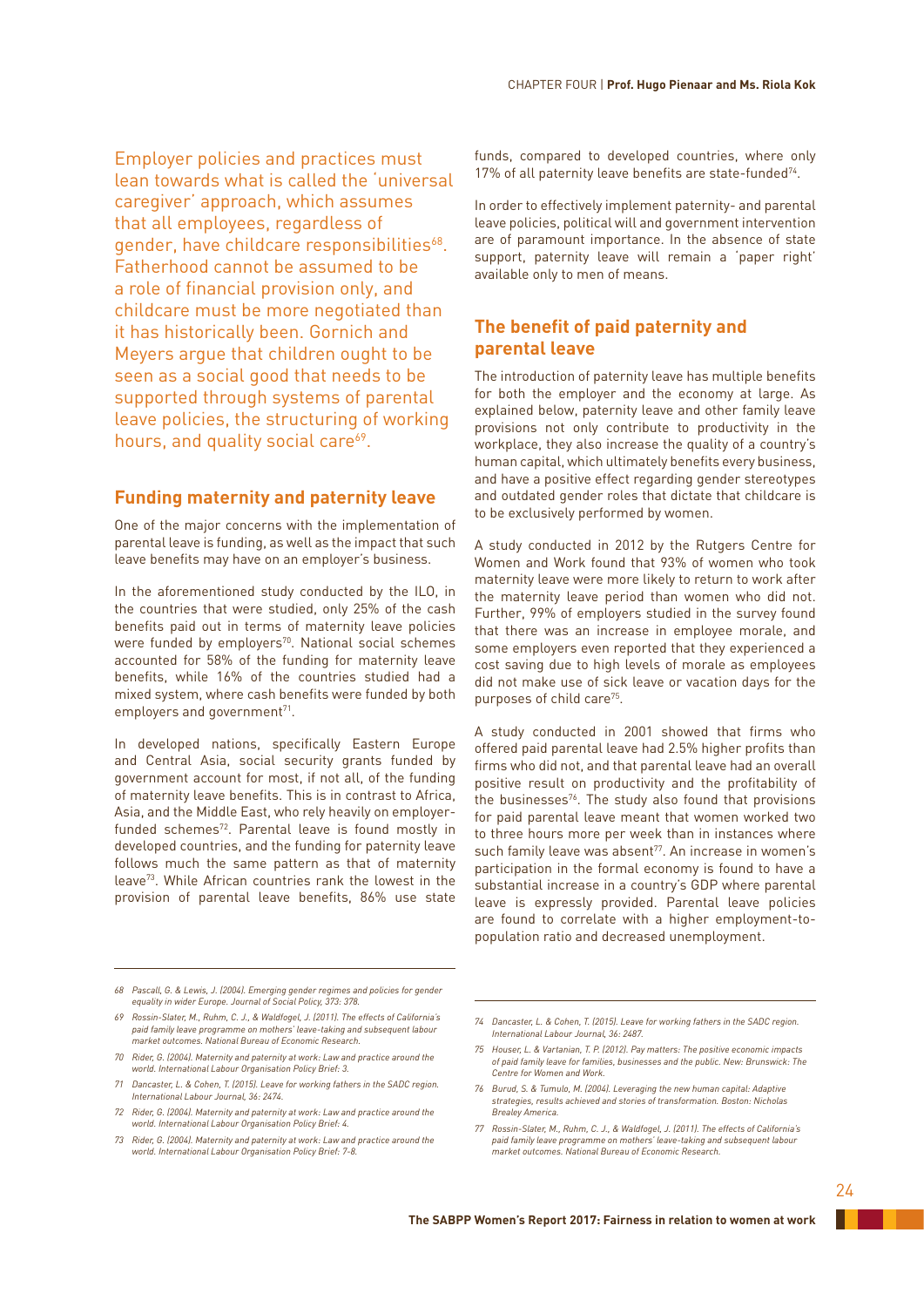Paternity- and parental leave increase men's participation in childcare, and encourage time off work to participate in the lives of their children<sup>78</sup>. Paternity leave has shown to make a lasting impact on the involvement of fathers in the lives of their children, and would assist in addressing the social problem of absent fathers in South Africa<sup>79</sup>.

# **Possible mechanisms of implementation**

The aforementioned Labour Law Amendment Bill makes provision for paternity leave, but does not place a burden on the employer to fund same. The Bill states that the funding of paternity leave, commissioning parent leave, and adoptive parent leave is to be determined by the Minister with reference to the Unemployment Insurance Fund<sup>80</sup>.

We are of the view that this is the first step in the right direction. As Dancaster and Cohen wrote, it is neither desirable nor feasible for long periods of parental leave to be funded by employers<sup>81</sup>. While it is important that employers ensure that their policies and practices do not discriminate against any employees, the legislature must strike a balance between prohibiting unfair discrimination and protecting the interests of the employer – the core function of any business remains profit.

While there is no objection to an employer making a contribution towards paternity leave, family responsibility leave, etc., an employer cannot be expected to incur all costs in addition to the temporary replacement of the employee who takes maternity leave.

In developing nations, such as ours, and with unemployment statistics as high as those in South Africa, the state has to intervene to assist employers in implementing policies that cater for the best interests of the child, as well as ensure that there is fairness to both men and women in the manner in which leave policies are structured. This will ensure that entry into the formal economy will be easier for women, and that men are provided with the opportunity to participate in childcare.

Legislative changes, however, are but one step in the right direction towards ensuring that men are more actively involved in the lives of their children, and that stereotypes that exclude women from the workforce are addressed.

Social campaigns, trade union involvement, and government participation are necessary to change attitudes around childcare, as well as to provide positive public representations of fatherhood, which are key to men's use of paternity- and parental leave<sup>82</sup>.

# **Conclusion**

In an effort to create a fair work environment that is conducive to the inclusion of women, employers have to revise policies and practices that continue to have discriminatory effects on women.

Policies to promote men's share of care work is but one mechanism to ensure gender equality at home and in the workplace. This must be combined with social schemes, trade union involvement, and support that value care work and promote paid work being shared more equally between men and women.

Further, paid paternity- and parental leave benefits are essential to ensuring that Constitutional rights are more than mere paper rights inaccessible to those who do not have the required financial and social security. Without political will and intervention, paternity leave will remain a luxury only available to those in formal employment and those of means. Such benefits would also go a long way in men better understanding the demands of childcare, with an envisioned enhancement of gender equality at home, which will spill over into the workplace through managers having experienced the realities of childcare.

*80 Labour Law Amendment Bill, PMB 5 – 2015, Section 25 A-C.*

*<sup>78</sup> Dancaster, L. & Cohen, T. (2015). Leave for working fathers in the SADC region. International Labour Journal, 36: 2474.*

*<sup>79</sup> Dancaster, L. & Cohen, T. (2015). Leave for working fathers in the SADC region. International Labour Journal, 36: 2488-2489.*

*<sup>81</sup> Dancaster, L. & Cohen, T. (2015). Leave for working fathers in the SADC region. International Labour Journal, 36: 2490.*

*<sup>82</sup> Dancaster, L. & Cohen, T. (2015). Leave for working fathers in the SADC region. International Labour Journal, 36: 2489.*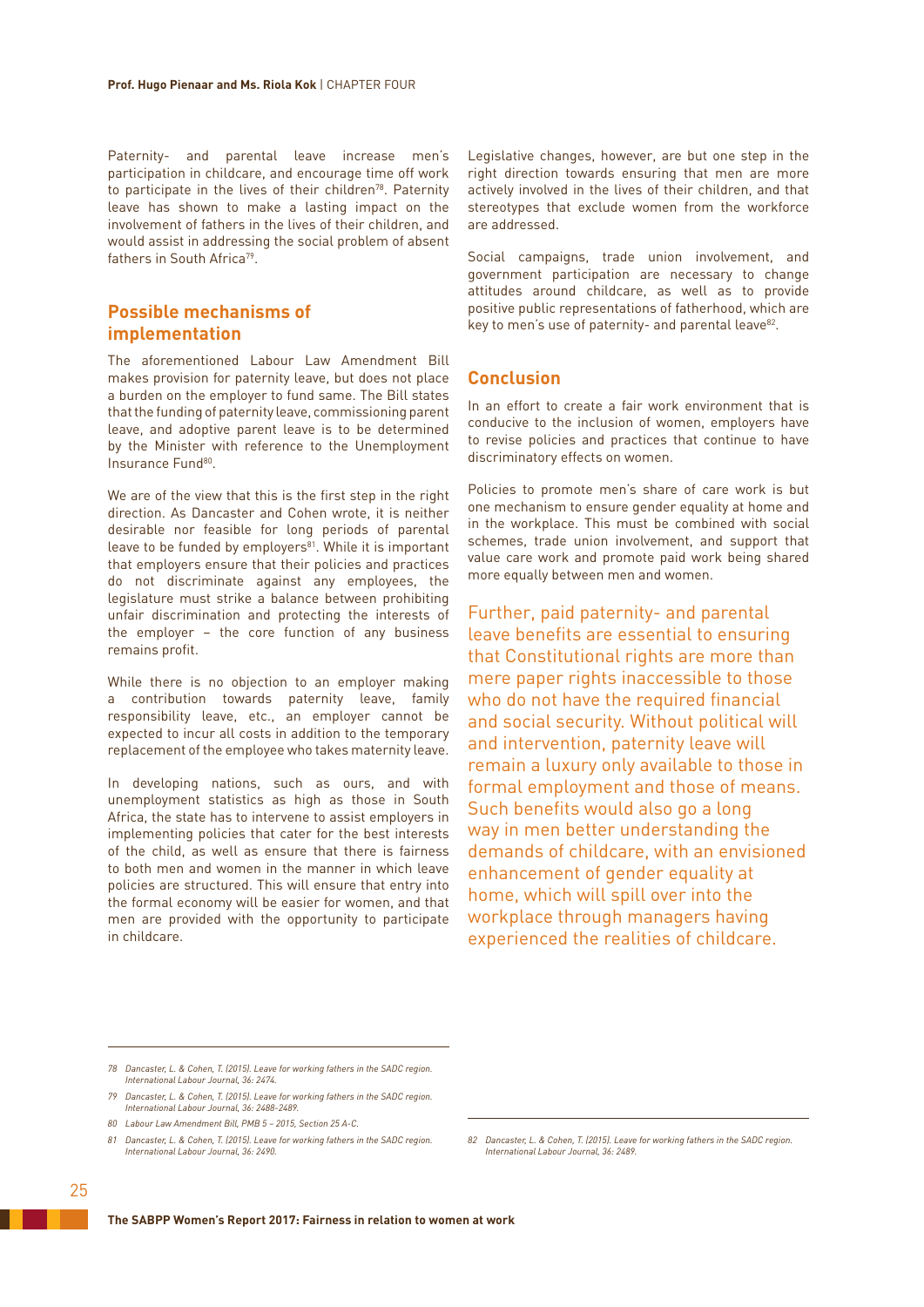# CHAPTER FIVE

# Fairness as it relates to employment equity for women

*Prof. Mariette Coetzee*

## **Author/s:**

Professor Mariette Coetzee1

### **Affiliations:**

1 Associate Professor, Department of Human Resource Management, UNISA.

## **How to cite this article:**

Coetzee, M. (2017). *Fairness as it relates to employment equity for women.* In A. Bosch (Ed.), South African Board for People Practices Women's Report 2017, pp. 26 – 31. Rosebank, South Africa: SABPP.

### **Copyright:**

Copyright © 2017 SABPP, University of Johannesburg (UJ) and University of Stellenbosch Business School (USB).

## READ ONLINE



Scan the QR code alongside with your smart phone or device to view the download options for this report.

# **Introduction**

One of the most prominent social transformations globally has been the representation of women in the labour force. Worldwide, there is consensus that respecting gender differences and treating women fairly in the workplace have become a necessity to accomplish social equity and justice for women. Despite various efforts to redress imbalances with regard to employment equity, gender equality at work is still a myth. Gender equality is about women's status relative to that of men, but of even more importance is the empowerment of women. Women's empowerment should challenge and transform existing power relations in society, so that women are afforded the opportunity to exercise control, power, and choice over operational and strategic decisions<sup>1</sup>.

Equality appears to be the predominant issue in South Africa. However, if affirmative action and, thus, diversity are managed from a strategic and people-centred point of view, demographic issues should not dictate how employees should be treated. People should always be treated as dignified human beings, irrespective of ethnicity, gender, age, or any other characteristic that makes them unique. Bangura and Thomas<sup>2</sup> support this belief, and state that the issue of gender equality must be perceived as a fundamental human right.

It seems as if little has changed in HRM diversity practices. Organisations find it hard to facilitate change in culture and combat prejudices based on ethnicity and gender. Because it is easier to manage hard issues such as compliance with employment equity targets, the majority of organisations neglect to appreciate the challenges of managing a diverse workforce. Despite a strong business case for diversity, there has been limited progress towards equality at work for women in professional and managerial positions.

*<sup>1</sup> Dwivedi, S. S. 2014. Empowering women in Asia and Africa: A comparison. Rajagiri Journal of Social Development, 6(1): 12-20.*

*<sup>2</sup> Bangura, A. K. & Thomas, A. K. 2015. The nexus between good governance and gender equality as a human right in Africa: A correlation statistical analysis. Journal of Third World Studies, XXXII(1): 45-58.*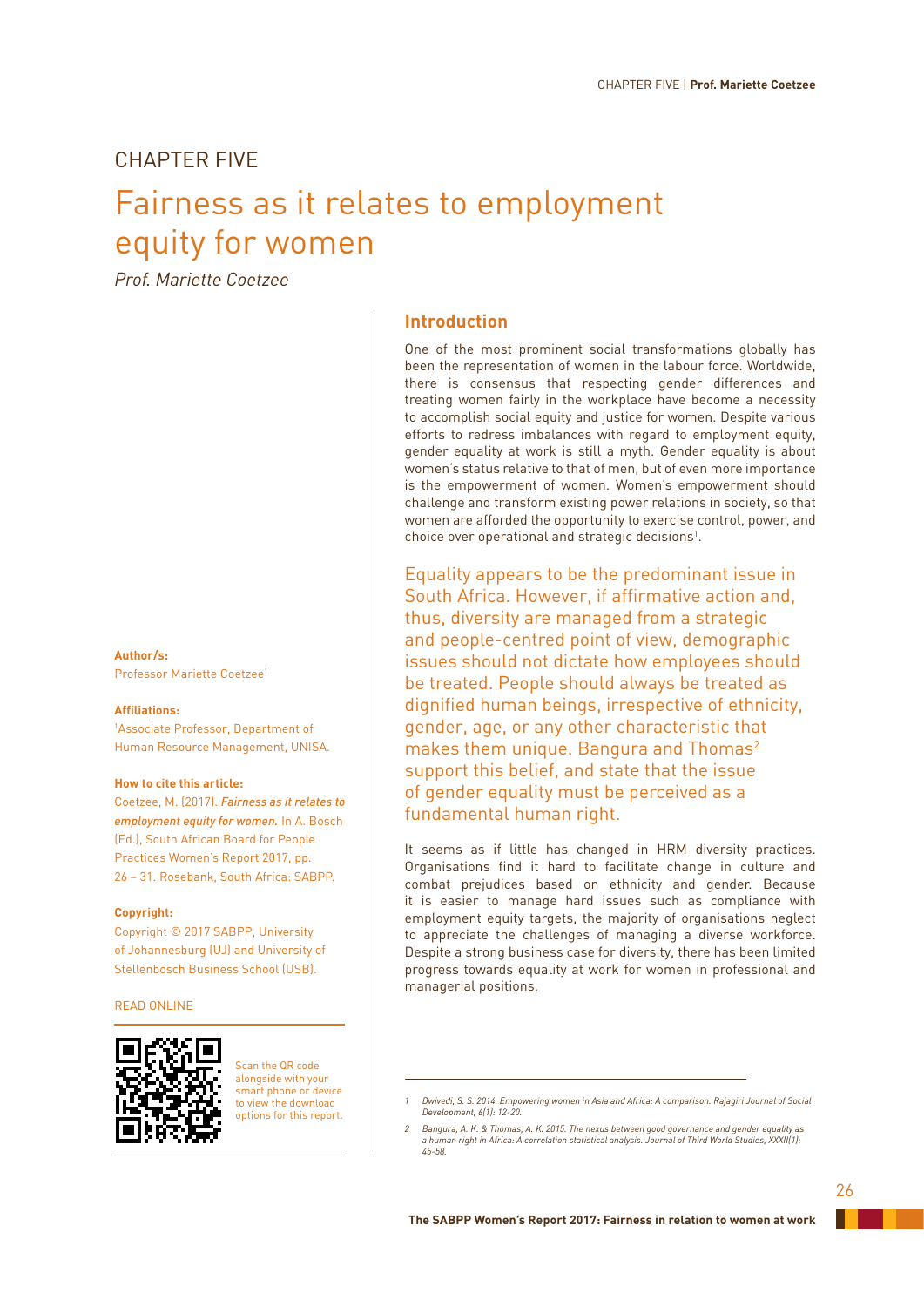This chapter will take a look at the fairness of employment equity as it relates to women. The fairness of employment equity from a distributive and procedural point of view focuses on hard issues such as numbers and clear procedures. The aim of this chapter is, however, to take a closer look at softer issues with regard to the fairness of employment equity, focusing on interactional justice. The treatment of women in the workplace will be discussed, with the aim to outline HRM practices that could assist organisations to not only promote gender equality, but to enhance the empowerment of women.

# **Importance of the topic**

The importance of women in the corporate world and in the development of the South African economy as a whole is indisputable. It is for this reason that gender quotas continue to top the agenda of various employment equity endeavours and will become law in South Africa in the foreseeable future<sup>3</sup>. According to the 2016 Employment Equity Report, men occupy 69.4% of top-management positions in the public sector and 79.9% of top-management positions in the private sector4 . Despite efforts to recognise women as valuable contributors to the labour force, women are still being treated in a manner that favours men, resulting in women experiencing inequality in the workplace $^5\!$ .

According to Onley<sup>6</sup>, studies show that organisations with more women in senior positions are more successful in terms of decision-making quality, turnover of the business, productivity, and prevention of fraud. Organisations therefore need to move beyond playing the numbers game and give serious attention to the equal treatment and empowerment of women.

For most women, their careers are not the only responsibility they carry. In addition to their work, women are also traditionally the primary caregivers at home. Women continue to carry the greater share of the responsibility of looking after the family, cooking, cleaning, and the general maintenance of the household, in comparison to their male counterparts<sup>7</sup>. Bianchi and

- *3 Hills, J. 2015. Addressing gender quotas in South Africa: Women empowerment and gender equality legislation. Journal of Deakin Law Review, 20(1): 153-184.*
- *4 Commission for Employment Equity. 2016. Commission for Employment Equity Annual Report 2015-2016, Report number 124/2016, Department of Labour, South Africa.*
- *5 Khuzwayo, Z. 2016. Separate space: An approach to addressing gender inequality in the workplace. Journal of International Women's Studies, 17(4): 91-101.*
- *6 Onley, D. 2016. Women's work. HR Magazine, 61(9): 34-42.*
- *7 Walters, P. & Whitehouse, G. 2012. A limit to reflexivity: The challenge for working women of negotiating sharing of household labor. Journal of Family Issues, 33(8): 1117-1139. http://dx.doi.org/10.1177/0192513X11431566*

Milkie8 add that caring for children remains more within the scope of a mother's duties than a father's. This means that women are likely to become both high-earning breadwinners and primary caregivers<sup>9</sup>. The question then arises whether women are capable of performing well in both roles. Harcar<sup>10</sup> came to the conclusion that dysfunctional behaviours (tardiness, absenteeism, etc.) and employee burnout could result from high levels of interference of one role with the other. Women struggle with feelings of guilt about leaving their children and managing home demands while also having to cope with the persistent stresses of their work life. For many women, this stress can become a serious threat to their mental well-being<sup>11</sup>.

Perhaps of greater concern to the field of HRM are the high numbers of women leaving organisations today. More women than men are leaving their organisations, especially at senior levels<sup>12</sup>.

Jo supports this view, and notes that women are more likely to leave their jobs for non-economic reasons<sup>13</sup>. In line with the problems women encounter, as stated above, Deery<sup>14</sup> reports that emotional exhaustion has been identified as a major cause of employee turnover. Research in South Africa has shown that organisations are failing to retain their female talent, due to their inability to accommodate women's needs<sup>15</sup>.

- *8 Bianchi, S. M. & Milkie, M. A. 2010. Work and family research in the first decade of the 21st century. Journal of Marriage and Family, 72(3): 705-725. http://dx.doi. org/10.1111/j.1741-3737.2010.00726.x*
- *9 Rudman, L. A. & Phelan, J. E. 2010. The effect of priming gender roles on women's implicit gender beliefs and career aspirations. Social Psychology, 41(3): 192-202. http://dx.doi.org/10.1027/1864-9335/a000027*
- *10 Harcar, T. 2007. Consequences of work-family conflict for working women and possible solutions: A conceptual model. Journal of Global Strategic Management, 2: 60-73.*
- *11 Grice, M. M., Feda, D., McGovern, P., Alexander, B. H., McCaffrey, D., & Ukestad, L. 2007. Giving birth and returning to work: The impact of work-family conflict on women's health after childbirth. Work-Family Conflict and Postpartum Health, 17(10): 791-798. http://dx.doi.org/10.1016/j.annepidem.2007.05.002*
- *12 Anderson, D., Vinnicombe, S., & Singh, V. 2010. Women partners leaving the firm: Choice, what choice? Gender in Management: An International Journal, 25(3): 170- 183. http://dx.doi.org/10.1108/17542411011036383*
- *13 Jo, V. H. 2008. Voluntary turnover and women administrators in higher education. Higher Education, 56(5): 565-582. http://dx.doi.org/10.1007/s10734-008-9111-y*
- *14 Deery, M. 2008. Talent management, work-life balance and retention strategies. International Journal of Contemporary Hospitality Management, 20(7): 792-806. http://dx.doi.org/10.1108/09596110810897619*
- *15 Clark, D. (2007). Why they leave: Reasons executive women flee South African organisations. Retrieved from http://www.leader.co.za/article. aspx?s=6&f=1&a=245*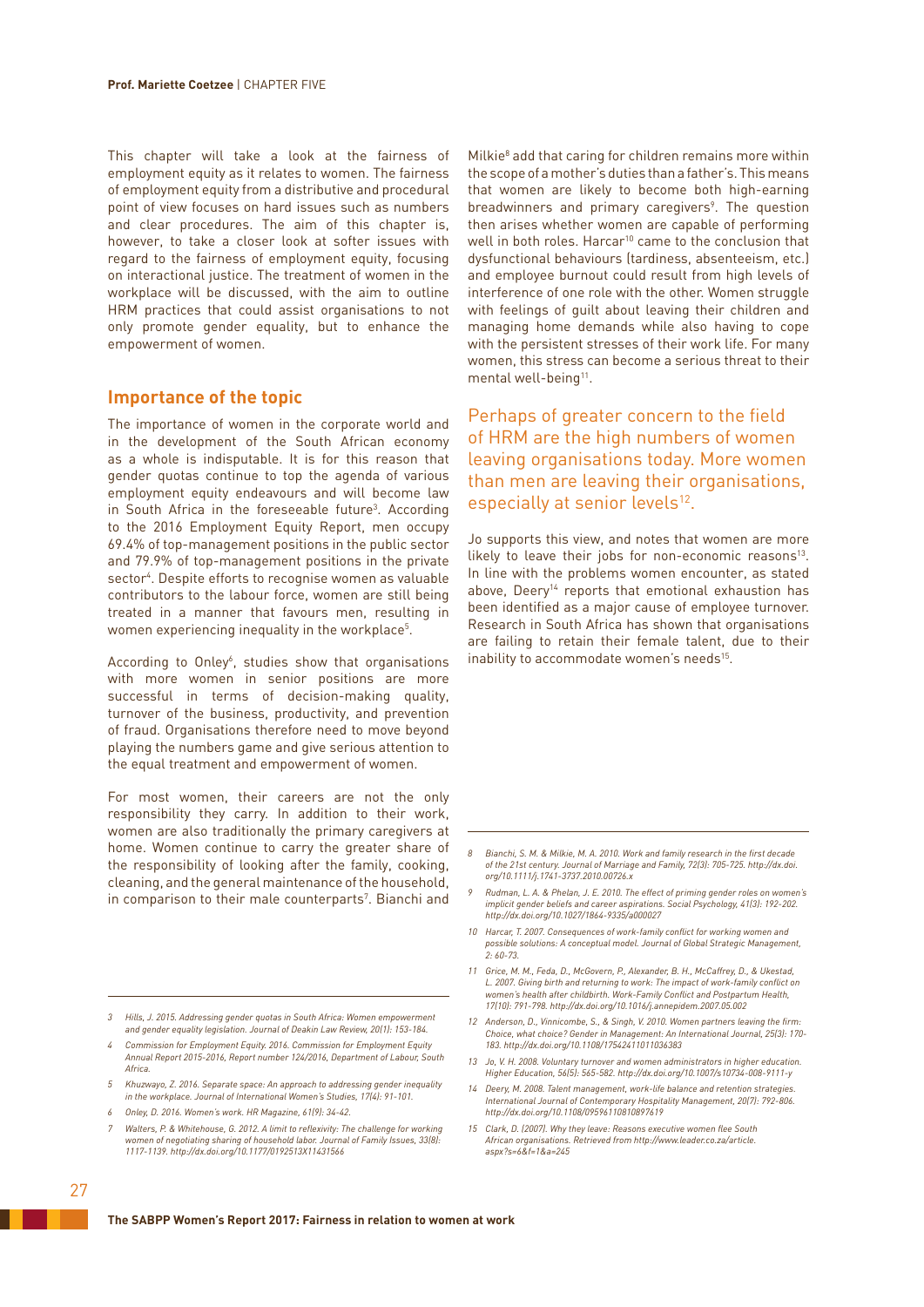South Africa is experiencing a state of crisis with regard to the availability of skilled or 'knowledge' workers<sup>16</sup>. This fuels the problem of organisations having to replace talented employees. Organisations are not only losing a critical resource, they also have to foot the bill of replacement costs.

One way in which organisations can retain the services of women is to pay attention to how women are treated in the workplace. Various studies have confirmed that individuals' relationships with their managers play a significant role in the way they perceive their treatment. High-quality treatment by a manager signals that a staff member has status and is held in high esteem in the workplace<sup>17</sup>. Quality treatment is of particular significance if one considers the findings of various studies that have confirmed that workplace treatment has far-reaching consequences for both employees and the organisation in respect of the following: civility<sup>18</sup>, job satisfaction<sup>19</sup>, organisational citizenship behaviours<sup>20</sup>, quality of work life<sup>21</sup>, turnover<sup>22</sup>, work behaviours<sup>23</sup>, and interpersonal and organisational deviance<sup>24</sup>.

The concept of workplace treatment is closely related to interactional justice. According to Bies and Moag<sup>25</sup>, interactional justice denotes individuals' concerns about the quality of the interpersonal treatment they receive. Muzumdar<sup>26</sup> defines interactional justice as the degree to which people are treated with dignity and respect. Because interactional justice refers to the way

- *16 Kerr-Phillips, B. & Thomas, A. (2009). Macro and micro challenges for talent retention in South Africa. SA Journal of Human Resource Management, 7(1): 82- 91. http://dx.doi.org/10.4102/sajhrm.v7i1.157*
- *17 Thau, S., Troster, C., Aquino, K., Pillutla, M., & De Cremer, D. 2013. Satisfying individual desires or moral standards? Preferential treatment and group members' self-worth, affect, and behavior. Journal of Business Ethics, 113(1): 133-145. http:// dx.doi.org/10.1007/s10551-012-1287-5*
- *18 Pearson, C. M., Anderson, L. M., & Porath, C. L. 2005. Workplace incivility. In S. Fox & P. E. Spector (Eds.), Counterproductive work behavior: Investigations of actors and targets (pp. 177-200). Washington, DC: American Psychological Association.*
- *19 Hasan, A. A. 2010. A study of the relationship between organizational justice and job satisfaction. International Journal of Business and Management, 5(12): 102- 109.*
- *20 Rego, A. & Cunha, M. P. 2010. Organisational justice and citizenship behaviors: A study in the Portuguese cultural context. Applied Psychology: An International Review, 59(3): 404-430.*
- *21 Moghimi, S. M., Kazemi, M., & Samiie, S. 2012. Studying the relationship between organisational justice and employees' quality of work life in public organizations: A case study of Qom Province. Iranian Journal of Management Studies, 6(1): 119- 145.*
- *22 Muzumdar, P. 2011. Influence of interactional justice on the turnover behavioral decision in an organisation. Journal of Behavioral Studies in Business, 4: 1-11.*
- *23 Le Roy, J., Bastounis, M., & Minibas-Poussard, J. 2012. Interactional justice and counterproductive work behaviours: The mediating role of negative emotions. Social Behavior & Personality: An International Journal, 40(8): 1341-1355.*
- *24 Berry, C. M., Ones, D. S., & Sackett, P. R. 2007. Interpersonal deviance, organizational deviance, and their common correlates: A review and metaanalysis. Journal of Applied Psychology, 92: 410-424.*
- *25 Bies, R. J. & Moag, J. S. 1986. Interactional justice: Communication criteria for fairness. In B. Sheppard (Ed.) Research on negotiation in organizations, 1: 43-55.*
- *26 Muzumdar, P. 2011. Influence of interactional justice on the turnover behavioral decision in an organisation. Journal of Behavioral Studies in Business, 4: 1-11.*

employees are treated, it should be clear that managers have a direct influence on employees' quality of work life, organisational commitment, and their retention.

Good corporate governance requires not only appointing women, but also managing women in a way that adheres to principles of fairness and equality. The question that should be answered by HR practitioners is thus: How should women be treated in the workplace so that they remain a valuable asset to the business?

# **Good governance and gender equality**

According to Bangura and Thomas<sup>27</sup>, there is a direct relationship between governance and gender equality. The significant increase in the number of women in the workplace has not translated into an increase in the representation of women's interests in decisionmaking. True equality depends on the willingness of public administrators to acknowledge the virtues of inclusion of women. The results of the study by Bangura and Thomas indicated that poor governance results in gender discrimination, unequal representation of genders, different career structures for men and women, and discriminatory practices that favour men.

In an attempt to achieve gender equality, South Africa has adopted the National Policy Framework for Women's Empowerment and Gender Equality. Currently, South Africa is party to a number of international conventions and agreements relating to gender equality and equity. These conventions contain clear goals and measures to end discrimination against women in the workplace and to incorporate the principle of equality of men and women.

In terms of closing the gender gap, South Africa is one of the top 20 countries. South Africa scores 9th in terms of the political empowerment of women and 43rd in educational attainment. Considering the ranking of 55th with regard to the economic participation of women, South Africa still has a long way to go in closing the  $qap^{28}$ .

# **Achieving quotas in South Africa**

The increased participation of women in the labour market and economy is likely to build a strong skills base for the economy. The extent of this base, however, will depend on the extent to which women are sufficiently

*<sup>27</sup> Bangura, A. K. & Thomas, A. K. 2015. The nexus between good governance and gender equality as a human right in Africa: A correlation statistical analysis. Journal of Third World Studies, XXXII(1): 45-58.*

*<sup>28</sup> Hills, J. 2015. Addressing gender quotas in South Africa: Women empowerment and gender equality legislation. Journal of Deakin Law Review, 20(1): 153-184.*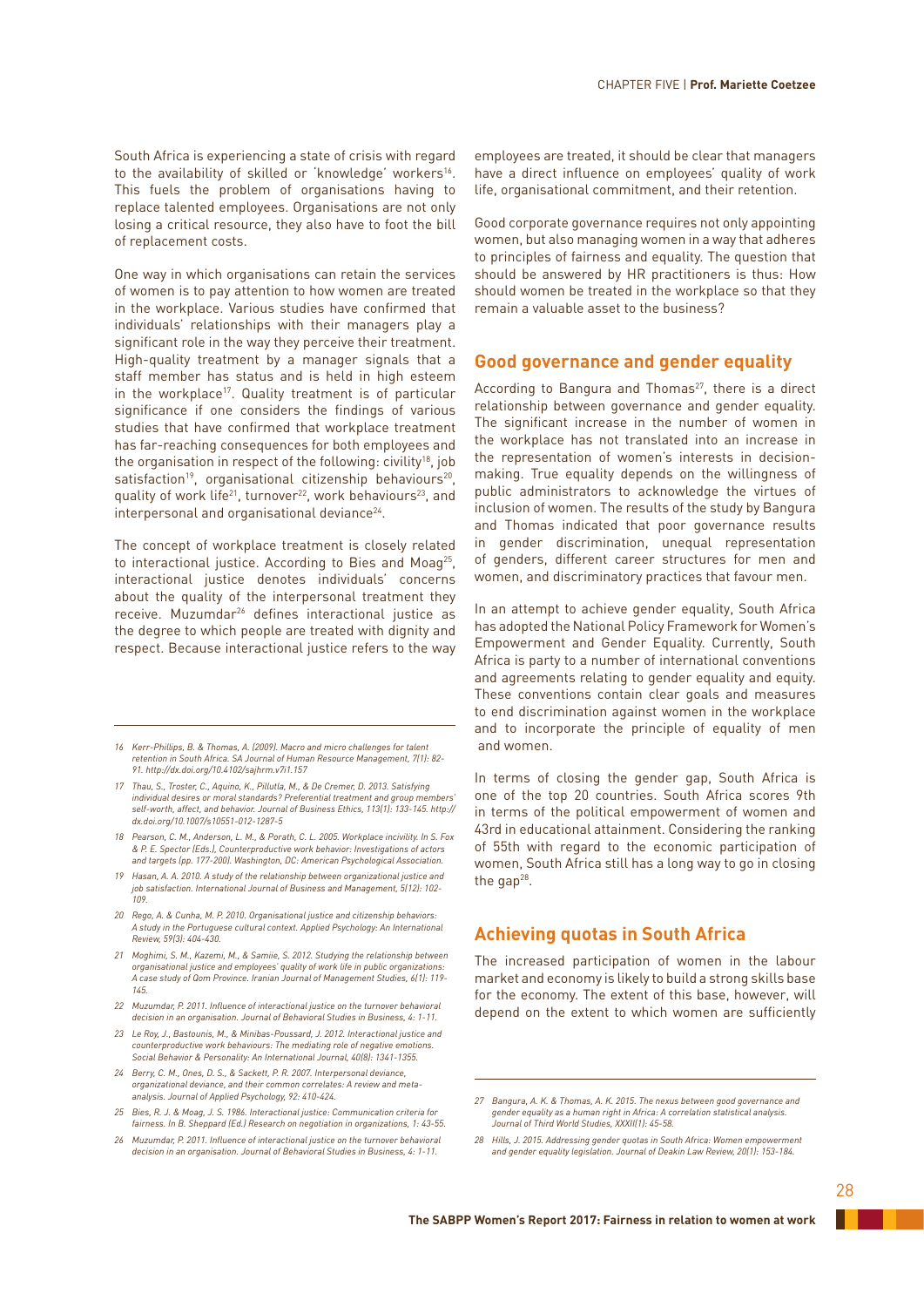represented in the workforce. Legault<sup>29</sup> outlined two issues related to responsible employment practices: (1) the presence of formalised equity programmes characterised by goals, timetables, audits, and a custodian and (2) actions to remove discriminatory barriers and systemic obstacles. According to Hills<sup>30</sup>, actions to ensure economic participation include:

- *• implementing policies that enhance gender equality;*
- *• implementing policies that address equal pay for work of equal value;*
- *• offering women educational support;*
- *• providing women with necessary resources and opportunities; and*
- *• mentoring and training women to take up managerial roles.*

# **Reasons why women are not fully participating in the economy**

Despite various attempts by government and organisations to provide women with opportunities to play an active role in the economy, adverse external factors hamper the participation of women. Hills<sup>31</sup> and Choi and Park<sup>32</sup> identified the following as the main factors holding back women:

- *• a lack of educational opportunities (poor school attendance in rural areas, poorly resourced schools, domestic duties, and pregnancy);*
- *• traditional and religious practices (tribal communities impeding women's access to rights);*
- *• types of employment available to men and women;*
- *• women's lack of skills;*
- *• a lack of financial resources;*
- *• the stereotyping of women as wives and mothers in a caring and supportive role; and*
- *• organisational cultures that exclude women from power, resources, and opportunities.*

# **Reasons why women are not advancing to managerial levels**

Although organisations attempt to meet employment equity targets, the representation of women at managerial level remains a challenge. Women often opt not to take up managerial positions due to having to take care of family responsibilities. Often, however, customs and practices deeply rooted in beliefs and value systems are the root cause of women not advancing to managerial levels. Women in top positions in maledominated groups are viewed as tokens. According to Hills<sup>33</sup>, the most common barriers to the advancement of women include the following:

- *• women not taking ownership (women neglect to display assertiveness in negotiating for positions);*
- *• internal barriers (lack of confidence in overcoming obstacles in their advancement);*
- *• complexity of diversity (diversity might improve organisational performance, but it is difficult to manage, and could increase conflict and reduce workplace trust);*
- *• gender bias in hiring;*
- *• occupational and cultural jealousy (women do not want to see other women advance, and people from different race groups compete);*
- *• inflexible work conditions;*
- *• a patriarchal society;*
- *• the glass ceiling (organisations making it difficult for women to advance); and*
- *• perceptions of women not being equal to men.*

# **Practical application for HR practitioners**

In the majority of cases, HR managers and organisations are fully aware of the challenges faced by women as employees. It is, however, disappointing to note how little is done by organisations to commit to providing women with a supportive and conducive work environment.

- *29 Legault, M. 2010. Are less-educated women in the blind spot of pay equity? Journal of Workplace Rights, 14(2): 222-228.*
- *30 Hills, J. 2015. Addressing gender quotas in South Africa: Women empowerment and gender equality legislation. Journal of Deakin Law Review, 20(1): 153-184. 31 Hills, J. 2015. Addressing gender quotas in South Africa: Women empowerment*
- *and gender equality legislation. Journal of Deakin Law Review, 20(1): 153-184. 32 Choi, S. & Park, C. 2014. Glass ceiling in Korean Civil Service: Analyzing barriers*
- *to women's career advancement in the Korean Government. Journal of Personnel Management, 43(1): 118-139.*

*<sup>33</sup> Hills, J. 2015. Addressing gender quotas in South Africa: Women empowerment and gender equality legislation. Journal of Deakin Law Review, 20(1): 153-184.*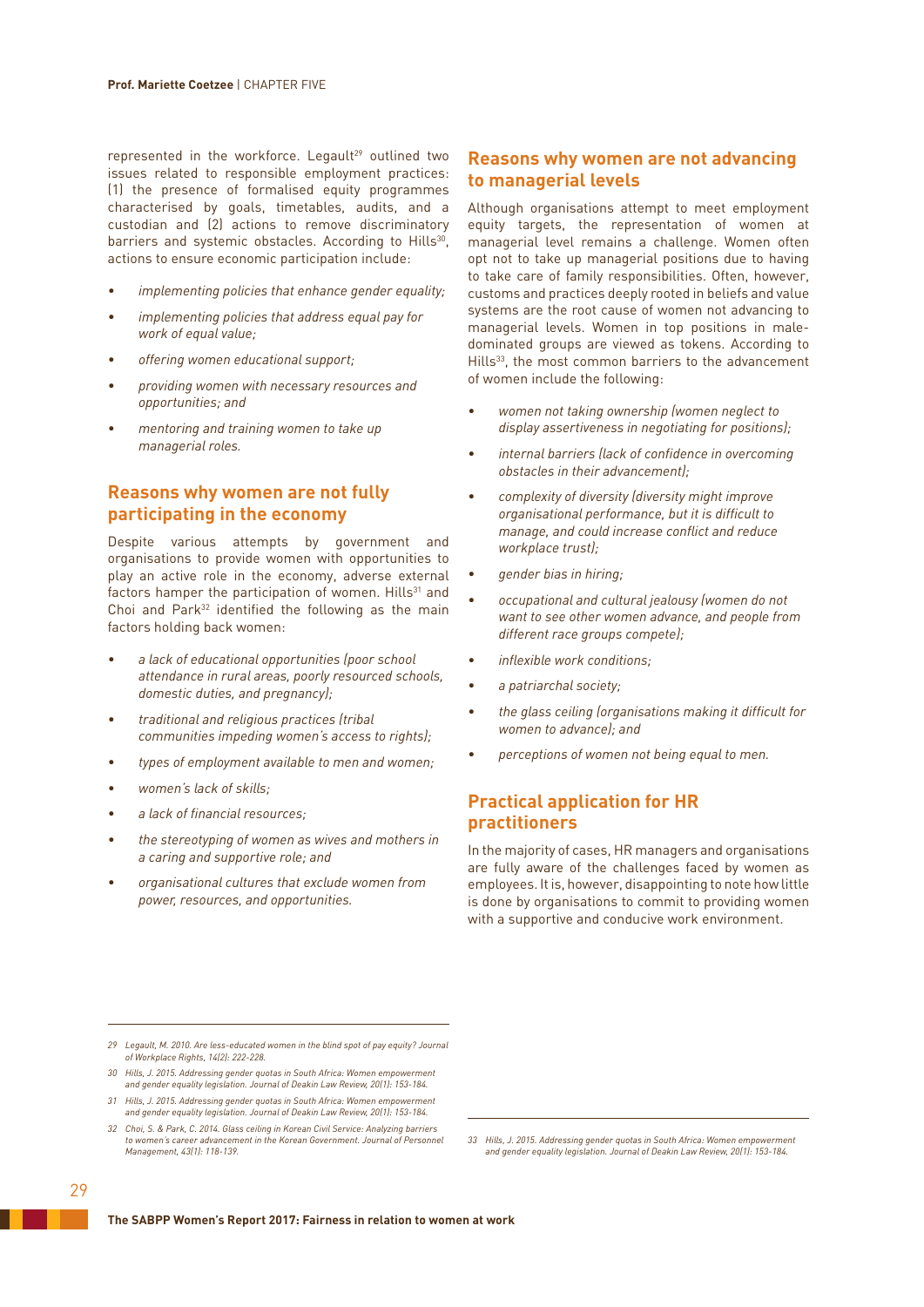### **Leadership qualities required**

A study by Moosa $34$  investigated the influence of leadership on the retention of women. The study identified four leadership attributes that are of critical importance in the retention of women: a relationship orientation, acting with integrity, being involved, and displaying a balanced approach to task orientation.

A leader who has a high relationship orientation involves employees in the decision-making process and encourages input from all. This type of leader helps to develop people skills, and motivates women by including them as a crucial part of the team<sup>35</sup>. Relationship orientation could also be linked to transformational leadership, which is a person-centred approach to leadership, where the needs of the employees are aligned to those of the organisation<sup>36</sup>.

The attribute of **integrity** could be linked to authentic leadership, in which the ethical principles and morals of a leader are valued above all else. Integrity refers to the need to do what is right, without prejudice or preferences influencing decisions. Given the history of discrimination, female employees regard integrity of leaders as extremely important.

**Involvement** refers to leaders who do not purposefully dodge their responsibilities, and who do not only consider themselves and their own advancement within the organisation.

**Task-oriented** leaders focus more on the job than on relationships or people. Although it is expected of leaders to provide structure and guidance, it should not be done at the expense of sound relationships and support of women. Women regard mentoring and autonomy as important to their retention.

### **Retention strategies**

Moosa<sup>37</sup> identified six factors critical to the retention of women: accommodating women's unique needs, providing women with growth opportunities, giving recognition, providing enabling work conditions, building sound relationships, and providing support.

- *34 Moosa, M. (2017). The retention of women from a leadership perspective in a higher education institution. Master's dissertation. University of South Africa, Pretoria.*
- *35 Bhatti, N., Maitlo, G. M., Shaikh, N., Hashmi, M. A., & Shaikh, F. M. 2012. The impact of autocratic and democratic leadership styles on job satisfaction. International Business Research, 5(2), 192-201. http://dx.doi.org/10.5539/ibr. v5n2p192Tyssen, Wald & Spieth, 2014*
- *36 Tyssen, A. K., Wald, A., & Spieth, P. (2014). The challenge of transactional and transformational leadership in projects. International Journal of Project Management, 32(3): 365-375. http://dx.doi.org/10.1016/j.ijproman.2013.05.010*
- *37 Moosa, M. (2017). The retention of women from a leadership perspective in a higher education institution. Master's dissertation, University of South Africa, Pretoria.*



**Figure 1: Retention of Women (Source: Moosa, 2017)**

Organisations can consider the unique needs of women in the form of flexibility, work-life balance, family responsibilities, and employee benefits. Worklife balance initiatives encompass flexible work arrangements<sup>38</sup>, family-friendly practices<sup>39</sup>, and supportive employee benefits.

According to Onley<sup>40</sup>, feedback from more than 15 000 women indicated that they wanted sufficient paid leave, satisfactory remuneration, and supportive co-workers. When asked to rate organisations, the women highlighted flexible work hours, maternity- and adoptive leave, a fair salary, mentoring, management opportunities, and representation of women in leadership positions as important. In an attempt to fulfil their dual roles as working mothers, the issue of time and personal support are clearly very important factors in retaining the services of women. Favourable working conditions such as time off and flexible work arrangements would contribute significantly towards assisting women to cope with work- and family demands.

*<sup>38</sup> Allen, T. D., Johnson, R. C., Kiburz, K. M., & Shockley, K. M. 2013. Work-family conflict and flexible work arrangements: Deconstructing flexibility. Personnel Psychology, 66(2): 345-376. http://dx.doi.org/10.1111/peps.12012*

*<sup>39</sup> Beauregard, T. A. & Henry, L. C. 2009. Making the link between work-life balance practices and organizational performance. Human Resource Management Review, 19(1): 9-22. http://doi.org/10.1016/j.hrmr.2008.09.001Das & Baruah, 2013*

*<sup>40</sup> Onley, D. 2016. Women's work. HR Magazine, 61(9): 34-42.*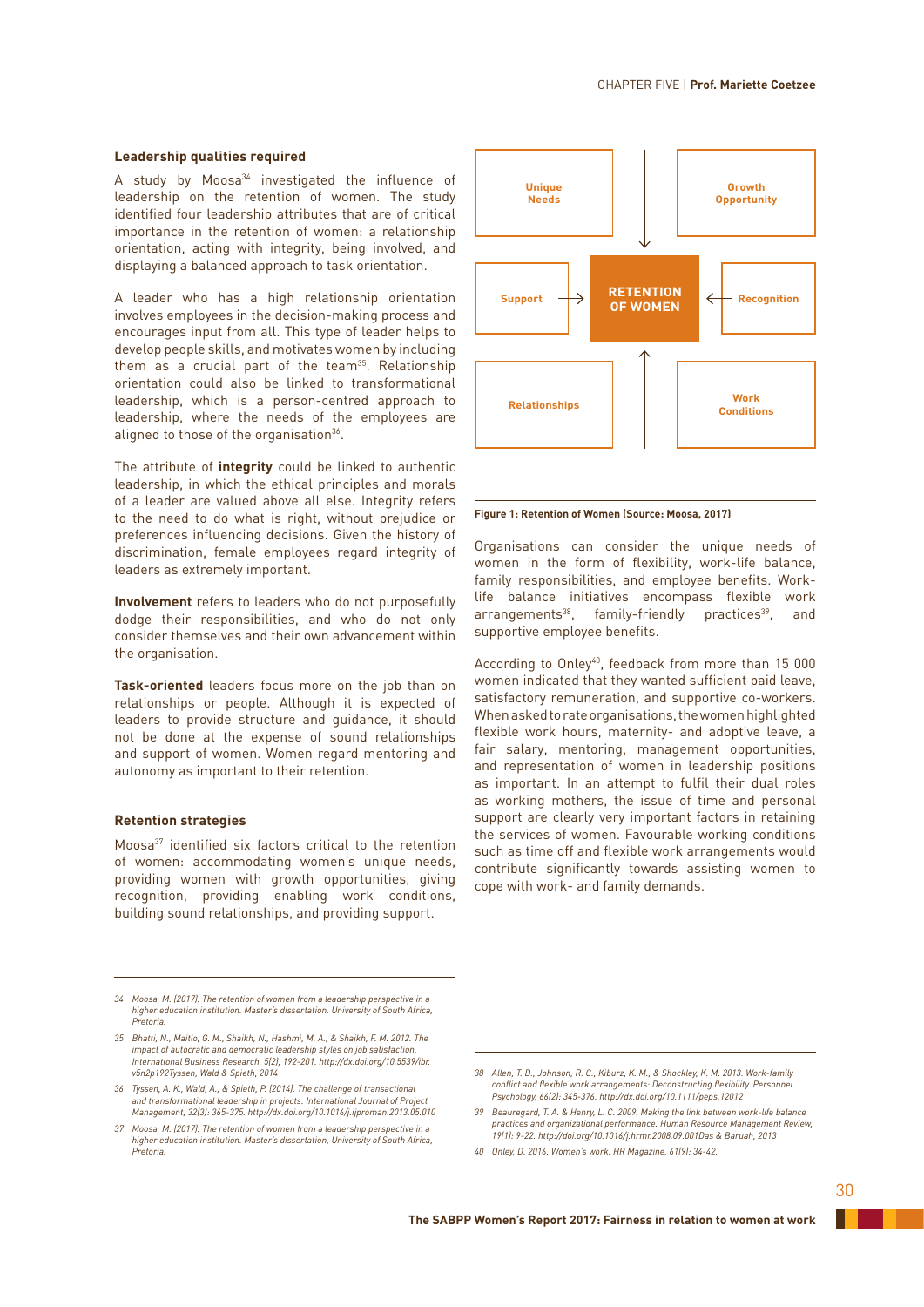# **Recommendations for the field of HR**

When developing organisational strategies aimed at empowering and treating women in an equal manner, the following recommendations should be considered:

- *• The leadership style of supervisors should be managed by the organisation. Leaders/supervisors should display a relationship-oriented style of leadership through which they create meaningful relationships with their subordinates. Supervisors should attend training to develop their relationship-, interpersonal, communication, and conflict-handling skills. Much more emphasis should be placed on selection criteria such as people skills and integrity when appointing supervisors or managers.*
- *• Leadership opportunities must be provided to qualified and experienced women. Organisations should offer women the chance to develop within the organisation. Capable women face barriers and other challenges, such as balancing their work- and life roles and gaining acceptance from their male counterparts. These barriers must be addressed by the organisation, which must provide the necessary support and resources to help women advance.*
- *• Organisations must cater specifically for the unique needs of women. It is evident that the needs of women differ significantly from those of men and, as such, a one-size-fits-all approach will not be effective. Attitude surveys could inform the organisation of what women need to cope with in their dual roles.*
- *• Women should be provided with stimulating tasks and opportunities to develop their skills. By enabling women to excel in their careers, organisations can reap the rewards of a workforce that is both skilled and satisfied.*
- *• Award practices and reward systems should be implemented to recognise and encourage women to excel in the workplace. Achievement awards, such as a worker-of-the-month award, and special perks, such as time off, should be considered by organisations.*
- *• Relationships between supervisors and female employees should be monitored, to ensure that women are empowered and given a fair chance to achieve their career goals.*

# **Conclusion**

The fairness of employment equity to women can be viewed from various perspectives. Focusing on numbers paints a more colourful picture than considering softer issues such as equality and empowerment does. As long as organisations view compliance with employment equity targets as the goal, they will miss out on the opportunity to tap into the skills that women offer. Chasing targets will render women mere tokens. Women are not asking for favouritism or preferential treatment. Women are asking to be treated fairly but differently, because they are different.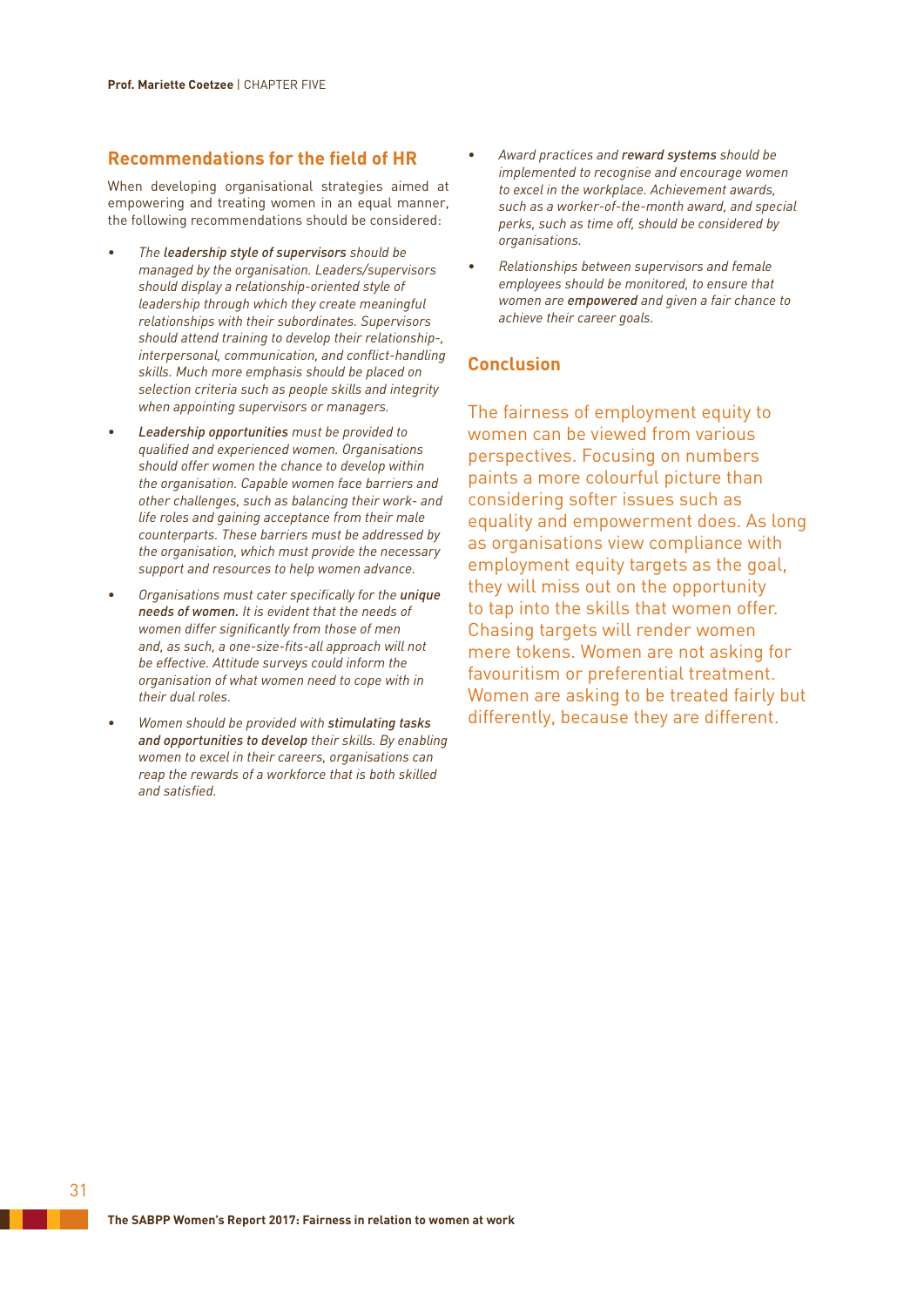**SB** University of Stellenbosch **Business School** Great leaders. We shape them.

# **RESPONSIBLE LEADERS**

May we KNOW them, may we SHAPE them, may we BE them

The MBA of the University of Stellenbosch Business School will take you on a bespoke journey to become a RESPONSIBLE LEADER – with skills you can apply in any industry, anywhere in the world.

USB is making a concerted effort to be a gender-inclusive school. That is why 3 out of every 5 of our students are women. And why women are regular recipients of our Top Student Awards.

# **www.usb.ac.za**







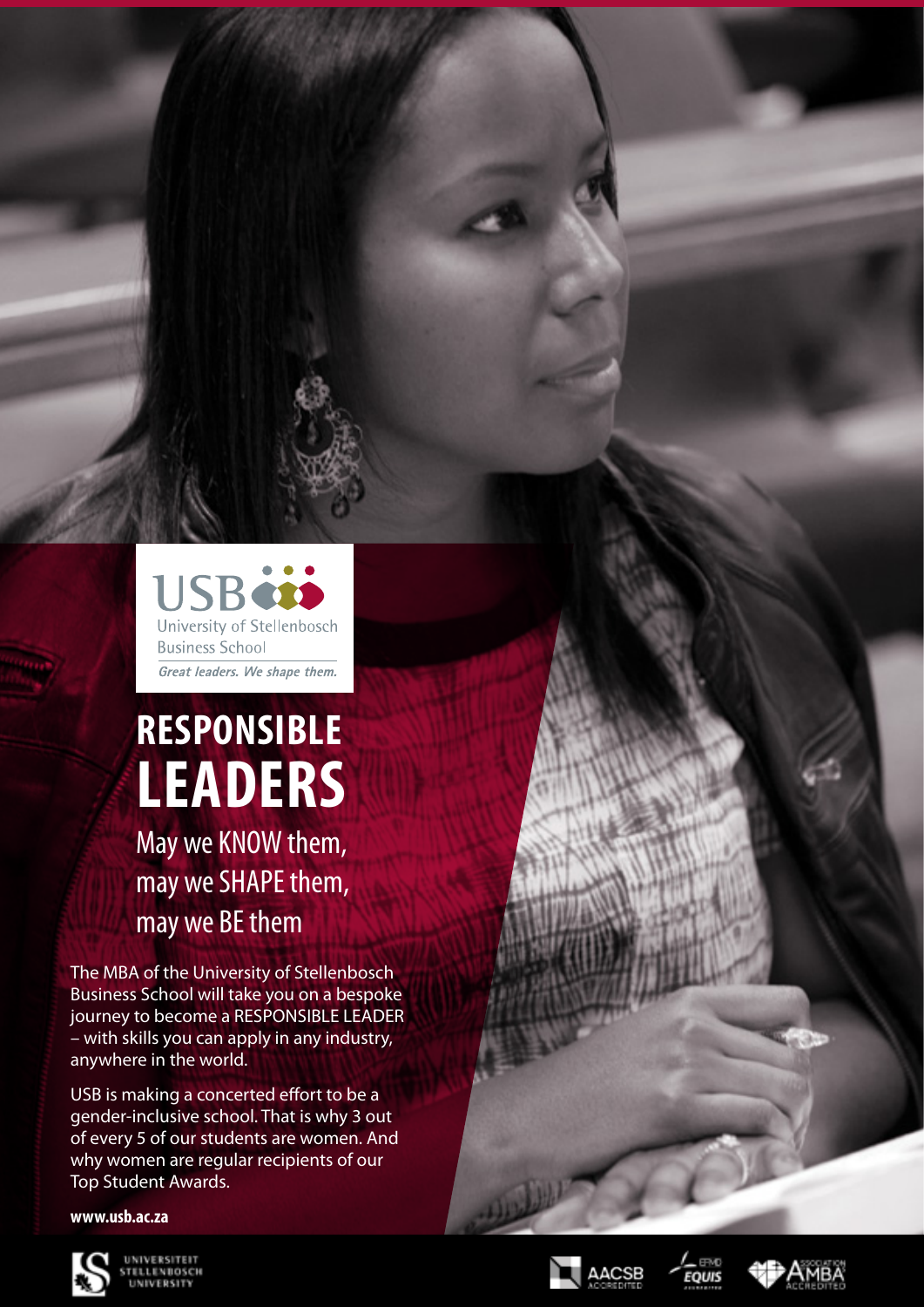

# The **Department of Industrial Psychology and People Management** has

a comprehensive offering at the undergraduate and postgraduate levels, both in traditional university Qualifications and professional development opportunities. Our respective Programmes and Qualifications are linked to form interconnected career paths. Brochures for specific Qualifications are available. Our comprehensive offering comprises four major programmes: **Industrial Psychology; Human Resource Management (HRM); Leadership; and Continuing Education Programmes.**

All our postgraduate programmes require that the student conduct in-depth research.

# The Future **Reimagined**

**THERE ARE MORE WOMEN ENTREPRENEURS THAN EVER BEFORE, IN A WIDE VARIETY OF INDUSTRIES.**

Rency 20

**% WILL POTENTIONAL OF WOMEN** 

Workplace ろ  $\overline{\phantom{a}}$  $\bigcirc$  $\bm{\cup}$ KIN<sub>G</sub> **STARTING**  THEIR OWN **BUSINESS** Mothers are Now Primary Breadwinners in 4 out of  $10^{-11}$ **huseholds** 

OF THE

FEMALE<br><sup>OPULATI</sup>E **POPULATION**<br>ARE LATION

**THINKING OF** 

**10%**

**WOMAT AND A FROM** Ulomen<br>ARETWER **ARE THE**  MOST UNDERUTILISED WORKPLACE **PLANET HILLARY CLINTON**

## **We have numerous offerings on both Master's and PhD levels. The Department excels in research by concentrating on a select number of research focus areas.** These are:

- Globalisation, Human Resources and Talent Management
- Governance and Professional Ethics
- Reward, Remuneration and Performance
- Psychological assessment in cross-cultural context
- Leadership Excellence
- Work Identity
- Human Capital Metrics and Analytics
- Women in the Workplace
- Work and Organisational Well-Being (WoW)

## **If you are interested in becoming a winner in undertaking postgraduate studies, you are invited to contact any of the following of our Qualification Leaders:**

 $\mathsf{L}$  $\mathsf{Z}% _{T}=\mathsf{Z}_{T}\!\left( a,b\right) ,\ \mathsf{Z}_{T}=\mathsf{Z}_{T}\!\left( a,b\right) ,\ \mathsf{Z}_{T}=\mathsf{Z}_{T}\!\left( a,b\right) ,\ \mathsf{Z}_{T}=\mathsf{Z}_{T}\!\left( a,b\right) , \label{eq-qt:Z}%$  $\bar{z}$ 

**ONE THIRD**<br>OF THE LEVEL<br>FINANCE OF FINE LEVEL<br>FINANCE OF<br>THEIR MA, CF<br>Ju, MA, MA,

BUS

NI

<sup>E</sup>SS

OF THE NEW **80%** 

**SELF-EMPLOYED**<br>OM EMPLOYED

FROM <sup>200</sup>8

- Dr Madelyn Geldenhuys (Industrial Psychology): Tel 011 559 3063/2858, Email: madelyng@uj.ac.za
- Dr Roslyn de Braine (HRM, HRD, Leadership Performance and Change): Tel 011 559 2078, Email: roslynd@uj.ac.za
- Dr Magda Hewitt (Leadership in Emerging Countries): Tel 011 559 2746/2079, Email: mhewitt@uj.ac.za
- Prof Wilfred Ukpere (Employment Relations): Tel 011 559 2069/2079, Email: wiukpere@uj.ac.za

Application closing date: before 30 September each year

# **GENERAL ENQUIRIES:**

Tel: 011 559 2642 | Email: rniemand@uj.ac.za | www.uj.ac.za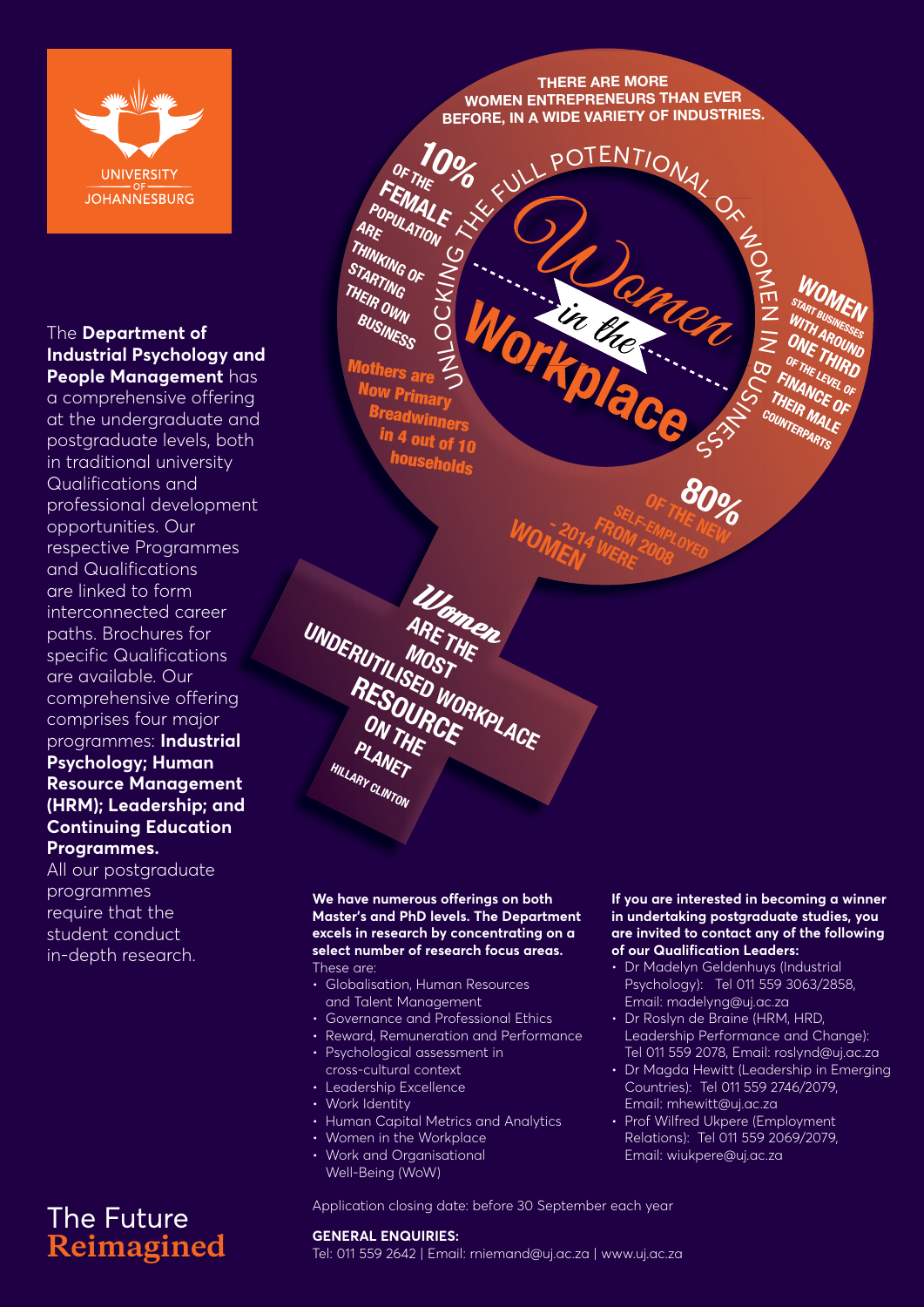# The authors

## **Prof. Piet Naudé**

*Piet Naudé holds an MA in Philosophy (cum laude) and a doctorate in systematic theology from the Stellenbosch*  University (US). He was awarded the Chancellor's Medal as US's top student in 1982. He was appointed professor at *the University of Port Elizabeth in 1992, and later became Dean of Arts and Vice-Rector: Academic at Nelson Mandela University in Port Elizabeth. In September 2014, he returned to his alma mater with an appointment as Director of the Stellenbosch University Business School (USB).* 

*He loves writing, and his monograph on the Belhar confession was awarded the Andrew Murray – Desmond Tutu Prize in 2011. In the same year, he was awarded the Vodacom Journalist of the Year title for his weekly columns in the Eastern Province Herald. A rated NRF scientist, Piet has received an Alexander von Humboldt Foundation scholarship*  to the Universities of Heidelberg and Bamberg (Germany), and life membership of the Centre for Theological Enquiry at *Princeton University (USA).* 

*Piet is a past president of the Business Ethics Network of Africa and the African representative on the executive committee of the International Society for Business, Ethics and Economics. He is a non-executive director of the USB-ED Board, a director of The Ethics Institute Board, a Trustee of the Wilderness Foundation Africa, and a member of the steering committee of the European Foundation for Management Development in Brussels.* 

## **Email: piet.naude@usb.ac.za**

## **Prof. Amanda Gouws**

*Amanda Gouws is a Professor of political science at Stellenbosch University, South Africa. She holds a PhD from the University of Illinois in Urbana-Champaign (USA). Her specialisation is South African politics and gender politics. Her*  research focuses on women and citizenship, the national gender machinery, and representation. She is the editor of *(Un)Thinking Citizenship: Feminist Debates in Contemporary South Africa (UK: Ashgate and Cape Town: Juta, 2005).*

*In 2007, she was the Edith Keeger Wolf Distinguished Visiting Professor at Northwestern University, USA. In 2011, she was selected as a Fellow of the Rockefeller Foundation Centre in Bellagio, Italy, where she was working on a book on the Women's Movement in South Africa. In 2012, she received the Wilma Rule Award for the best paper at the International Political Science Association Conference in Madrid, Spain, in the category Gender and Politics, with the title "Multiculturalism in South Africa: Dislodging the binary between universal human rights and culture/tradition." Her edited book, co-written by with Daiva Stasiulis, Gender and multiculturalism: North/South perspectives, appeared with Routledge Press in 2014/UKZN Press 2016. She was a commissioner for the South African Commission on Gender Equality from 2012 – 2014. She is currently a Distinguished Professor, holding an NRF research chair in gender politics.*

## **Email: ag1@sun.ac.za**

## **Prof. Anita Bosch**

*Anita holds a PhD from the School of Management of the University of Southampton (UK). She is an Associate Professor at the University of Stellenbosch Business School, where she researches women at work and teaches in the human capital management and leadership tracks. She has served on the board of the South African Board for People Practices (2006 – 2009), and is a registered Master HR Practitioner. She also served as the editor for Africa of the academic journal Equality, Diversity, and Inclusion – an International Journal from 2012 – 2016, and was the*  lead researcher of the Women in the Workplace research programme at the Department of Industrial Psychology and *People Management, University of Johannesburg. Anita received training from Otto Scharmer of MIT, the developer of Theory U, also known as Presencing. She is the editor of the annual Women's Report of the SABPP, and has published numerous public reports, articles, and book chapters on diversity and women's issues.*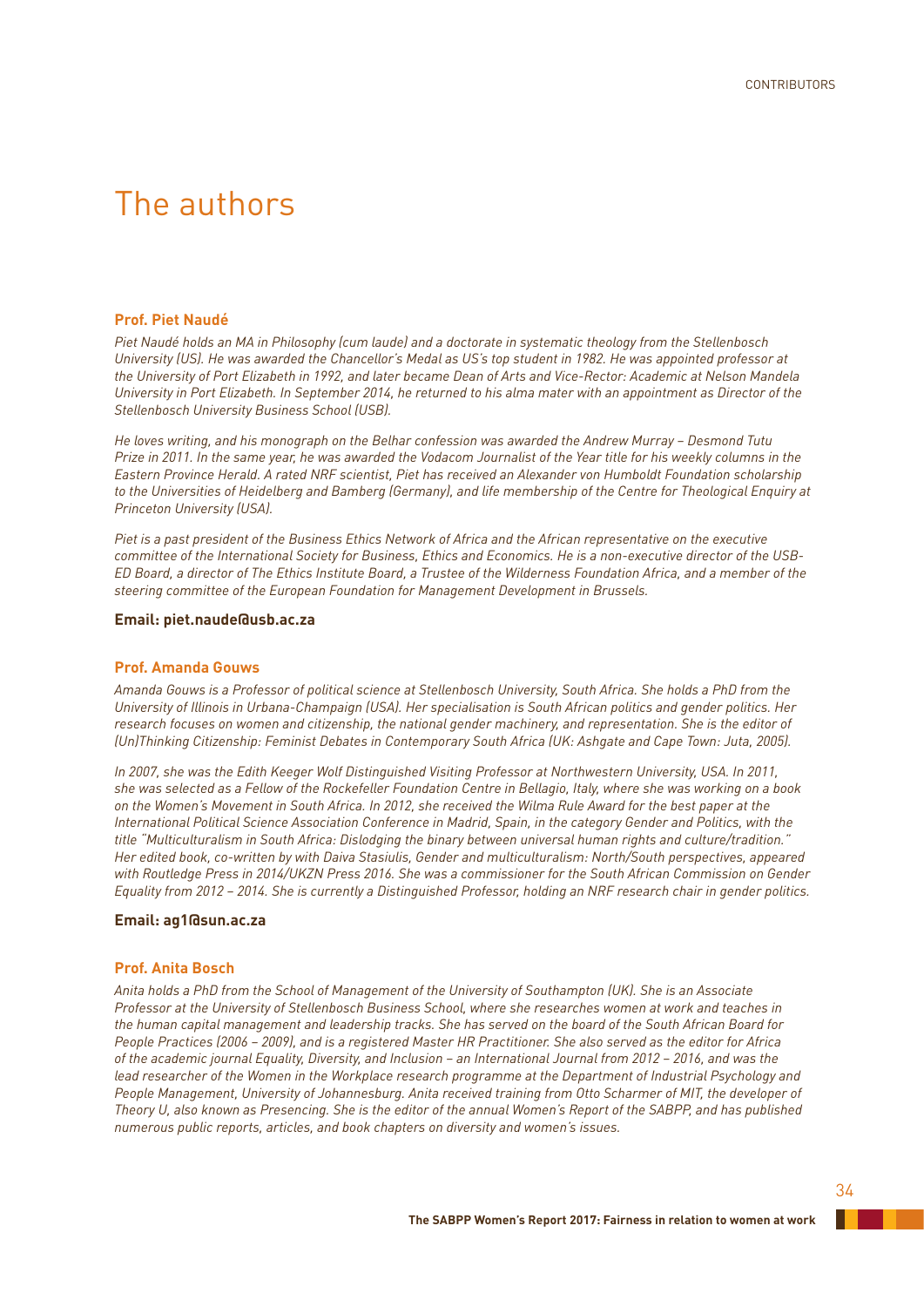*She was recognised in the 2016 edition of Marie Claire, in an article titled 16 women challenging SA for the better: Talking about a revolution, and is consulted on women's issues for Women's Health and by the Business Women's Association of South Africa for the Women in Leadership Census, SA's only indicator of women's representation in positions of leadership.*

## **Email: anita.bosch@usb.ac.za**

## **Prof. Hugo Pienaar**

*Professor Hugo Pienaar is the Director of Employment Law at Cliffe Dekker Hofmeyr Inc. He has vast experience in employment law, litigation, and dispute resolution, and represents many major corporations in South Africa.*

*Hugo Pienaar has acted as a judge in the Labour Court, and lectures employment law part-time to postgraduates at various tertiary institutions and for the Law Society of South Africa. He has contributed to textbooks, and served on the government task team established to compile labour legislation for the state. Hugo led a study group to Malaysia and Australia to research the application of affirmative action. He has also advised on, and contributed to the development of a labour framework for a major institution in the United Arab Emirates. In addition, Hugo has advised on a labour framework for a Japan-based motor-manufacturing company. He is Professor Extraordinaire at the North-West University, and visiting professor at the University of the Free State.*

## **Email: hugo.pienaar@dlacdh.com**

## **Ms Riola Kok**

*Riola Kok is a candidate attorney specialising in employment law at Cliffe Dekker Hofmeyr Inc.* 

## **Email: riola.kok@cdhlegal.com**

## **Prof. Mariette Coetzee**

*Mariette is an Associate Professor in the Department of Human Resource Management at Unisa. She completed her Master's degree (The management of employee benefits for a diverse workforce in a South African tertiary institution) at Unisa. Thereafter, in 2005, she completed her doctorate. The study focused on the fairness of affirmative action, organisational commitment, and treatment of employees from designated groups in the workplace. She has coauthored books on HR hiring practices, self-management, and remuneration management, and has published several articles in accredited journals. Her expertise is in the fields of remuneration, organisational behaviour, leadership, and self-management, and she has presented various papers at both local and international conferences.*

*Mariette has supervised several postgraduate students successfully, and has been appointed as an external examiner of Master's degrees by the North-West University, University of Pretoria, and University of Cape Town. She is registered as a Master Practitioner with the SABPP.*

## **Email: coetzm@unisa.ac.za**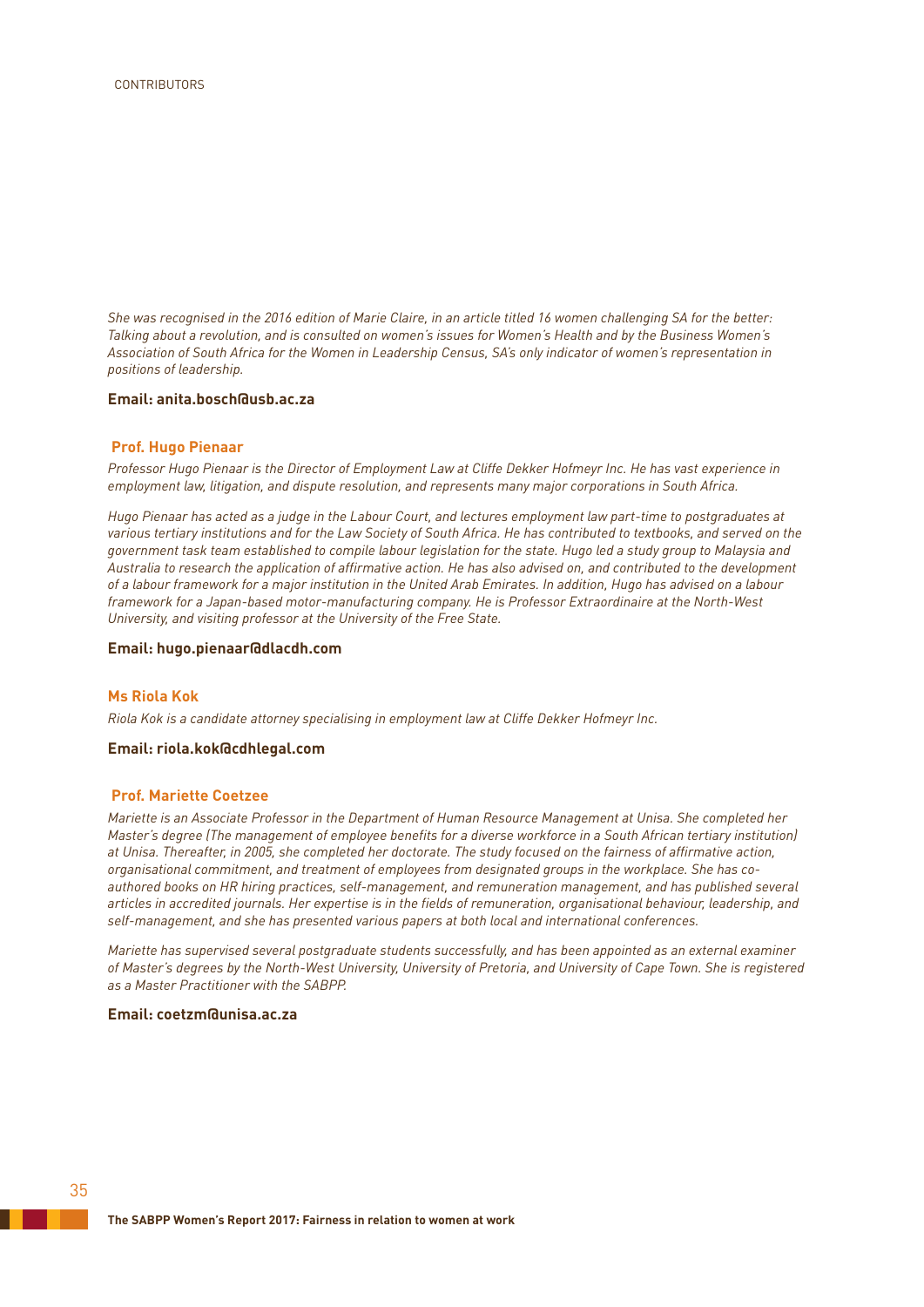

# SA Board for People Practices is the HR professional and statutory quality assurance body for HR learning provision

- We are the voice for the HR profession
- We set standards for HR ethics and professionalism
- We register HR professionals
- We build HR knowledge and competence
- We accredit HR learning providers

The Human Resource profession is at the heart of the implementation of the HRD Strategy for South Africa. This internationally recognised profession, more than any other, is responsible for transformation, sourcing, training and retaining talent and ensuring harmonious work relationships. The SABPP's role is to professionalise this function to ensure that HR becomes an increasingly recognised and respected profession. The Board is an accredited ETQA (Education and Training Quality Assurance body) under the SAQA Act and is therefore a statutory body.

# **Our ethical values**

**Responsibility | Integrity | Respect | Competence**

# **About the HRRI**

The purpose of the HRRI is to influence HR practice by supporting ground-breaking and impactful research which will promote excellence in the field of HR management in SA.

HRRI objectives are to:

- Enable HR benchmarking and decision-making based on quality research;
- Identify and highlight trends in the South African HR and business market and from those trends, identify HR research needs;
- Source skilled HR researchers & develop young research talent;
- Forge successful partnerships between companies & researchers in order to facilitate data collection & obtain research sponsorship;
- Facilitate knowledge sharing and networking opportunities between various industries, businesses and academic stakeholders;
- Disseminate HR research results in an accessible manner;
- Award recognition for research excellence.



**NOT A MEMBER OF THE SABPP?** Join now by applying for professional registration. Email us at: *professional@sabpp.co.za*